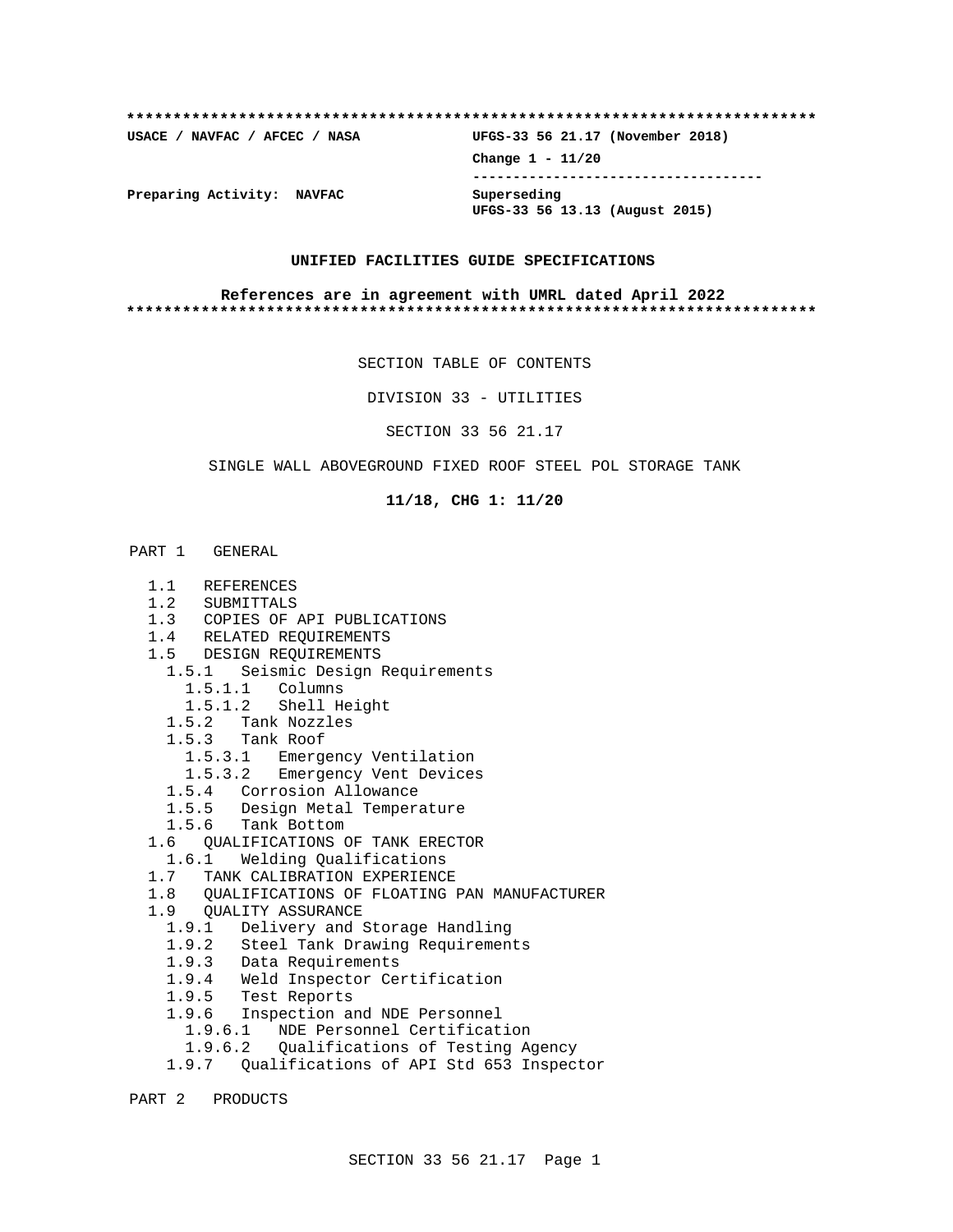- 2.1 MATERIALS
- 2.1.1 Materials for System Components, Pipe, and Fittings
- 2.2 STRUCTURAL STEEL
- 2.3 CARBON STEEL, PIPE FITTINGS, FLANGES, GASKETS, AND BOLTING<br>2.4 STAINLESS STEEL PIPE, FITTINGS, FLANGES, GASKETS, AND BOLT
- 2.4 STAINLESS STEEL PIPE, FITTINGS, FLANGES, GASKETS, AND BOLTING
- 2.5 ALUMINUM PIPING FOR STILLING WELLS
- 2.6 BOLTING AND ALUMINUM FLANGES FOR STILLING WELLS
- 2.7 WELDING FOR ALUMINUM PIPING
	- 2.7.1 Process for Aluminum
- 2.7.2 Aluminum Welding Electrodes and Rods
- 2.8 BOLTING FOR SHELL MANHOLE COVERS
- 2.9 GASKETS FOR MANHOLE COVERS, STILLING WELL FLANGES, AND ROOF CENTER VENT
- 2.10 TANK BOTTOM TO FOUNDATION SEAL
	- 2.10.1 Tank Bottom to Foundation Gasket Self Anchored Tanks
	- 2.10.2 Tank Shims and Tank Grout Anchored Tanks
- 2.11 INTERIOR PROTECTIVE COATING SYSTEM
- 2.12 EXTERIOR PROTECTIVE COATING SYSTEM
- 2.13 APPURTENANCES
	- 2.13.1 Floating Pan Installation Hatch
	- 2.13.2 Floating Pan
		- 2.13.2.1 Pan Integrity
		- 2.13.2.2 Floating Pan Prototype Fire Test
		- 2.13.2.3 Joint Connections
		- 2.13.2.4 Aluminum Extrusions
		- 2.13.2.5 Aluminum Sandwich Panels
		- 2.13.2.6 Support Legs
		- 2.13.2.7 Periphery Seals
		- 2.13.2.8 Penetrations
		- 2.13.2.9 Manhole
			- 2.13.2.9.1 Pressure/Vacuum Vent
		- 2.13.2.10 Grounding Cables
		- 2.13.2.11 Anti-Rotation Cable
	- 2.13.3 Sample Gauge Hatch
	- 2.13.4 Floating Seal and Retrieval Winch
	- 2.13.5 Mechanical Tape Level Gauge
	- 2.13.6 Mechanical Tape Level Gauge
	- 2.13.7 Venting
		- 2.13.7.1 Overflow/Circulation Vents
		- 2.13.7.2 Center Roof Vent
	- 2.13.8 Circumferential Stairway and Platforms
	- 2.13.9 Manhole Access Platforms
	- 2.13.10 Roof Perimeter Guardrail
	- 2.13.11 Internal Ladders
	- 2.13.12 Internal Ladder Access Hatch
	- 2.13.13 Emergency Vent
	- 2.13.14 Roof Circulation Vent/Inspection Hatches
	- 2.13.15 Water Draw-Off System
	- 2.13.15.1 Basis of Design of Water Draw-Off System 2.13.15.1.1 Detail Drawing
	- 2.13.16 Side stream Filtration System
	- 2.13.16.1 Basis of Design of Side stream Filtration System 2.13.16.2 Detail Drawing
	- 2.13.17 Shell Manholes
	- 2.13.18 Scaffold Cable Support
	- 2.13.19 Antiseize Compound
	- 2.13.20 Channel Mounting
	- 2.13.21 Anchors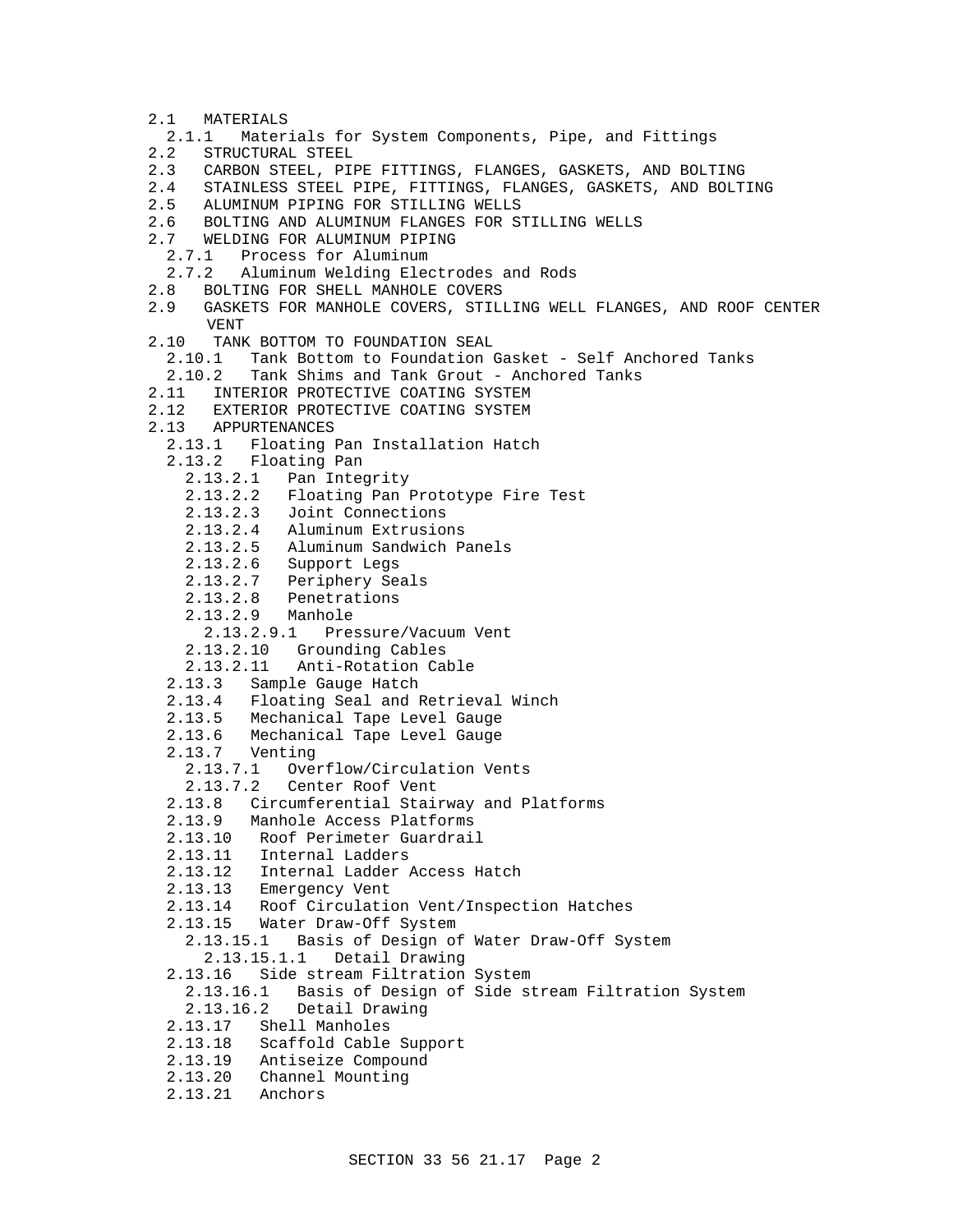### PART 3 EXECUTION

- 3.1 SAFETY PRECAUTIONS
- 3.2 API Std 653 INSPECTION REPORTS
- 3.3 CONSTRUCTION
	- 3.3.1 Accessibility
	- 3.3.2 Tank Erector Site Superintendent
	- 3.3.3 Floating Pan Superintendent
	- $3.3.4$
	- 3.3.5 Roof Plate Seams
		- 3.3.5.1 Prohibition of Protective Coatings on Surfaces to be Welded
	- 3.3.6 Roof Supports
	- 3.3.7 Surface Finishing
	- 3.3.8 Tank Bottom To Foundation Seal
	- 3.3.9 Attachments<br>3.3.10 Nozzles
	- 3.3.10 Nozzles
	- 3.3.11 Tank Bottom Sump
- 3.4 INSTALLATION OF INTERNAL FLOATING PAN
- 3.5 END CONNECTIONS FOR SYSTEM COMPONENTS, VALVES, PIPE, AND FITTINGS
- 3.6 FIELD QUALITY CONTROL
	- 3.6.1 Tank Calibration Table
		- 3.6.1.1 Tank Calibration Method
	- 3.6.2 Weld Inspection
	- 3.6.3 Reports of Other Tests and Examinations
	- 3.6.4 Tightness Tests
		- 3.6.4.1 Penetrating Oil Test
		- Vacuum Box Test of Tank Bottom
		- 3.6.4.3 [Hydrostatic Test and] Settlement [During Fill Test]
	- 3.6.5 Tank Bottom Puddle Test
	- 3.6.6 Fill Test and Related Miscellaneous Tests
	- 3.6.6.1 Fill Test
	- 3.6.7 Roof Puddle Test
	- 3.6.7.1 Stilling Well Plumbness Test
	- 3.6.8 Retesting
	- 3.6.9 Maintenance Instructions
	- 3.6.10 Operator Instructions
- -- End of Section Table of Contents --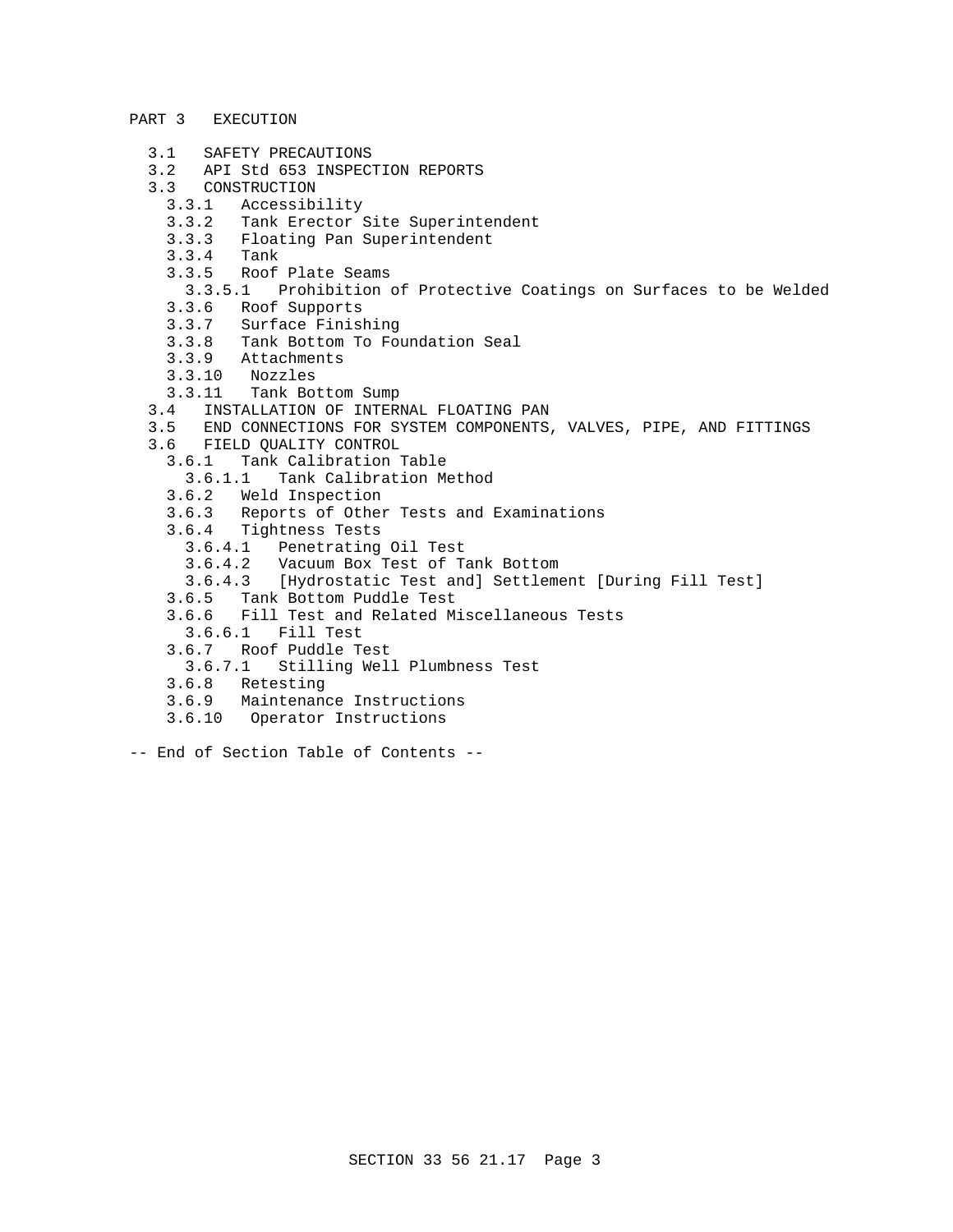**\*\*\*\*\*\*\*\*\*\*\*\*\*\*\*\*\*\*\*\*\*\*\*\*\*\*\*\*\*\*\*\*\*\*\*\*\*\*\*\*\*\*\*\*\*\*\*\*\*\*\*\*\*\*\*\*\*\*\*\*\*\*\*\*\*\*\*\*\*\*\*\*\*\***

**USACE / NAVFAC / AFCEC / NASA UFGS-33 56 21.17 (November 2018) Change 1 - 11/20 ------------------------------------ UFGS-33 56 13.13 (August 2015)**

**Preparing Activity: NAVFAC Superseding**

### **UNIFIED FACILITIES GUIDE SPECIFICATIONS**

**References are in agreement with UMRL dated April 2022 \*\*\*\*\*\*\*\*\*\*\*\*\*\*\*\*\*\*\*\*\*\*\*\*\*\*\*\*\*\*\*\*\*\*\*\*\*\*\*\*\*\*\*\*\*\*\*\*\*\*\*\*\*\*\*\*\*\*\*\*\*\*\*\*\*\*\*\*\*\*\*\*\*\***

SECTION 33 56 21.17

SINGLE WALL ABOVEGROUND FIXED ROOF STEEL POL STORAGE TANK **11/18, CHG 1: 11/20**

**\*\*\*\*\*\*\*\*\*\*\*\*\*\*\*\*\*\*\*\*\*\*\*\*\*\*\*\*\*\*\*\*\*\*\*\*\*\*\*\*\*\*\*\*\*\*\*\*\*\*\*\*\*\*\*\*\*\*\*\*\*\*\*\*\*\*\*\*\*\*\*\*\*\***

**NOTE: This guide specification covers the requirements for design and installation of aboveground steel tanks with fixed cone roofs.**

**Adhere to** UFC 1-300-02 **Unified Facilities Guide Specifications (UFGS) Format Standard when editing this guide specification or preparing new project specification sections. Edit this guide specification for project specific requirements by adding, deleting, or revising text. For bracketed items, choose applicable item(s) or insert appropriate information.**

**Remove information and requirements not required in respective project, whether or not brackets are present.**

**Comments, suggestions and recommended changes for this guide specification are welcome and should be submitted as a** Criteria Change Request (CCR)**. \*\*\*\*\*\*\*\*\*\*\*\*\*\*\*\*\*\*\*\*\*\*\*\*\*\*\*\*\*\*\*\*\*\*\*\*\*\*\*\*\*\*\*\*\*\*\*\*\*\*\*\*\*\*\*\*\*\*\*\*\*\*\*\*\*\*\*\*\*\*\*\*\*\***

**\*\*\*\*\*\*\*\*\*\*\*\*\*\*\*\*\*\*\*\*\*\*\*\*\*\*\*\*\*\*\*\*\*\*\*\*\*\*\*\*\*\*\*\*\*\*\*\*\*\*\*\*\*\*\*\*\*\*\*\*\*\*\*\*\*\*\*\*\*\*\*\*\*\***

**NOTE: Tanks used to store products having a true vapor pressure less than 10.3 kPa 0.5 psi usually are not equipped with floating pans. This specification is however written generally based on JP-5, JP-8, and Jet A F-24 jet fuel and does contain requirements for a floating pan. Other products with a true vapor pressure greater than 10.3 kPa 0.5 psi, i.e. gasoline, may require additional fire protection provisions such as foam chambers which are not included in this specification. \*\*\*\*\*\*\*\*\*\*\*\*\*\*\*\*\*\*\*\*\*\*\*\*\*\*\*\*\*\*\*\*\*\*\*\*\*\*\*\*\*\*\*\*\*\*\*\*\*\*\*\*\*\*\*\*\*\*\*\*\*\*\*\*\*\*\*\*\*\*\*\*\*\***

**\*\*\*\*\*\*\*\*\*\*\*\*\*\*\*\*\*\*\*\*\*\*\*\*\*\*\*\*\*\*\*\*\*\*\*\*\*\*\*\*\*\*\*\*\*\*\*\*\*\*\*\*\*\*\*\*\*\*\*\*\*\*\*\*\*\*\*\*\*\*\*\*\*\* NOTE: Earthwork, concrete work, piping, and other work in connection with the tanks should be included**

**in the appropriate sections of the project**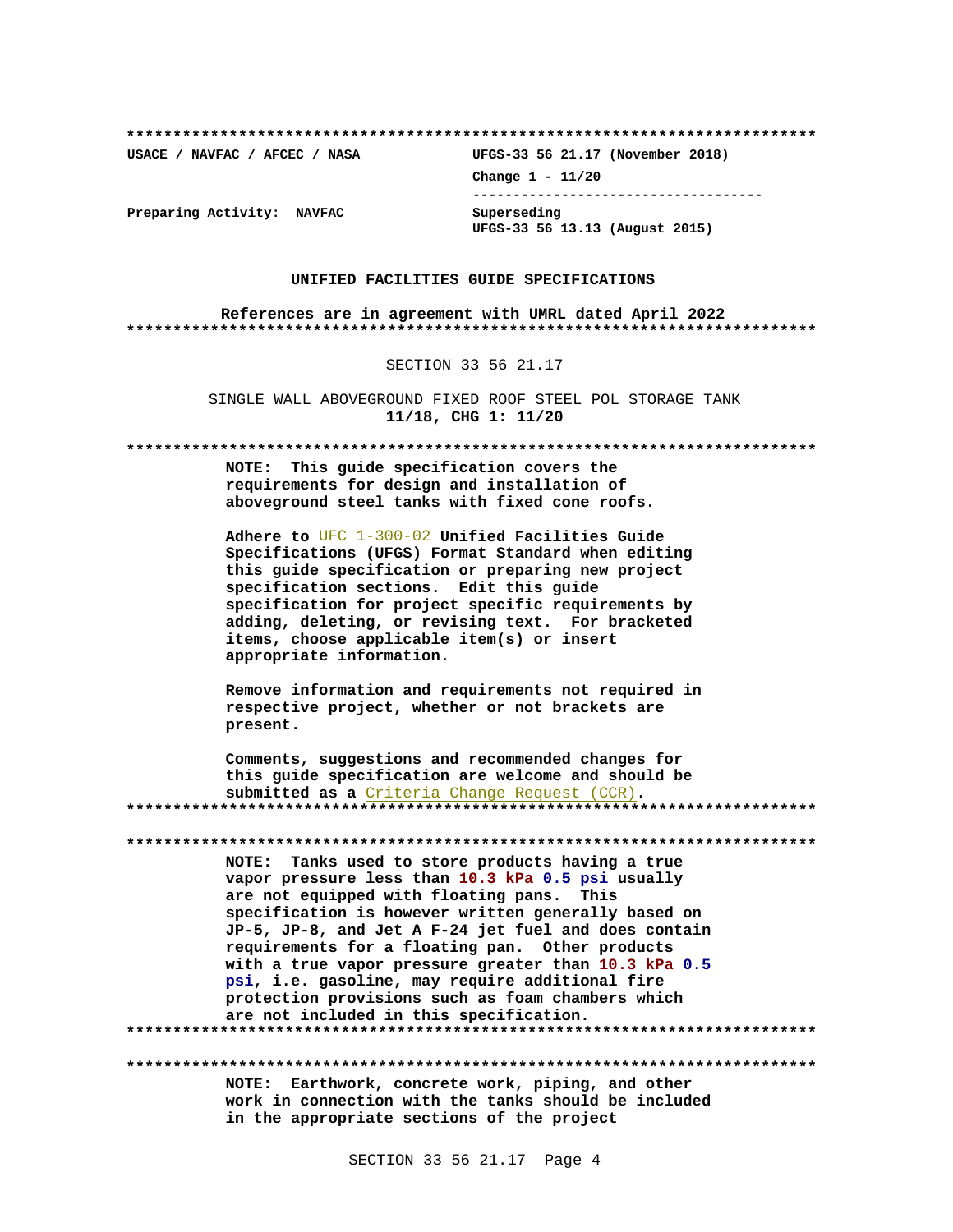|                                | specification or in a separate project specification.                                                                                                                                                                                                                                                                                                                                                                   |
|--------------------------------|-------------------------------------------------------------------------------------------------------------------------------------------------------------------------------------------------------------------------------------------------------------------------------------------------------------------------------------------------------------------------------------------------------------------------|
|                                |                                                                                                                                                                                                                                                                                                                                                                                                                         |
| NOTE:<br>the project drawings: | The following information must be shown on                                                                                                                                                                                                                                                                                                                                                                              |
| 1.                             | The extent of the work included in the project<br>should be indicated on drawings showing the site<br>layout, location of outlets and inlets, water draw<br>off connection, manholes, other tank appurtenances,<br>and other data required for design by the Contractor.                                                                                                                                                |
| 2.                             | If concrete foundation work is provided under a<br>separate contract, Government work should include<br>foundations, setting anchor bolts, concrete<br>retaining ring, and other pertinent work such as<br>sand for sand cushion, water for testing, and<br>furnishing and installing any tank accessories not a<br>part of this specification.                                                                         |
|                                |                                                                                                                                                                                                                                                                                                                                                                                                                         |
| NOTE:                          | This section is not intended for tanks with<br>aluminum geodesic dome roofs.                                                                                                                                                                                                                                                                                                                                            |
|                                | NOTE: This section is not intended to be used<br>without Section 33 56 21.18 SINGLE WALL POL TANK<br>UNDERTANK INTERSTITIAL SPACE and Section 33 52 43.13<br>AVIATION FUEL PIPING or Section 33 52 40 FUEL<br>SYSTEMS PIPING (NON-HYDRANT). For piping, pipe<br>fittings, flanges, gaskets, and bolting, refer to<br>Section 33 52 43.13 AVIATION FUEL PIPING or Section<br>33 52 40 FUEL SYSTEMS PIPING (NON-HYDRANT). |
|                                |                                                                                                                                                                                                                                                                                                                                                                                                                         |

## PART 1 GENERAL

#### $1.1$ REFERENCES

NOTE: This paragraph is used to list the publications cited in the text of the guide specification. The publications are referred to in the text by basic designation only and listed in this paragraph by organization, designation, date, and title.

Use the Reference Wizard's Check Reference feature when you add a Reference Identifier (RID) outside of the Section's Reference Article to automatically place the reference in the Reference Article. Also use the Reference Wizard's Check Reference feature to update the issue dates.

References not used in the text will automatically be deleted from this section of the project specification when you choose to reconcile references in the publish print process.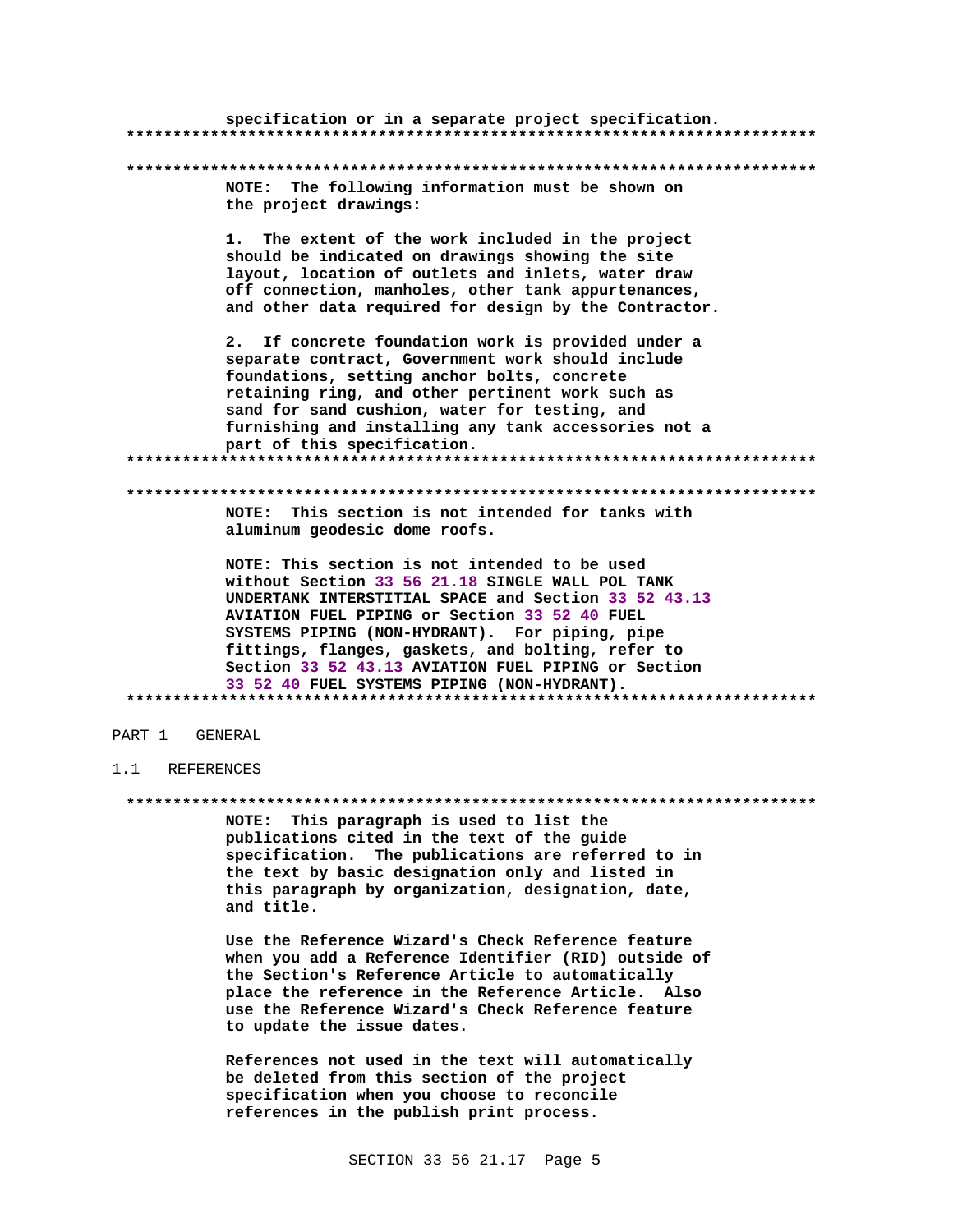#### **\*\*\*\*\*\*\*\*\*\*\*\*\*\*\*\*\*\*\*\*\*\*\*\*\*\*\*\*\*\*\*\*\*\*\*\*\*\*\*\*\*\*\*\*\*\*\*\*\*\*\*\*\*\*\*\*\*\*\*\*\*\*\*\*\*\*\*\*\*\*\*\*\*\***

The publications listed below form a part of this specification to the extent referenced. The publications are referred to within the text by the basic designation only.

AMERICAN IRON AND STEEL INSTITUTE (AISI)

AISI E 1 (2011) Steel Plate Engineering Data Series - Design of Plate Structures, Volumes I & II

AMERICAN PETROLEUM INSTITUTE (API)

| API MPMS 2.2A | (1995; R 2017) Manual of Petroleum<br>Measurement Standards Chapter 2-Tank<br>Calibration Section 2A-Measurement and<br>Calibration of Upright Cylindrical Tanks<br>by the Manual Tank Strapping Method              |
|---------------|----------------------------------------------------------------------------------------------------------------------------------------------------------------------------------------------------------------------|
| API MPMS 2.2B | (1989; R 2019) Manual of Petroleum<br>Measurement Standards Chapter 2: Tank<br>Calibration - Section 2B: Calibration of<br>Upright Cylindrical Tanks Using the<br>Optical Reference Line Method                      |
| API MPMS 2.2C | (2002; R 2013) Manual of Petroleum<br>Measurement Standards Chapter 2: Tank<br>Calibration - Section 2C - Calibration of<br>Upright Cylindrical Tanks Using the<br>Optical-Triangulation Method                      |
| API MPMS 2.2D | (2003; R 2014) Manual of Petroleum<br>Measurement Standards Chapter 2: Tank<br>Calibration - Section 2D Calibration of<br>Upright Cylindrical Tanks Using the<br>Internal Electro-Optical Distance-Ranging<br>Method |
| API RP 2009   | (2002; R 2007; 7th Ed) Safe Welding,<br>Cutting, and Hot Work Practices in<br>Refineries, Gasoline Plants, and<br>Petrochemical Plants                                                                               |
| API Std 650   | (2013; Errata 1 2013; Addendum 1 2014;<br>Errata 2 2014; Addendum 2 2016; Addendum 3<br>2018) Welded Tanks for Oil Storage                                                                                           |
| API Std 653   | (2014; Addendum 1 2018) Tank Inspection,<br>Repair, Alteration, and Reconstruction                                                                                                                                   |
| API Std 2000  | (2014) Venting Atmospheric and<br>Low-Pressure Storage Tanks                                                                                                                                                         |

AMERICAN SOCIETY FOR NONDESTRUCTIVE TESTING (ASNT)

ASNT SNT-TC-1A (2020) Recommended Practice for Personnel Qualification and Certification in Nondestructive Testing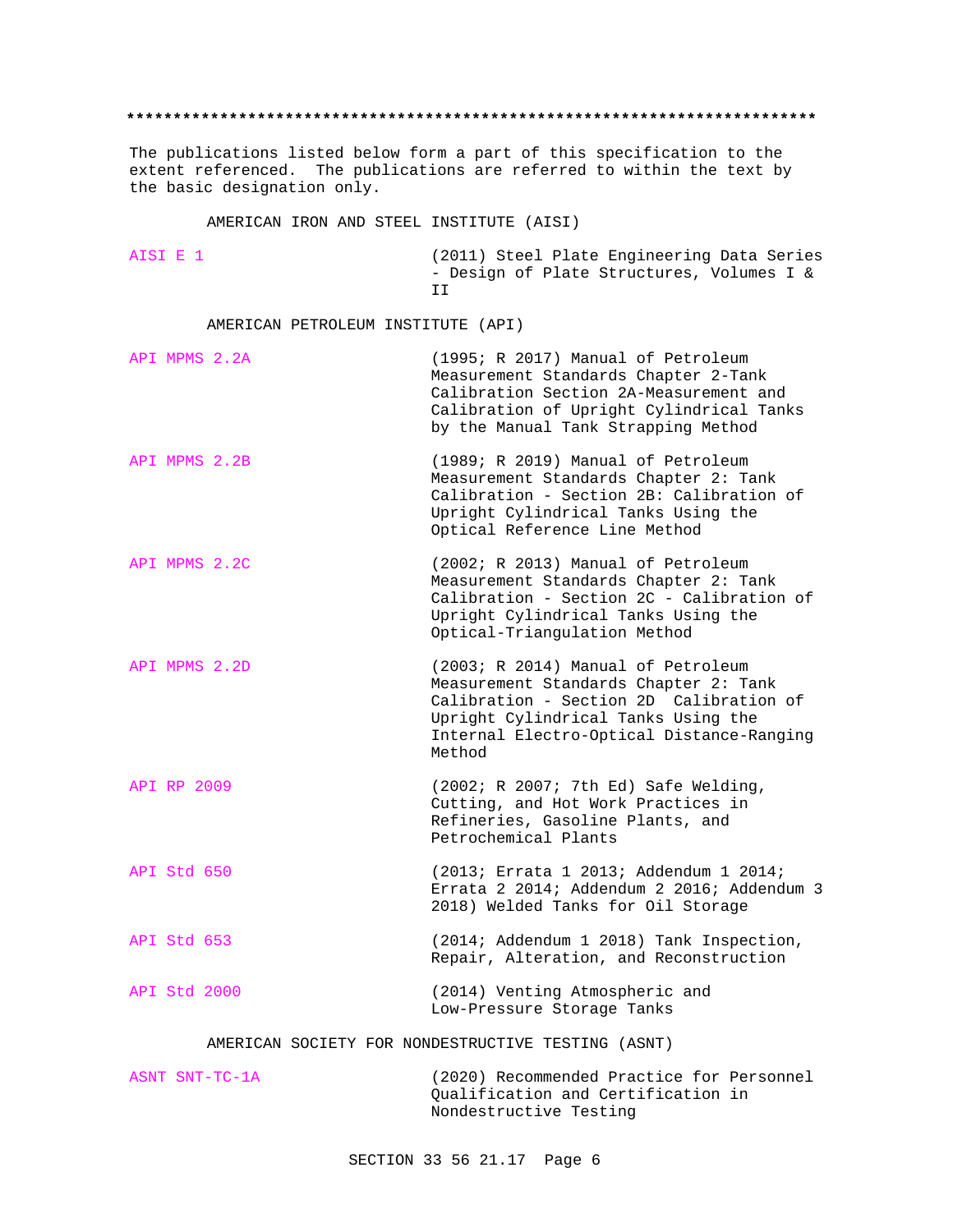## AMERICAN SOCIETY OF MECHANICAL ENGINEERS (ASME)

| <b>ASME B16.5</b>              | (2020) Pipe Flanges and Flanged Fittings<br>NPS 1/2 Through NPS 24 Metric/Inch Standard                                            |
|--------------------------------|------------------------------------------------------------------------------------------------------------------------------------|
| <b>ASME B16.9</b>              | (2018) Factory-Made Wrought Buttwelding<br>Fittings                                                                                |
| <b>ASME B16.11</b>             | (2016) Forged Fittings, Socket-Welding and<br>Threaded                                                                             |
| <b>ASME B31.3</b>              | (2020) Process Piping                                                                                                              |
| <b>ASME B73.1</b>              | (2020) Specification for Horizontal End<br>Suction Centrifugal Pumps for Chemical<br>Process                                       |
| <b>ASME B73.2</b>              | (2016) Specification for Vertical In-Line<br>Centrifugal Pumps for Chemical Process                                                |
| AMERICAN WELDING SOCIETY (AWS) |                                                                                                                                    |
| AWS A5.10/A5.10M               | (2021) Welding Consumables - Wire<br>Electrodes, Wires and Rods for Welding of<br>Aluminum and Aluminum-Alloys -<br>Classification |
| AWS OC1                        | (2016) Specification for AWS Certification<br>of Welding Inspectors                                                                |
| ASTM INTERNATIONAL (ASTM)      |                                                                                                                                    |
| <b>ASTM A123/A123M</b>         | (2017) Standard Specification for Zinc<br>(Hot-Dip Galvanized) Coatings on Iron and<br>Steel Products                              |
| ASTM A325                      | (2014) Standard Specification for<br>Structural Bolts, Steel, Heat Treated,<br>120/105 ksi Minimum Tensile Strength                |
| ASTM A325M                     | (2014) Standard Specification for<br>Structural Bolts, Steel, Heat Treated, 830<br>MPa Minimum Tensile Strength (Metric)           |
| ASTM A492                      | (1995; R 2019) Standard Specification for<br>Stainless Steel Rope Wire                                                             |
| ASTM B209                      | (2014) Standard Specification for Aluminum<br>and Aluminum-Alloy Sheet and Plate                                                   |
| ASTM B209M                     | (2014) Standard Specification for Aluminum<br>and Aluminum-Alloy Sheet and Plate (Metric)                                          |
| <b>ASTM B241/B241M</b>         | (2016) Standard Specification for Aluminum<br>and Aluminum-Alloy Seamless Pipe and<br>Seamless Extruded Tube                       |
| ASTM B247                      | (2020) Standard Specification for Aluminum                                                                                         |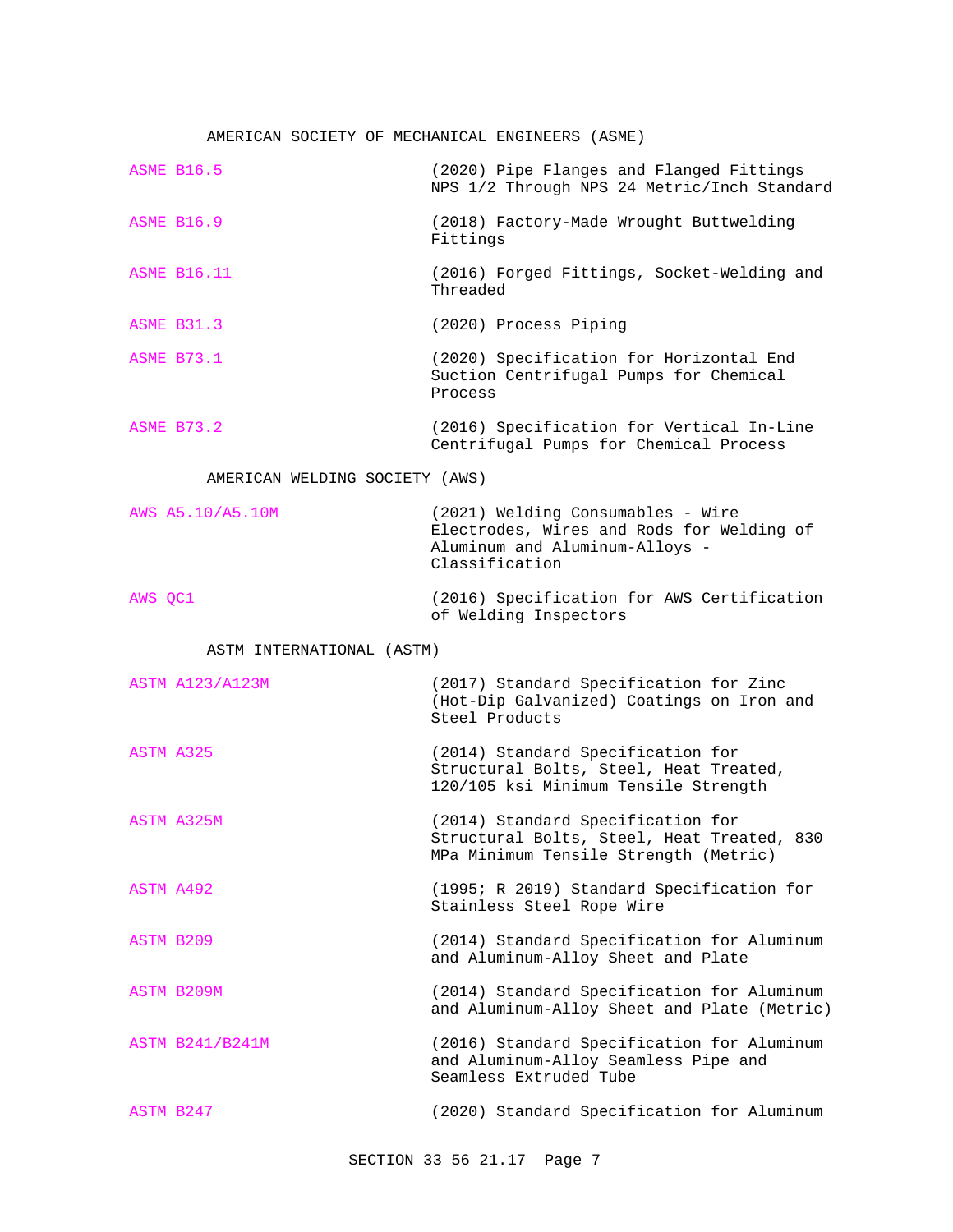|                                             | and Aluminum-Alloy Die Forgings, Hand<br>Forgings, and Rolled Ring Forgings                                                                              |
|---------------------------------------------|----------------------------------------------------------------------------------------------------------------------------------------------------------|
| ASTM B247M                                  | (2020) Standard Specification for Aluminum<br>and Aluminum-Alloy Die Forgings, Hand<br>Forgings, and Rolled Ring Forgings (Metric)                       |
| ASTM D471                                   | (2016a) Standard Test Method for Rubber<br>Property - Effect of Liquids                                                                                  |
| ASTM D3489                                  | (2017) Standard Test Method for<br>Microcellular Urethane Materials                                                                                      |
| ASTM D4065                                  | (2012) Standard Practice for Plastics:<br>Dynamic Mechanical Properties:<br>Determination and Report of Procedures                                       |
| ASTM D4814                                  | (2020a) Standard Specification for<br>Automotive Spark-Ignition Engine Fuel                                                                              |
| ASTM E329                                   | (2021) Standard Specification for Agencies<br>Engaged in Construction Inspection,<br>Testing, or Special Inspection                                      |
| NACE INTERNATIONAL (NACE)                   |                                                                                                                                                          |
| NACE SP0178                                 | (2007) Design, Fabrication, and Surface<br>Finish Practices for Tanks and Vessels to<br>be Lined for Immersion Service                                   |
|                                             | NATIONAL ELECTRICAL MANUFACTURERS ASSOCIATION (NEMA)                                                                                                     |
| NEMA MG 1                                   | (2016) Motors and Generators - Revision<br>1: 2018; Includes 2021 Updates to Parts<br>0, 1, 7, 12, 30, and 31                                            |
| NATIONAL FIRE PROTECTION ASSOCIATION (NFPA) |                                                                                                                                                          |
| NFPA 30                                     | $(2021; TIA 20-1; TIA 20-2)$ Flammable and<br>Combustible Liquids Code                                                                                   |
| NFPA 70                                     | (2020; ERTA 20-1 2020; ERTA 20-2 2020; TIA<br>20-1; TIA 20-2; TIA 20-3; TIA 20-4)<br>National Electrical Code                                            |
| NORTH ATLANTIC TREATY ORGANIZATION (NATO)   |                                                                                                                                                          |
| AFLP-3747                                   | (2013; Rev 9) Guide Specifications<br>(Minimum Quality Standards) for Aviation<br>Turbine Fuels (F-24, F-27, F-34, F-35,<br>$F-37$ , $F-40$ And $F-44$ ) |
| U.S. DEPARTMENT OF DEFENSE (DOD)            |                                                                                                                                                          |
| $MIL-DTL-5624$                              | (2016; Rev W; Notice 1 2020) Turbine Fuel,<br>Aviation, Grades JP-4 and JP-5                                                                             |
| MIL-DTL-83133                               | (2015; Rev J) Turbine Fuels, Aviation,<br>Kerosene Type, JP-8 (NATO F-34), NATO F-35                                                                     |
|                                             |                                                                                                                                                          |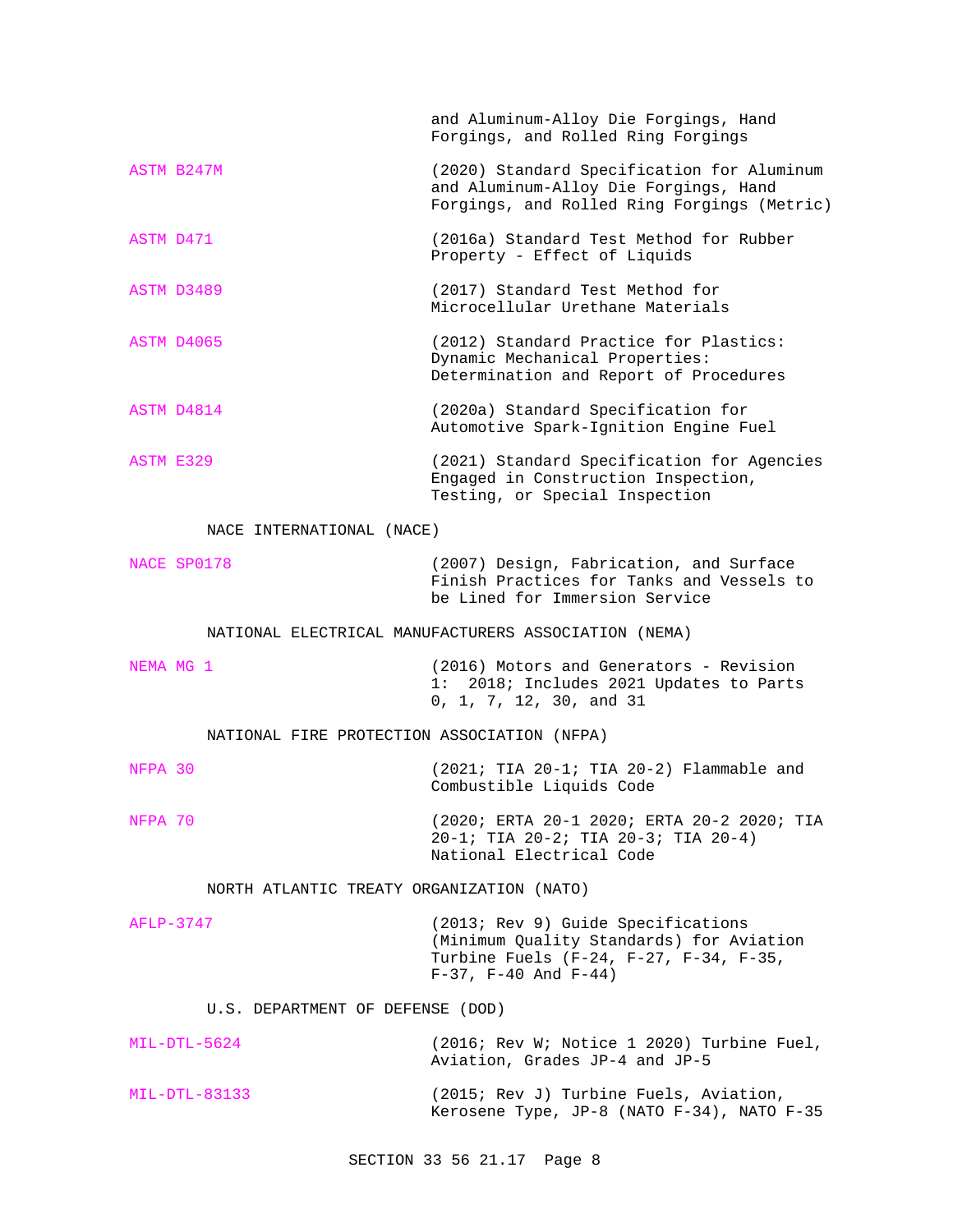and  $JP-8 + 100$  (NATO  $F-37$ )

MIL-PRF-23236 (2009; Rev D) Coating Systems for Ship Structures

U.S. NATIONAL ARCHIVES AND RECORDS ADMINISTRATION (NARA)

|  | 29 CFR 1910.23 |  |  | (Nov 2016) Ladders |  |
|--|----------------|--|--|--------------------|--|
|  |                |  |  |                    |  |

29 CFR 1910.25 Stairways

## 1.2 SUBMITTALS

**\*\*\*\*\*\*\*\*\*\*\*\*\*\*\*\*\*\*\*\*\*\*\*\*\*\*\*\*\*\*\*\*\*\*\*\*\*\*\*\*\*\*\*\*\*\*\*\*\*\*\*\*\*\*\*\*\*\*\*\*\*\*\*\*\*\*\*\*\*\*\*\*\*\***

**NOTE: Review Submittal Description (SD) definitions in Section 01 33 00 SUBMITTAL PROCEDURES and edit the following list, and corresponding submittal items in the text, to reflect only the submittals required for the project. The Guide Specification technical editors have classified those items that require Government approval, due to their complexity or criticality, with a "G." Generally, other submittal items can be reviewed by the Contractor's Quality Control System. Only add a "G" to an item if the submittal is sufficiently important or complex in context of the project.**

**For Army projects, fill in the empty brackets following the "G" classification, with a code of up to three characters to indicate the approving authority. Codes for Army projects using the Resident Management System (RMS) are: "AE" for Architect-Engineer; "DO" for District Office (Engineering Division or other organization in the District Office); "AO" for Area Office; "RO" for Resident Office; and "PO" for Project Office. Codes following the "G" typically are not used for Navy, Air Force, and NASA projects.**

**The "S" classification indicates submittals required as proof of compliance for sustainability Guiding Principles Validation or Third Party Certification and as described in Section 01 33 00 SUBMITTAL PROCEDURES.**

**Choose the first bracketed item for Navy, Air Force, and NASA projects, or choose the second bracketed item for Army projects. \*\*\*\*\*\*\*\*\*\*\*\*\*\*\*\*\*\*\*\*\*\*\*\*\*\*\*\*\*\*\*\*\*\*\*\*\*\*\*\*\*\*\*\*\*\*\*\*\*\*\*\*\*\*\*\*\*\*\*\*\*\*\*\*\*\*\*\*\*\*\*\*\*\***

**\*\*\*\*\*\*\*\*\*\*\*\*\*\*\*\*\*\*\*\*\*\*\*\*\*\*\*\*\*\*\*\*\*\*\*\*\*\*\*\*\*\*\*\*\*\*\*\*\*\*\*\*\*\*\*\*\*\*\*\*\*\*\*\*\*\*\*\*\*\*\*\*\*\* NOTE: Include emergency vent in SD-03 and SD-05 only on tanks smaller than 15.24 meters 50 feet in diameter and without a floating pan. \*\*\*\*\*\*\*\*\*\*\*\*\*\*\*\*\*\*\*\*\*\*\*\*\*\*\*\*\*\*\*\*\*\*\*\*\*\*\*\*\*\*\*\*\*\*\*\*\*\*\*\*\*\*\*\*\*\*\*\*\*\*\*\*\*\*\*\*\*\*\*\*\*\***

Government approval is required for submittals with a "G" or "S" classification. Submittals not having a "G" or "S" classification are [for Contractor Quality Control approval.][for information only. When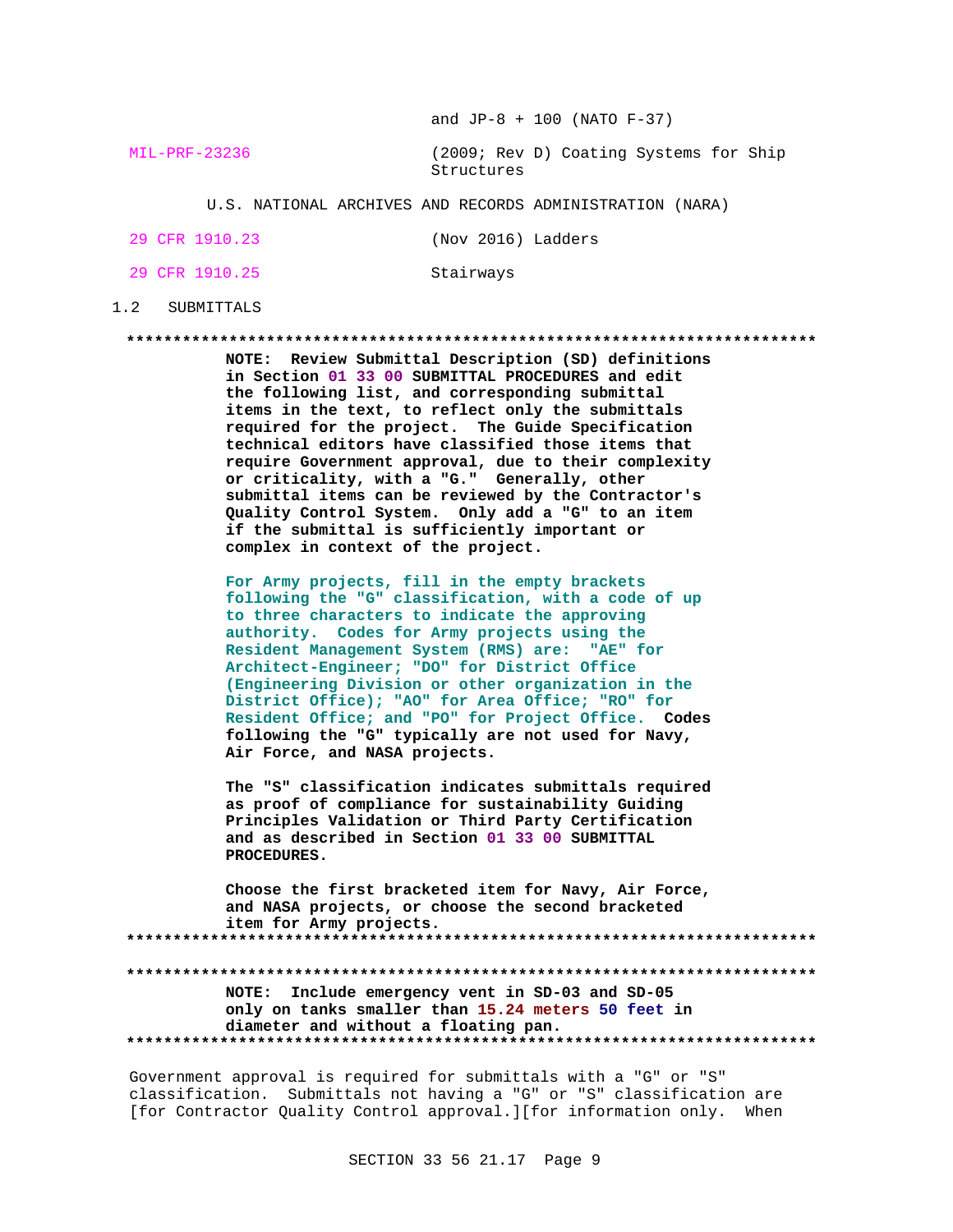|                            | used, a code following the "G" classification identifies the office that<br>will review the submittal for the Government.] Submit the following in<br>accordance with Section 01 33 00 SUBMITTAL PROCEDURES: |  |  |  |  |  |
|----------------------------|--------------------------------------------------------------------------------------------------------------------------------------------------------------------------------------------------------------|--|--|--|--|--|
|                            | SD-01 Preconstruction Submittals                                                                                                                                                                             |  |  |  |  |  |
|                            | Copies of API Publications; G[, [____]]                                                                                                                                                                      |  |  |  |  |  |
|                            | Acknowledgement of API Std 650; G[, [____]]                                                                                                                                                                  |  |  |  |  |  |
|                            | NACE Visual Comparator; G[, [____]]                                                                                                                                                                          |  |  |  |  |  |
|                            | Acknowledgement of Surface Finish Requirements; G[, [_____]]                                                                                                                                                 |  |  |  |  |  |
|                            | SD-02 Shop Drawings                                                                                                                                                                                          |  |  |  |  |  |
|                            | Steel Tank; $G[$ , $[\underline{\hspace{1cm}}\underline{\hspace{1cm}}\phantom{1}]]$                                                                                                                          |  |  |  |  |  |
| L                          | Tank Bottom Shimming and Grouting Plan; G[, [____]]                                                                                                                                                          |  |  |  |  |  |
| 1                          | Floating Pan; G[, [____]]                                                                                                                                                                                    |  |  |  |  |  |
|                            | Overflow/Circulation Vents; G[, [____]]                                                                                                                                                                      |  |  |  |  |  |
|                            | Water Draw-Off System; G[, [____]]                                                                                                                                                                           |  |  |  |  |  |
|                            | Product Saver Tank; $G[$ , $[\_\_\_]\]$                                                                                                                                                                      |  |  |  |  |  |
|                            | Sidestream Filtration System; G[, [____]]                                                                                                                                                                    |  |  |  |  |  |
|                            | Channel Mounting Pads; G[, [____]]                                                                                                                                                                           |  |  |  |  |  |
|                            | SD-03 Product Data                                                                                                                                                                                           |  |  |  |  |  |
|                            | Structural Steel; G[, [____]]                                                                                                                                                                                |  |  |  |  |  |
|                            | Carbon Steel, Pipe Fittings, Flanges, Gaskets, and Bolting; G[,<br>$[\underline{\underline{\phantom{A}}}]$                                                                                                   |  |  |  |  |  |
|                            | Aluminum Piping; G[, [____]]                                                                                                                                                                                 |  |  |  |  |  |
|                            | Aluminum Flanges; G[, [____]]                                                                                                                                                                                |  |  |  |  |  |
|                            | Gaskets for Manhole Covers, Stilling Well Flanges, and Roof Center<br>Vent; $G[ , [ ] ]$                                                                                                                     |  |  |  |  |  |
| [                          | Tank Bottom to Foundation Gasket; G[, [____]]                                                                                                                                                                |  |  |  |  |  |
| ΙI                         | Tank Grout; G[, [____]]                                                                                                                                                                                      |  |  |  |  |  |
| $\overline{\phantom{a}}$ [ | Tank Shims; G[, [____]]                                                                                                                                                                                      |  |  |  |  |  |
| J                          | Floating Pan: $G[$ , $[\_\_\_\_]]$                                                                                                                                                                           |  |  |  |  |  |
|                            | Sample Gauge Hatch; G[, [____]]                                                                                                                                                                              |  |  |  |  |  |
|                            | Floating Seal and Retrieval Winch; G[, [____]]                                                                                                                                                               |  |  |  |  |  |
|                            | Mechanical Tape Level Gauge; G[, [____]]                                                                                                                                                                     |  |  |  |  |  |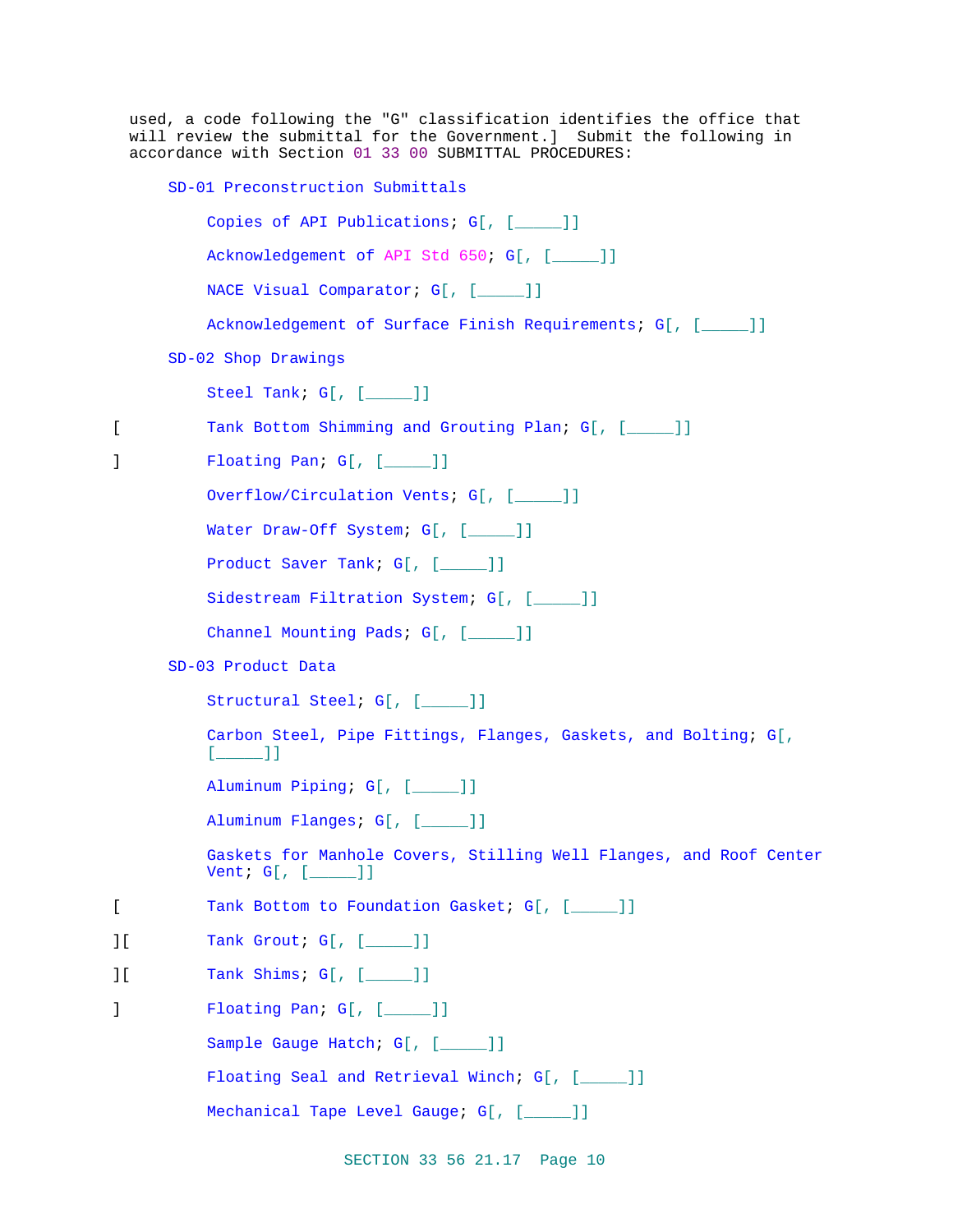|   | Center Roof Vent; G[, [____]]                                                        |
|---|--------------------------------------------------------------------------------------|
|   | Stairway Step and Platform Tread Grating; G[, [_____]]                               |
|   | Stairway Bolting; G[, [_____]]                                                       |
| L | Emergency Vent; G[, [____]]                                                          |
| 1 | Sidestream Filtration System; G[, [____]]                                            |
|   | Antiseize Compound; G[, [____]]                                                      |
|   | SD-04 Samples                                                                        |
| [ | Tank Bottom to Foundation Gasket; G[, [____]]                                        |
| 1 | SD-05 Design Data                                                                    |
| L | Emergency Ventilation Calculations; G[, [____]]                                      |
| 1 | Steel Tank Design; G[, [____]]                                                       |
|   | Floating Pan Design; G[, [____]]                                                     |
|   | SD-06 Test Reports                                                                   |
|   | API Std 653 Inspection Reports; G[, [____]]                                          |
|   | Visual Examination of Vertical Shell-Seam Tack Welds                                 |
|   | Visual Examination of Initial Pass of Internal Shell-to-Bottom Weld                  |
|   | Vacuum Box Testing of Internal Shell-to-Bottom Initial Weld Pass                     |
|   | Visual Examination of Completed Internal and External<br>Shell-to-Bottom Welds       |
|   | Radiographic Examination of Shell Butt Weld                                          |
|   | Visual Examination of Shell Butt Welds                                               |
|   | Visual Examination of Fillet Welds                                                   |
|   | Visual Examination of Tank Bottom Plates                                             |
|   | Vacuum Box Testing of Tank Bottom Fillet Weld                                        |
|   | Pneumatic Tests of Reinforcing Plates                                                |
|   | Hydrostatic Testing                                                                  |
|   | Approval of Professional Engineer in Lieu of Hydrostatic Testing                     |
|   | Shell Settlement Measurements Taken Before, During, and After<br>Hydrostatic Testing |
|   | Internal Bottom Elevation Readings Taken Before and After<br>Hydrostatic Testing     |
|   |                                                                                      |

SECTION 33 56 21.17 Page 11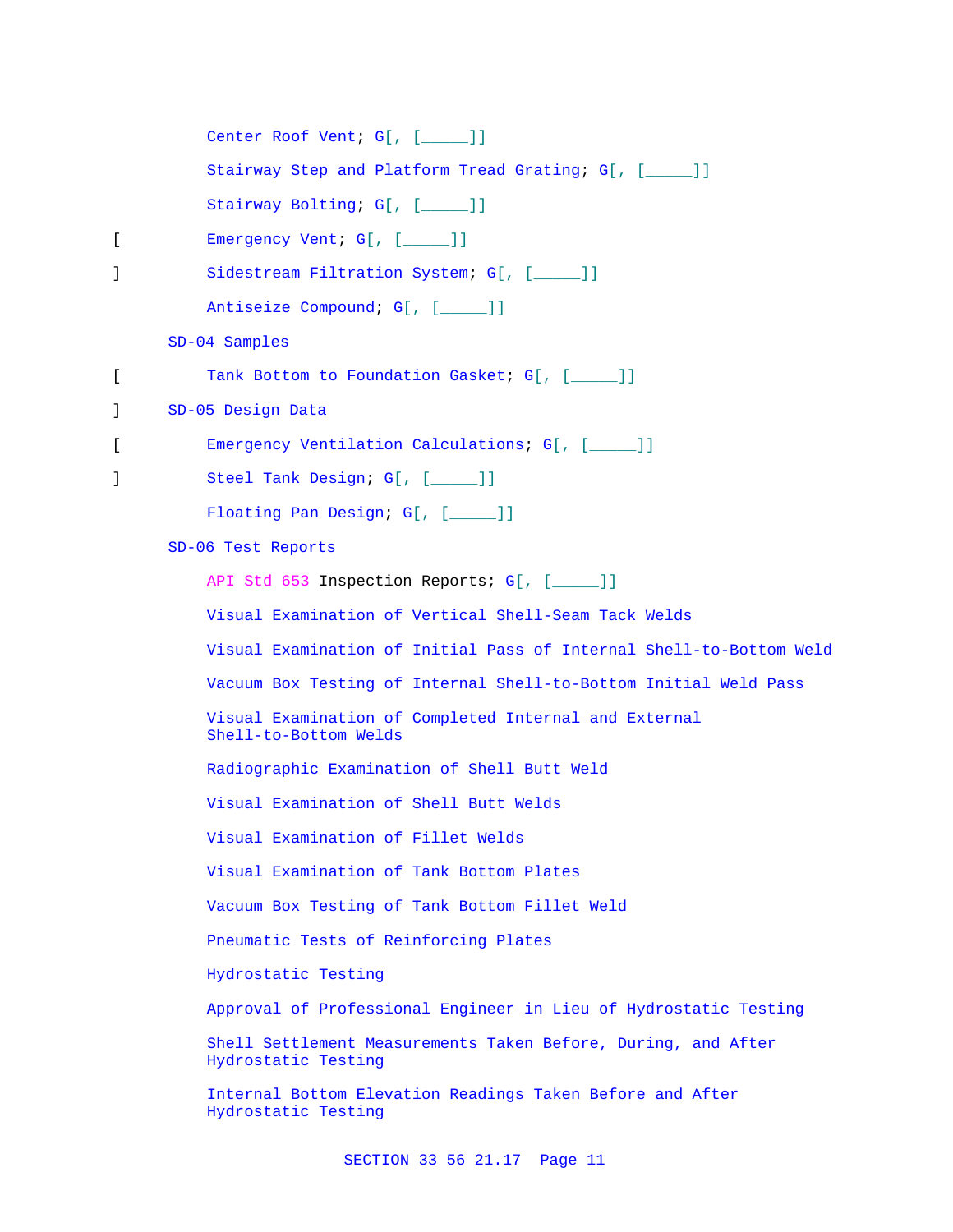Shell Plumbness Shell Roundness Maximum Local Deviations, Shell Tightness Test Records Tank Bottom Puddle Test Roof Puddle Test Stilling Well Plumbness Test

SD-07 Certificates

Qualifications of Tank Erector Welding Procedure Specifications (WPS) Welding Procedure Qualification Records (PQRs) Welder Performance Qualification Records (WPQ) Tank Calibration Experience Qualifications of Floating Pan Manufacturer Weld Inspector Certification NDE Personnel Certification Qualifications of Testing Agency Qualifications of API Std 653 Inspector SD-09 Manufacturer's Field Reports Mill Test Reports; G[, [\_\_\_\_\_]] Impact Test Data; G[, [\_\_\_\_\_]] Floating Pan Prototype Fire Test; G[, [\_\_\_\_]] SD-10 Operation and Maintenance Data

API Std 653 Inspection Reports, Data Package 2 Tank Calibration Table, Data Package 2 Electronic Calibration Table, Data Package 2 Maintenance Instructions, Data Package 2 Operator Instructions, Data Package 2

 Submit in accordance with Section 01 78 23 OPERATION AND MAINTENANCE DATA.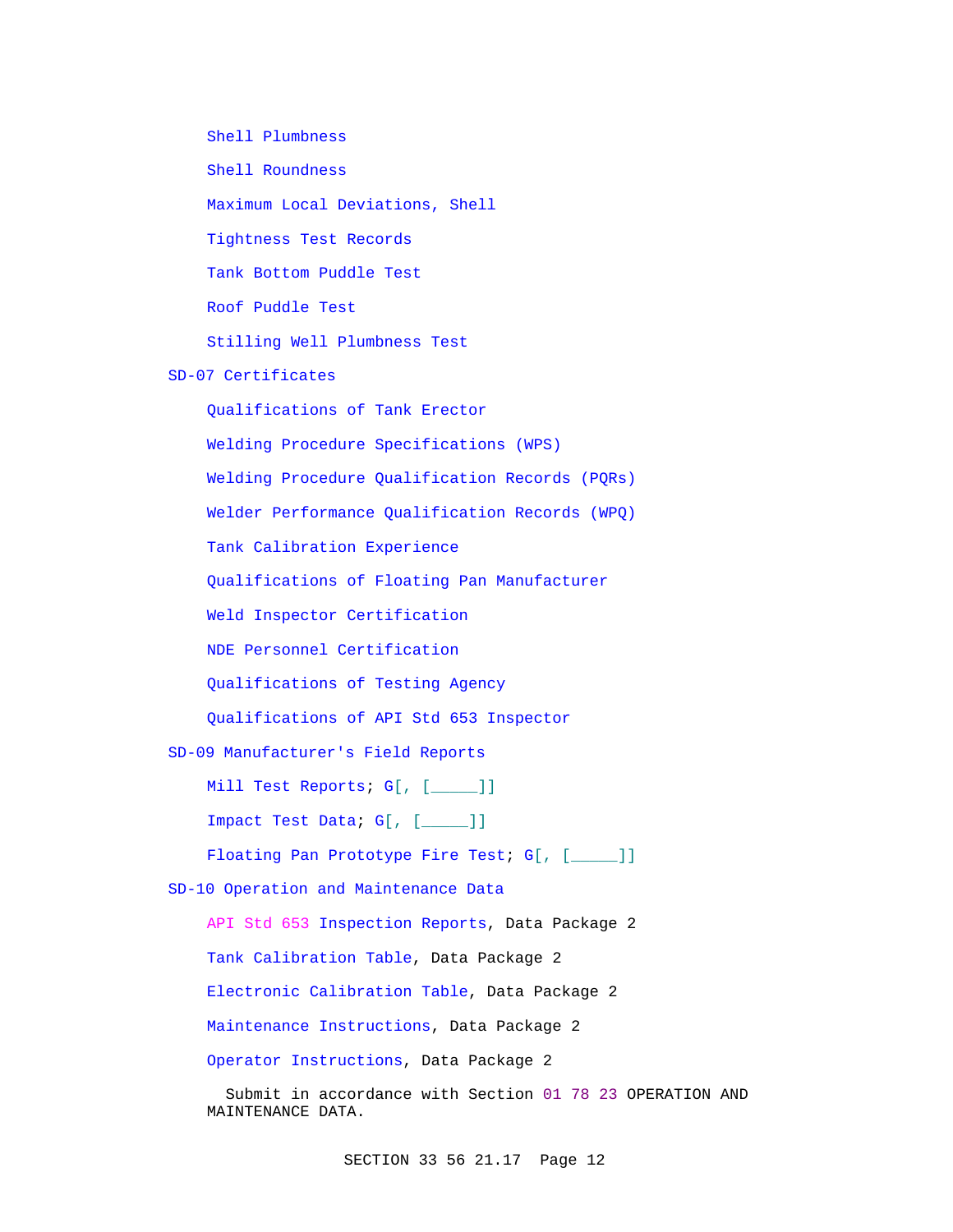#### $1.3$ COPIES OF API PUBLICATIONS

Provide four copies of API RP 2009, API Std 650, and API MPMS 2.2A, API MPMS 2.2B, API MPMS 2.2C and API MPMS 2.2D to the Contracting Officer.

RELATED REOUIREMENTS  $1\quad 4$ 

#### 

NOTE: If fuel used is not listed in this section, consult UFC 3-460-01, "Design: Petroleum Fuel Facilities", Chapter 2-2 for ASTM or MIL-DTL specification number, and list below.

In the electrical design, include the following: potted explosion proof MI cable for connections to electric actuators in the dike area; tank grounding system; conduit routing such that it cannot be stepped upon; supporting conduit on cast-in-place concrete supports inside the secondary containment area; considering conduit supports during design and addressing aboveground and belowground conduit and locations of boxes, lights, etc. 

Materials, design, fabrication, welding, erection, testing, and appurtenances must be in accordance with API Std 650 and as indicated and specified herein. Submit acknowledgement of API Std 650 as required standard. Product[s] to be stored in the tank [is][are] [\_\_\_\_] [ MIL-DTL-5624 Grade JP-4][ and ][MIL-DTL-5624 Grade JP-5][ and ][ MIL-DTL-83133 JP-8][ and ][AFLP-3747 Jet A F-24][ and ][ASTM D4814 Mogas(F-46)][ and ][Diesel (F-76)]. Section [23 03 00.00 20 BASIC MECHANICAL MATERIALS AND METHODS] [05 50 13 MISCELLANEOUS METAL FABRICATIONS] and Section 26 20 00 INTERIOR DISTRIBUTION SYSTEM apply to this section except as specified otherwise.

#### $1.5$ DESIGN REOUIREMENTS

NOTE: Insert design information for loads on tanks as given in UFC 3-460-01, "Design: Petroleum Fuel Facilities". Insert the size and volume of the tank. Edit as required for project. Coordinate with structural drawing notes. 

Design tank [repairs] to resist the[following] loads and forces[:][listed on the structural drawings and for the following: ]

- [a. Wind: [\_\_\_\_\_] kilometers per hour [\_\_\_\_] mph.
- ] b. Design specify gravity of liquid is [\_\_\_\_] to [\_\_\_\_].
	- c. Design shell and nozzles for a design liquid level equal to overflow condition.
- $1.5.1$ Seismic Design Requirements

Seismic loads and forces must be in accordance with API Std 650 Appendix E.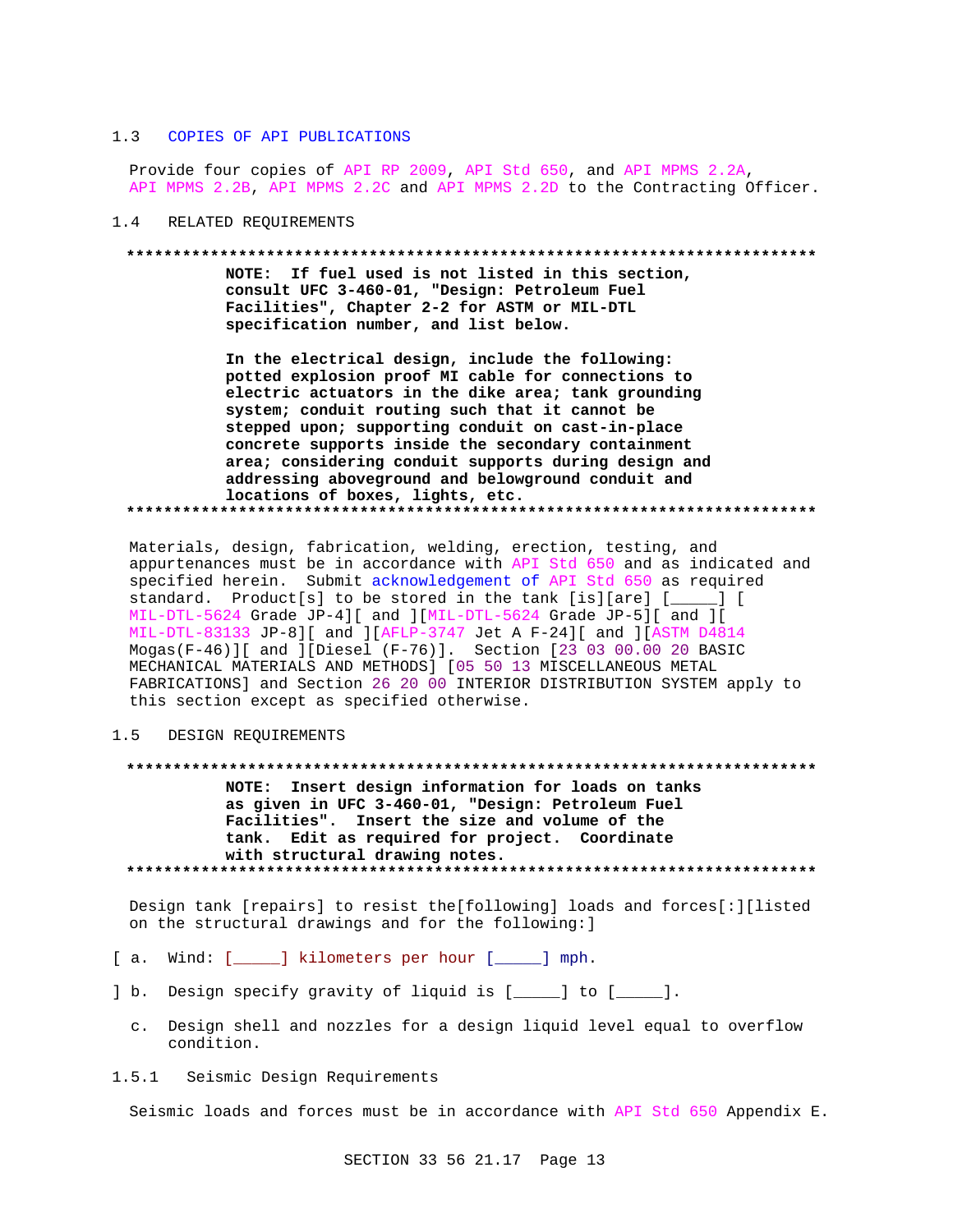### 1.5.1.1 Columns

### **\*\*\*\*\*\*\*\*\*\*\*\*\*\*\*\*\*\*\*\*\*\*\*\*\*\*\*\*\*\*\*\*\*\*\*\*\*\*\*\*\*\*\*\*\*\*\*\*\*\*\*\*\*\*\*\*\*\*\*\*\*\*\*\*\*\*\*\*\*\*\*\*\*\***

**NOTE: Allow only one roof support column in floating roof tanks of 80,000 bbls and larger.**

### **Do not allow roof support columns in floating pan tanks smaller than 80,000 bbls nominal size. \*\*\*\*\*\*\*\*\*\*\*\*\*\*\*\*\*\*\*\*\*\*\*\*\*\*\*\*\*\*\*\*\*\*\*\*\*\*\*\*\*\*\*\*\*\*\*\*\*\*\*\*\*\*\*\*\*\*\*\*\*\*\*\*\*\*\*\*\*\*\*\*\*\***

[Provide tank with no more than one roof support column. Design roof support columns to resist the forces caused by sloshing of the liquid contents during a seismic event.] [Provide exterior epoxy coated roof support column.] [Roof support columns are not allowed.]

### 1.5.1.2 Shell Height

Shell height must provide clearance between the pan at full overflow (bottom of pan at top of overflow) and the fixed roof that includes an allowance of at least 300 mm 12 inches for sloshing due to seismic event.

### 1.5.2 Tank Nozzles

Design tank nozzles to accommodate external piping loads in accordance with API Std 650.

## 1.5.3 Tank Roof

Provide tank roof plates, lap welded with inner plates on top, and at least 6 mm 1/4 inch thick (includes 1.5 mm 1/16 inch corrosion allowance). Support beams must be designed so as to minimize uncoatable surfaces. Provide solid web or HSS (Hollow Structural Section) type roof beams. Open web trusses are not permitted. Do not attach roof support members to the roof plate. Provide a roof with every part having a slope of 1-1/2:12.

#### **\*\*\*\*\*\*\*\*\*\*\*\*\*\*\*\*\*\*\*\*\*\*\*\*\*\*\*\*\*\*\*\*\*\*\*\*\*\*\*\*\*\*\*\*\*\*\*\*\*\*\*\*\*\*\*\*\*\*\*\*\*\*\*\*\*\*\*\*\*\*\*\*\*\***

**NOTE: On tanks 15.24 m 50 feet or more in diameter that do not have a floating pan, include the first bracketed paragraph. On tanks less than 15.24 m 50 feet in diameter that do not have a floating pan, include the second bracketed paragraph. On tanks with floating pans, delete both paragraphs. \*\*\*\*\*\*\*\*\*\*\*\*\*\*\*\*\*\*\*\*\*\*\*\*\*\*\*\*\*\*\*\*\*\*\*\*\*\*\*\*\*\*\*\*\*\*\*\*\*\*\*\*\*\*\*\*\*\*\*\*\*\*\*\*\*\*\*\*\*\*\*\*\*\***

[1.5.3.1 Emergency Ventilation

Provide emergency ventilation by a frangible roof design. The weld attaching the roof plate to the top angle must not be greater than 5 mm 3/16 inch.

## ][1.5.3.2 Emergency Vent Devices

Submit emergency ventilation calculations for selection of emergency vents.

]1.5.4 Corrosion Allowance

Provide corrosion allowance of 1.6 mm 1/16 inch in thickness of steel for the interior of the shell, roof, and interior structural members.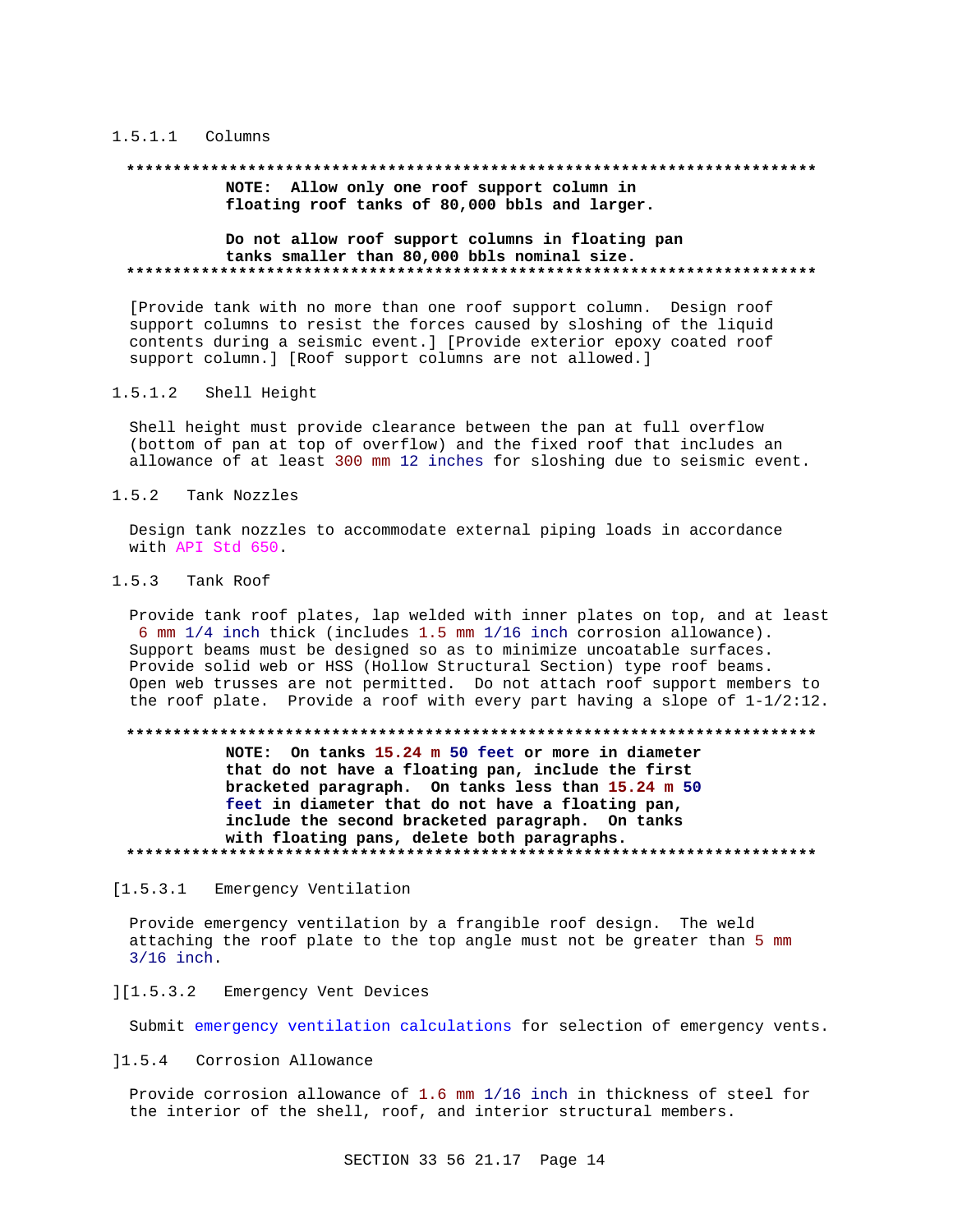### 1.5.5 Design Metal Temperature

### 

NOTE: Insert design metal temperature for locations not covered by API Std 650. Obtain low temperature from weather data. Determine the design metal temperature in accordance with API Std 650. 

API Std 650 [[\_\_\_\_\_] degrees C] [[\_\_\_\_\_] degrees F].

#### $1.5.6$ Tank Bottom

Tank bottom [and annular ring] must be as indicated. Bottom plates must be lap welded with inner plates on bottom.

#### QUALIFICATIONS OF TANK ERECTOR  $1.6$

## NOTE: For NAVFAC projects, include the following requirement in the Project Information Form (PIF).

The Contractor must be regularly engaged in the erection of API Std 650 tanks. The Contractor must certify successful completion of at least 12 field erected API Std 650 aboveground tanks in the past three years. The information provided in the Contractor's certification must include the date of the notice to proceed, date of completion, location of tank, Owner, Owner's point of contact, tank size, configuration (e.g. vertical AST, horizontal AST), product stored, and material of construction.

#### $1.6.1$ Welding Qualifications

Submit Welding Procedure Specifications (WPS), Welding Procedure Qualification Records (PQRs), and Welder Performance Qualification Records (WPQ). Qualify all welders on site. Complete all WPQs specifically for this project. Give the Contracting Officer notice and opportunity to witness each of the welder performance qualification tests 24 hours in advance of the performance of each of the tests.

#### $1.7$ TANK CALIBRATION EXPERIENCE

Perform calibration of the tank using a qualified organization that can certify to having performed successful and accurate calibration of at least eight tanks of comparable type and size within the last two years. Submit certified data on tank calibration experience.

#### OUALIFICATIONS OF FLOATING PAN MANUFACTURER  $1.8$

## NOTE: For NAVFAC projects include the following requirement in the Project Information Form (PIF).

The floating pan manufacturer must be regularly engaged in the manufacture and installation of floating pans in API Std 650 tanks. The manufacturer must certify successful manufacture and installation by the manufacturer of at least 10 floating pans of the type specified in field erected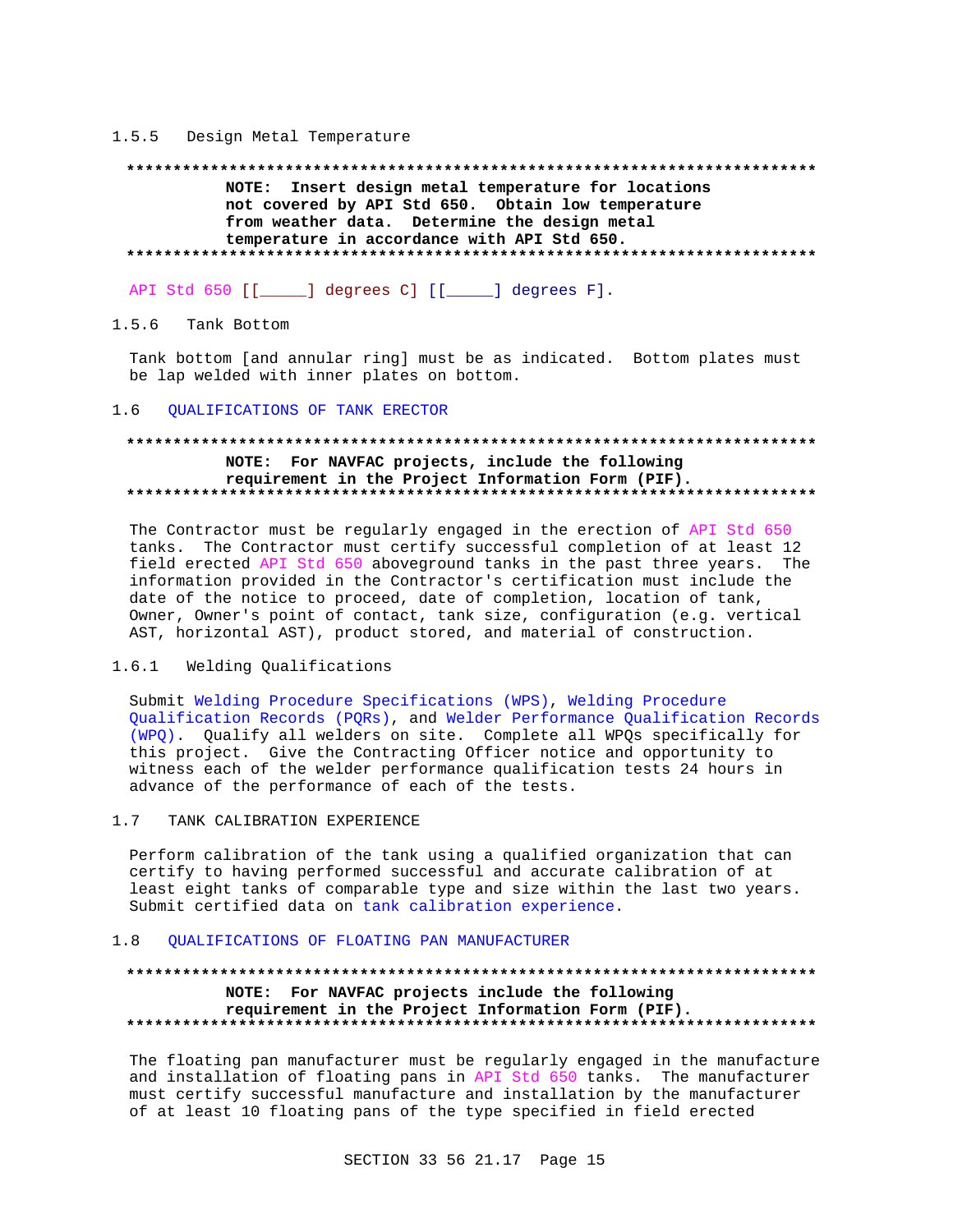API Std 650 aboveground tanks within the past five years. A minimum of five of those installations must have been performed on US military installations. The information provided in the manufacturer's certification must include the date of the notice to proceed, date of completion, location of tank, customer project number or construction contract number, owner's point of contact, tank size, and construction type.

#### $1.9$ QUALITY ASSURANCE

#### $1.9.1$ Delivery and Storage Handling

Handle, store, and protect system components and materials to prevent damage before and during installation in accordance with the manufacturer's recommendations, and as approved by the Contracting Officer. Replace damaged or defective items.

#### $1.9.2$ Steel Tank Drawing Requirements

## NOTE: See UFC 1-300-09N, "Design Procedures" for professional engineer requirements.

Drawings for the steel tank and floating pan must be prepared, sealed, signed, and dated by a registered professional engineer. Include erection diagrams and detail drawings of the tank roof, shell plates, wind girders, openings, and connections for fittings and appurtenances. The steel tank drawings must include the following:

- Tank erection details showing dimensions, sizes, thickness, gages, a. materials, finishes, and erection procedures.
- b. Tank component details to include as a minimum:
	- (1) Floating pan (including details of support legs, manways, periphery seals, joint attachments, anti-rotation cables, and grounding cables).
	- (2) Locations of floating pan pressure/vacuum vents and rim seals.
	- (3) Internal pipe and fittings, including supports and bearing plates.
- $\Gamma$ (4) Tank Bottom to foundation gasket.
- $1<sup>1</sup>$ (5) Tank Bottom Shimming and Grouting plan and details.

## (6) Tank Anchors.

 $\mathbf{1}$ 

- (7) Location of alarm and control switches.
- (8) Location of nozzles including nozzles for gauges and alarms.
- (9) Roof support system details.
- (10) Roof manhole.
- (11) Circulation vents/inspection hatches.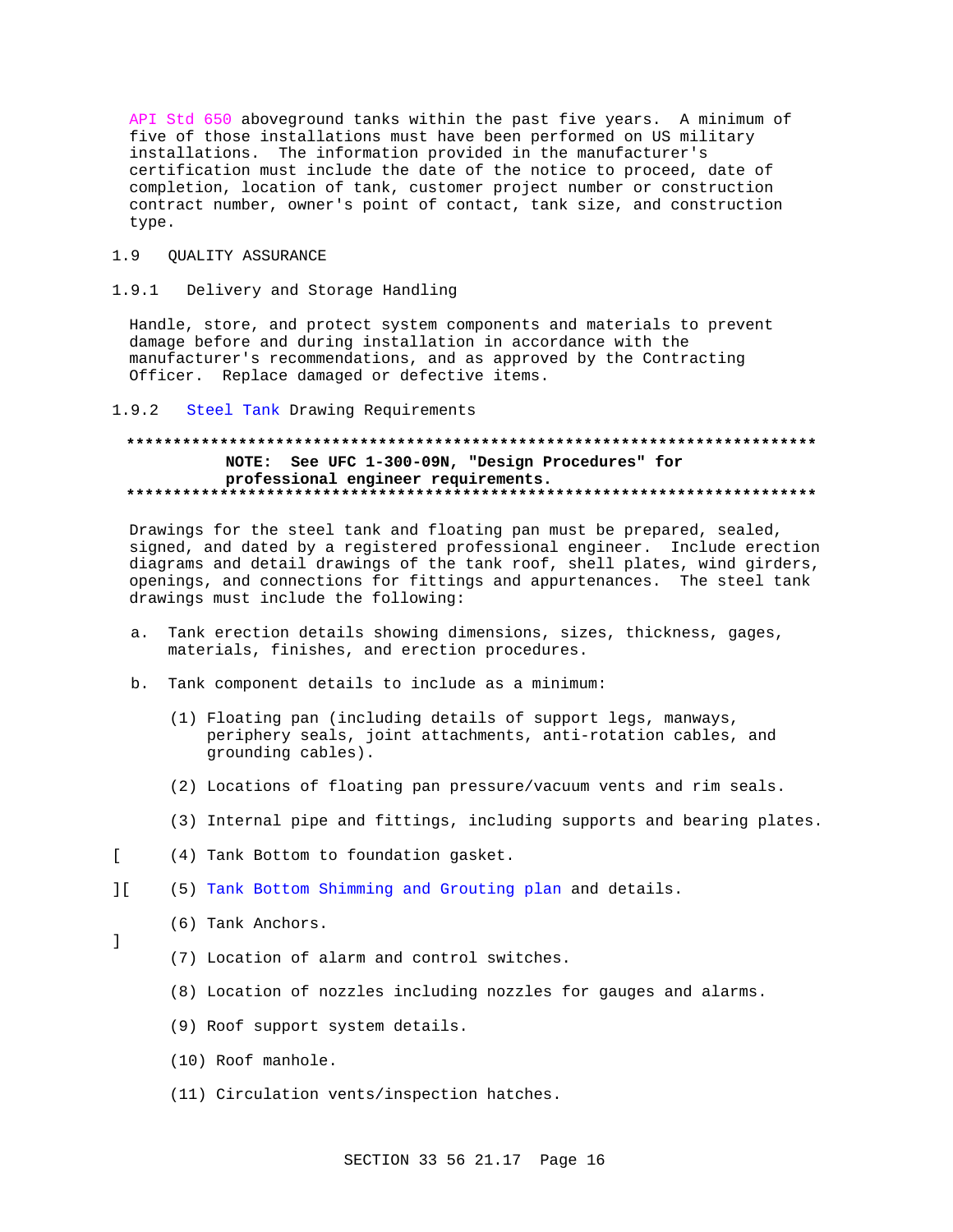- (12) Center roof vent.
- (13) Overflow port/circulation vent.
- (14) Shell manholes and davits.
- (15) Stairway, including replaceable stair tread installation and platforms.
- (16) Channel mounting pads.
- (17) Tank Data Plate Plan and Information.
- (18) Shell to bottom connection.
- (19) Tank bottom to ringwall interface.
- (20) Stilling wells.
- (21) Grounding lugs.
- (22) Sump.
- (23) Scaffold Cable Support.
- (24) Shell circulation vents.

## 1.9.3 Data Requirements

Calculations for the steel tank design and floating pan design must be prepared by a State registered Professional Engineer. Include calculations for the buoyancy of the floating pan and the structural stability of the floating pan when resting on the support legs. Steel tank design calculations must include calculations for the design of the shell, as well as calculations for the design of the roof [frangible roof connection], [tank anchorage] [emergency vent] and roof support.

## 1.9.4 Weld Inspector Certification

Contractor must arrange for the services of an independent (impartial third party not a part or affiliated with Contractor or subcontractor principal or subsidiary businesses) weld inspector certified by the American Welding Society to oversee all weld tests and examinations required by API Std 650.

## 1.9.5 Test Reports

Test Reports must consist of the following:

- a. Records made by the AWS certified inspector for all duties performed per paragraph 4.2 of AWS QC1.
- b. All Nondestructive Examination (NDE) (e.g.; radiograph, ultrasound, etc) reports with unique weld ID for each weld tested.
- c. "Weld Map". These maps/drawings correlate the shop drawings submitted to the NDE reports. The NDE report that shows a weld number as acceptable is correlated with weld number on the drawings.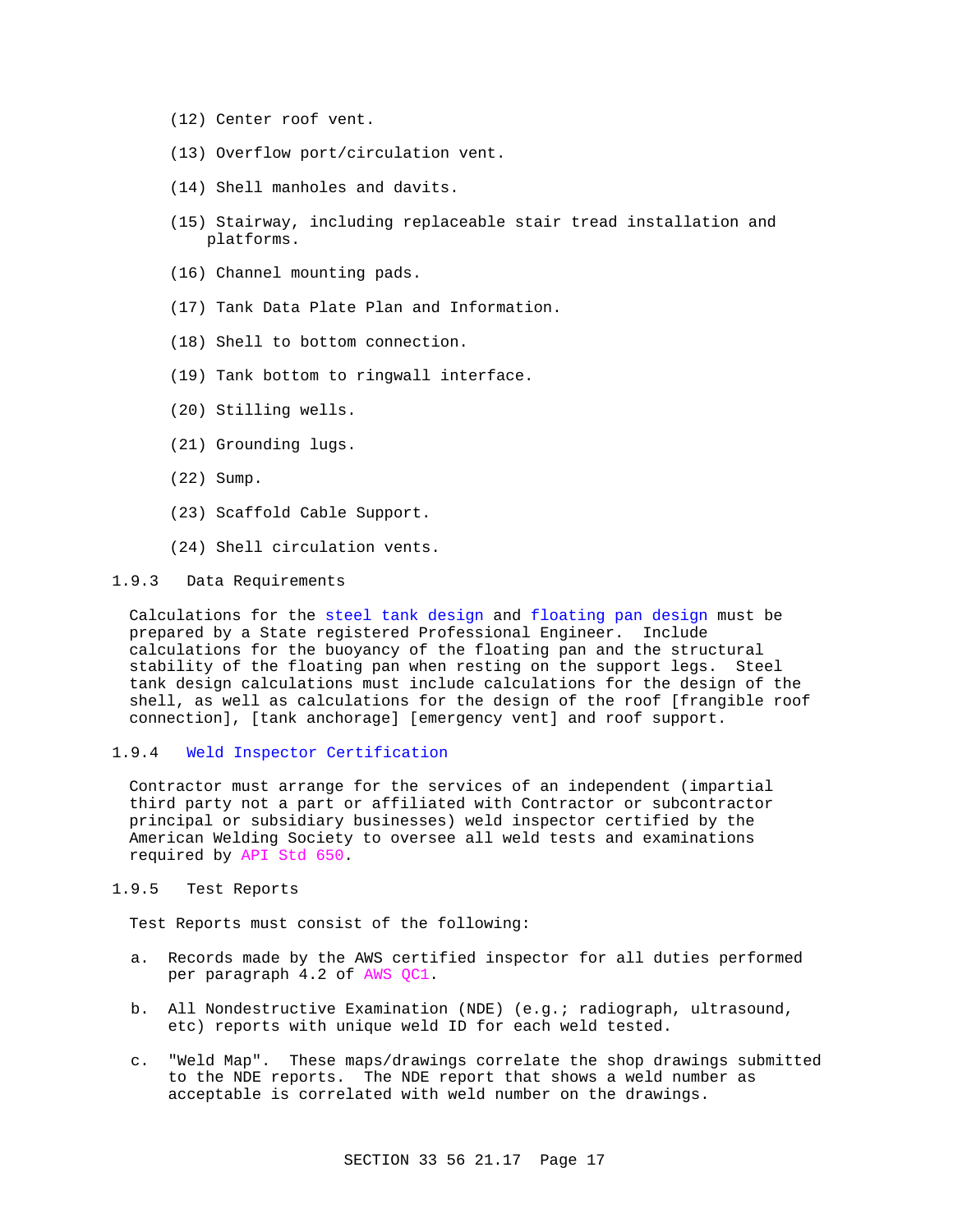Provide the location of each weld, what procedure was used, which welder made the weld, the results of the visual test, and the results of the NDE.

1.9.6 Inspection and NDE Personnel

All inspection and NDE personnel must be qualified in accordance with the following requirements. The Contractor must submit the qualifications of all the testing personnel that will perform all field tests for review by the Contracting Officer. The qualifications of all personnel on the job site that will perform welding inspections and NDE must be submitted for approval. All inspectors and NDE examiners must have a minimum of one-year experience inspecting the piping or plate material being used and five-years in military or commercial fueling systems or petroleum refineries, power generating plants, paper mills, or chemical process plants.

### 1.9.6.1 NDE Personnel Certification

A written procedure/quality assurance program for the training, examination, certification, control and administration of NDE personnel must be established. The procedures must be based on appropriate specific and general guidelines of training and experience recommended by ASNT SNT-TC-1A. Submit proof of compliance of nondestructive test examiners with API Std 650 including, but not limited to, examiners performing radiographic (RT), visual (VT), penetrant (PT), ultrasonic (UT), [and][or] magnetic particle (MT) testing.

## 1.9.6.2 Qualifications of Testing Agency

The testing agency, testing laboratory, technical consultant or contractor's approved quality assurance organization must meet the requirements of ASTM E329.

## 1.9.7 Qualifications of API Std 653 Inspector

Contractor must arrange for the services of an independent (impartial third party not a part or affiliated with Contractor or subcontractor principal or subsidiary businesses) API Std 653 inspector. API Std 653 Inspector must have a minimum of five years of experience. Submit copy of current certificate.

### PART 2 PRODUCTS

### 2.1 MATERIALS

Conform to the following requirements except that materials not definitely specified must conform to API Std 650. All materials must be carbon steel unless otherwise noted.

### 2.1.1 Materials for System Components, Pipe, and Fittings

## **\*\*\*\*\*\*\*\*\*\*\*\*\*\*\*\*\*\*\*\*\*\*\*\*\*\*\*\*\*\*\*\*\*\*\*\*\*\*\*\*\*\*\*\*\*\*\*\*\*\*\*\*\*\*\*\*\*\*\*\*\*\*\*\*\*\*\*\*\*\*\*\*\*\* NOTE: Unless otherwise specified: In corrosive environments (such as near the ocean or humid locations) select the first option; in non-corrosive environments select the second option. \*\*\*\*\*\*\*\*\*\*\*\*\*\*\*\*\*\*\*\*\*\*\*\*\*\*\*\*\*\*\*\*\*\*\*\*\*\*\*\*\*\*\*\*\*\*\*\*\*\*\*\*\*\*\*\*\*\*\*\*\*\*\*\*\*\*\*\*\*\*\*\*\*\***

a. [All piping and fittings outside the tank (except for the tank fill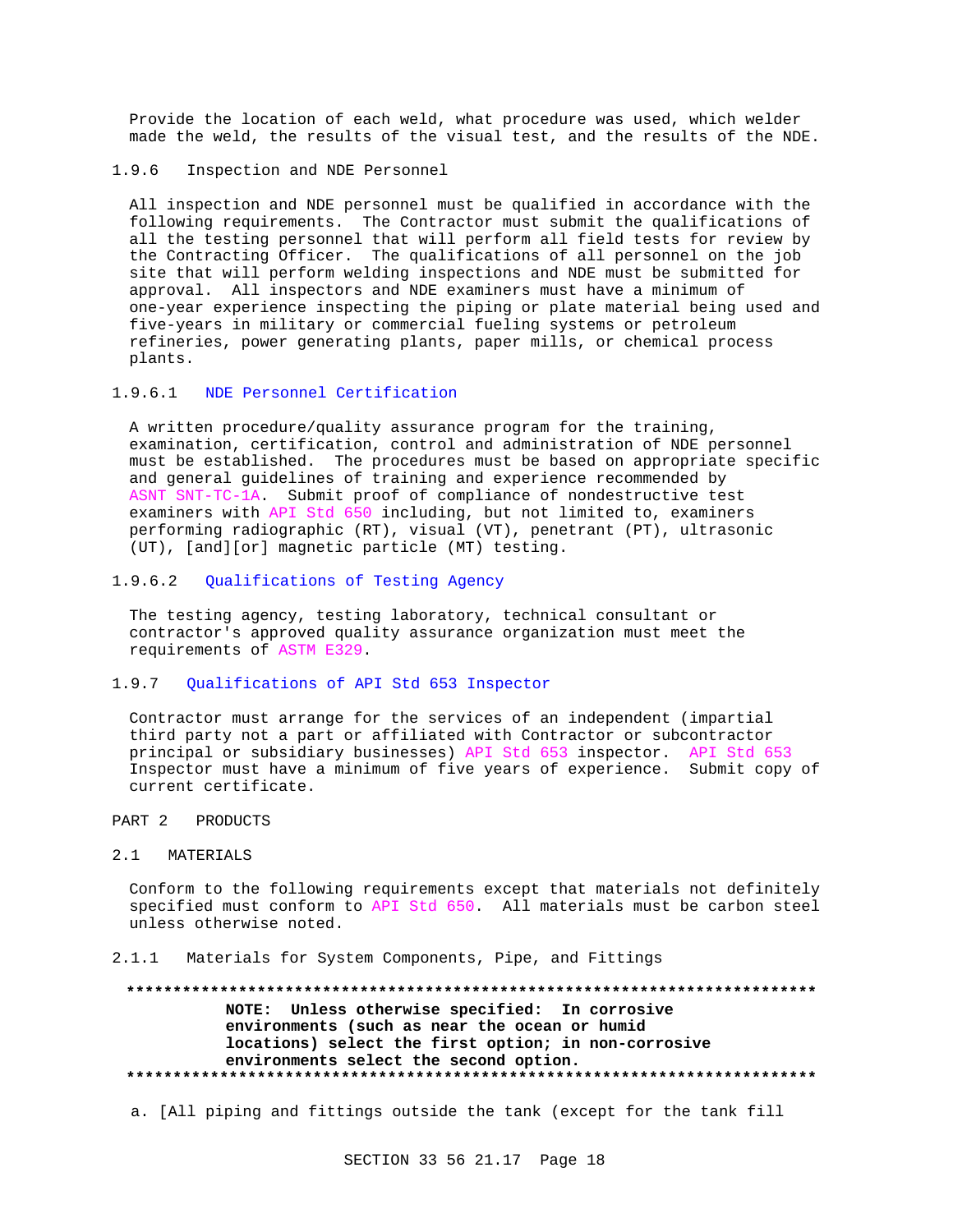line, tank issue line, and tank low suction line) must be stainless steel. The tank fill line, tank issue line, and tank low suction line piping and fittings must be interior and exterior coated carbon steel. All valves (except DBB valves) and ball joints must be stainless steel. DBB valves must be as specified. ] [All piping, and fittings 63 mm 2.5 inches and larger must be interior and exterior coated carbon steel. All piping and fittings 50 mm 2 inches and smaller must be stainless steel. All valves larger than 63 mm 2.5 inches must be carbon steel with stainless steel trim. All valves 50 mm 2 inches and smaller must be stainless steel. DBB valves must be as specified.]

- b. All piping and fittings inside the tank must be exterior and interior epoxy coated carbon steel except for piping 50 mm 2 inches and smaller which must have an uncoated interior. Stilling well and ladder material must be as indicated.
- c. Do not weld stainless steel to carbon steel, except where specifically indicated or specified.
- d. If materials for system components are not specified, they must be stainless steel.
- e. Provide stainless steel HLV float control chamber, pilot, level switch housings, and level switch probe holders.

#### $2.2$ STRUCTURAL STEEL

API Std 650. Provide mill test reports for shell plates, shell nozzle reinforcing plates, shell insert plates, and all steel plate used in construction of shell penetrations. Provide impact test data when required by API Std 650 for the material group and thickness provided.

### 2.3 CARBON STEEL, PIPE FITTINGS, FLANGES, GASKETS, AND BOLTING

## NOTE: Ensure bolting on interior of tank is stainless steel.

Carbon steel, pipe fittings, flanges, gaskets, and bolting must be provided in accordance with Section 33 52 43.13 AVIATION FUEL PIPING or Section 33 52 40 FUEL SYSTEMS PIPING (NON-HYDRANT), except gaskets inside tank and on roof nozzles must be non-asbestos, fuel resistant composition, or preformed type. Flanges must be weld-neck type in accordance with ASME B16.5. Threaded fittings must conform to ASME B16.11 (Class 3000), and butt-welded fittings must conform to ASME B16.9.

 $2.4$ STAINLESS STEEL PIPE, FITTINGS, FLANGES, GASKETS, AND BOLTING

Stainless steel pipe, pipe fittings, flanges, gaskets, and bolting must be provided in accordance with Section 33 52 43.13 AVIATION FUEL PIPING or Section 33 52 40 FUEL SYSTEMS PIPING (NON-HYDRANT) and API Std 650, except: flanges must be weld-neck type in accordance with ASME B16.5, threaded fittings must conform to ASME B16.11 (Class 3000), and butt-welded fittings must conform to ASME B16.9.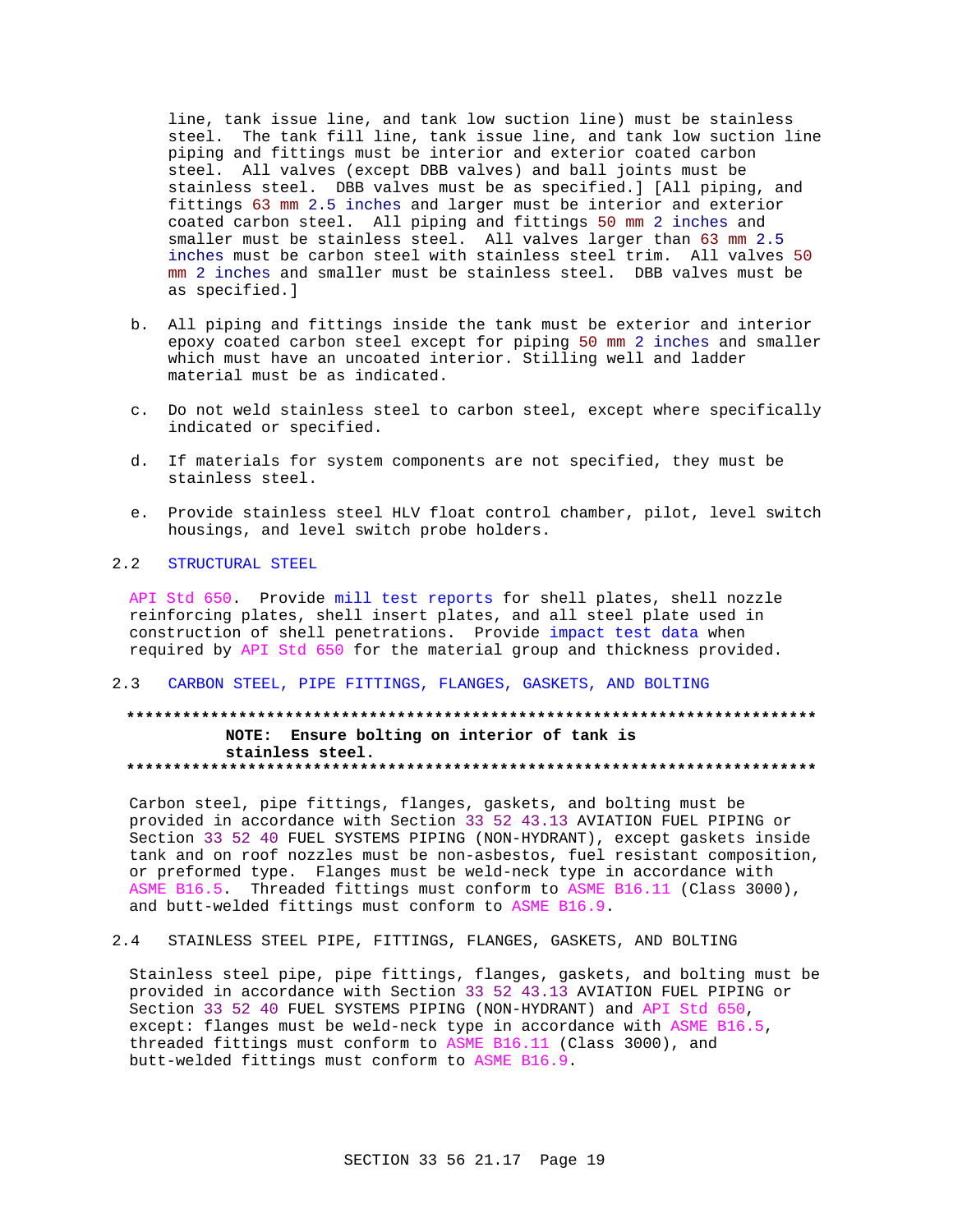### 2.5 ALUMINUM PIPING FOR STILLING WELLS

Aluminum pipe must be ASTM B241/B241M, alloy 6061-T6, Schedule 40 for pipe sizes 50 mm 2 inches through 300 mm 12 inches; Schedule 80 for pipe sizes 50 mm 2 inches and smaller.

#### 2.6 BOLTING AND ALUMINUM FLANGES FOR STILLING WELLS

Aluminum flanges must be ASME B16.5, Class 150 or Class 300 where indicated, Flat Face Type, except aluminum must conform to ASTM B247M ASTM B247, alloy 6061-T6 or alloy 356-T6. Aluminum flanges may be welding neck or slip-on type. Provide bolting in accordance with Section 33 52 43.13 AVIATION FUEL PIPING or Section 33 52 40 FUEL SYSTEMS PIPING (NON-HYDRANT). Provide electrical isolation for separation of dissimilar metals.

- 2.7 WELDING FOR ALUMINUM PIPING
- 2.7.1 Process for Aluminum

ASME B31.3, Gas Tungsten Arc Welding (GTAW) Process or Gas Metal Arc Welding (GMAW) Process. Backing rings are not permitted.

2.7.2 Aluminum Welding Electrodes and Rods

AWS A5.10/A5.10M, ER5356 electrodes.

2.8 BOLTING FOR SHELL MANHOLE COVERS

Bolting for shell manholes must be in accordance with Section 33 52 43.13 AVIATION FUEL PIPING or Section 33 52 40 FUEL SYSTEMS PIPING (NON-HYDRANT).

## 2.9 GASKETS FOR MANHOLE COVERS, STILLING WELL FLANGES, AND ROOF CENTER VENT

Provide composition asbestos-free, fuel and fire-resistant gaskets for shell manhole covers, stilling well flanges, and roof center vent.

2.10 TANK BOTTOM TO FOUNDATION SEAL

## **\*\*\*\*\*\*\*\*\*\*\*\*\*\*\*\*\*\*\*\*\*\*\*\*\*\*\*\*\*\*\*\*\*\*\*\*\*\*\*\*\*\*\*\*\*\*\*\*\*\*\*\*\*\*\*\*\*\*\*\*\*\*\*\*\*\*\*\*\*\*\*\*\*\* NOTE: Include the first bracketed paragraph for self anchored tanks. Include the second bracket paragraph for anchored tanks. \*\*\*\*\*\*\*\*\*\*\*\*\*\*\*\*\*\*\*\*\*\*\*\*\*\*\*\*\*\*\*\*\*\*\*\*\*\*\*\*\*\*\*\*\*\*\*\*\*\*\*\*\*\*\*\*\*\*\*\*\*\*\*\*\*\*\*\*\*\*\*\*\*\***

## [2.10.1 Tank Bottom to Foundation Gasket - Self Anchored Tanks

Tank bottom to foundation gasket for self anchored tanks must be 12 mm 1/2- inch thick, nonporous Buna-N with a Shore A Durometer Hardness of not more than 40 and a rated tensile strength of at least 10,300 kPa 1,500 psi. The inside and outside edge of the gasket must be cut on a radius. Provide gasket in segments at least 2.4 meters 8 feet long. Provide three samples of the tank bottom-to-foundation gasket material measuring 13 mm 1/2-inch by 75 mm 3 inches by 225 mm 9 inches.

][2.10.2 Tank Shims and Tank Grout - Anchored Tanks

Grout must be non-shrink type and consist of 1 part Portland cement to 1-1/2 parts sand by volume. Do not use calcium chloride admixtures. When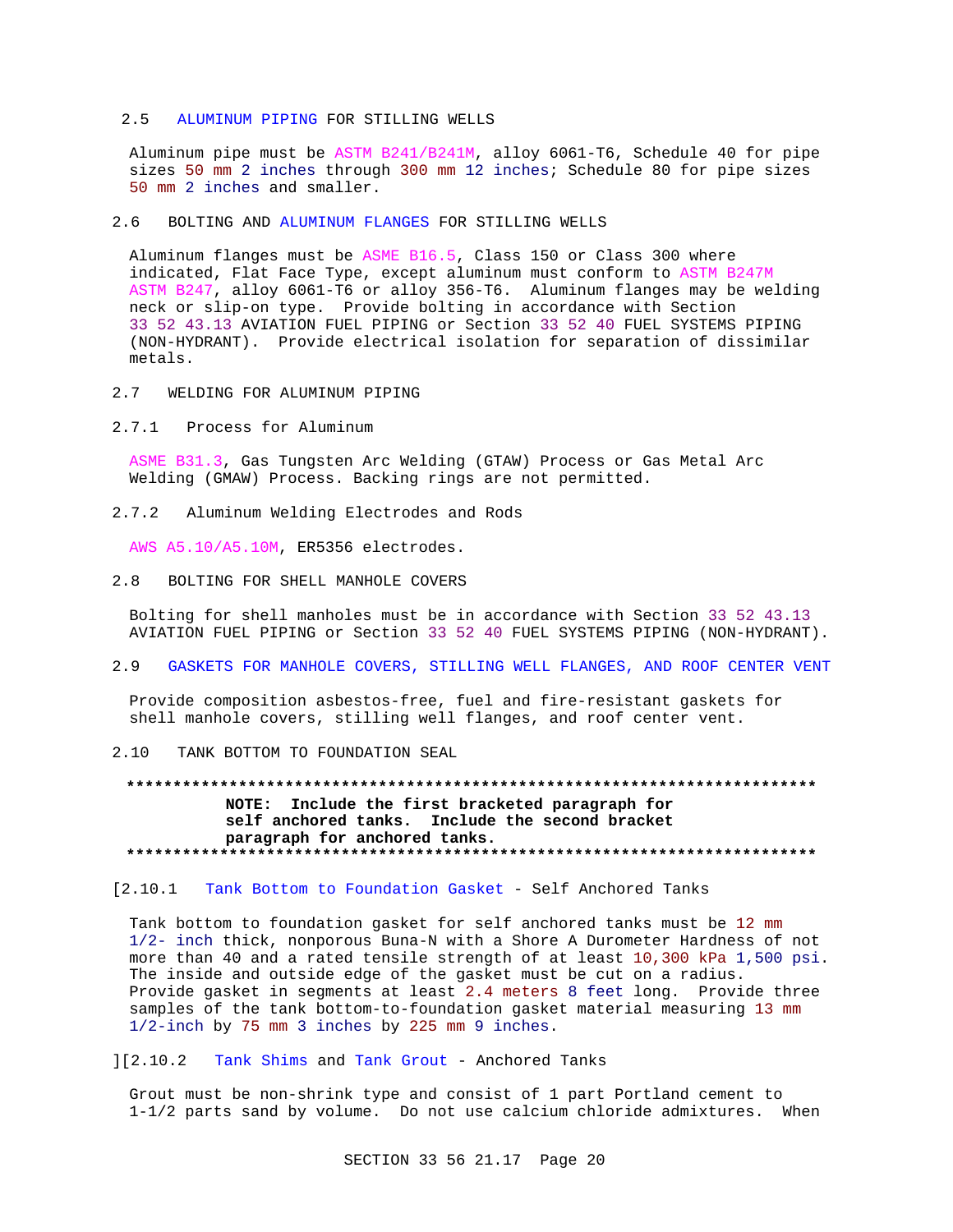the ambient temperature is expected to fall below 16 degrees C 60 degrees F within the next 48 hours, the cement used must be "high early strength" type.

NOTE: Include the following in the products section of the exterior coating specification and require product data submittal:

 $"X.X.X.$ Tank Bottom to Foundation Sealant

The tank bottom perimeter to foundation ring wall mastic sealant must be liquid applied non-sagging, two part polysulfide rubber joint sealant composed of 100 percent solids, and conforming to ASTM C920, Class 25. The sealant must be suitable for use on steel, epoxy coated surfaces and concrete. The sealant must be rated with a Shore A Hardness of not more than 30, a minimum tensile strength of 1,000 kPa 150 psi, a minimum elongation of 100 percent at 350kPa 50 psi without breaking, and a minimum elongation of 200 percent at 550 kPa 80 psi without breaking. The sealant must be resistant to jet fuel, sunlight, cold, and ozone without shrinking; and must have a rated life expectancy of at least 15 years. Use with bond breaker tape recommended by the manufacturer." 

#### INTERIOR PROTECTIVE COATING SYSTEM 12.11

NOTE: In order to protect product quality and to extend the life of the tank, the prescribed interior surfaces of steel petroleum storage tanks must be coated in accordance with UFC 3-460-01, "DESIGN; PETROLEUM FUEL FACILITIES".

NOTE: Other guidance as to interior surface treatment is as follows:

Specify bare interior metal surfaces and coating 1. with SAE-30 weight oil if the coating is to be done at a later date. Uncoated surfaces must be cleaned of contaminants, including mill scale. Delete reference to Section 09 97 13.15 LOW VOC POLYSULFIDE INTERIOR COATING OF WELDED STEEL PETROLEUM FUEL TANKS if not applicable.

Include instructions in the coating  $2.$ specification to seal all uncoatable areas of the roof support structure by caulking all gaps and joints in roof beams including between coated beams and roof plates. Problems can arise when the roof plates are welded in cooler weather and the underside coated in warmer sunny weather as the roof plate expands and pulls away from the roof rafters leaving a gap that is too large to caulk. E.g. Roof plate on a 15 meter 50 feet diameter tank welded in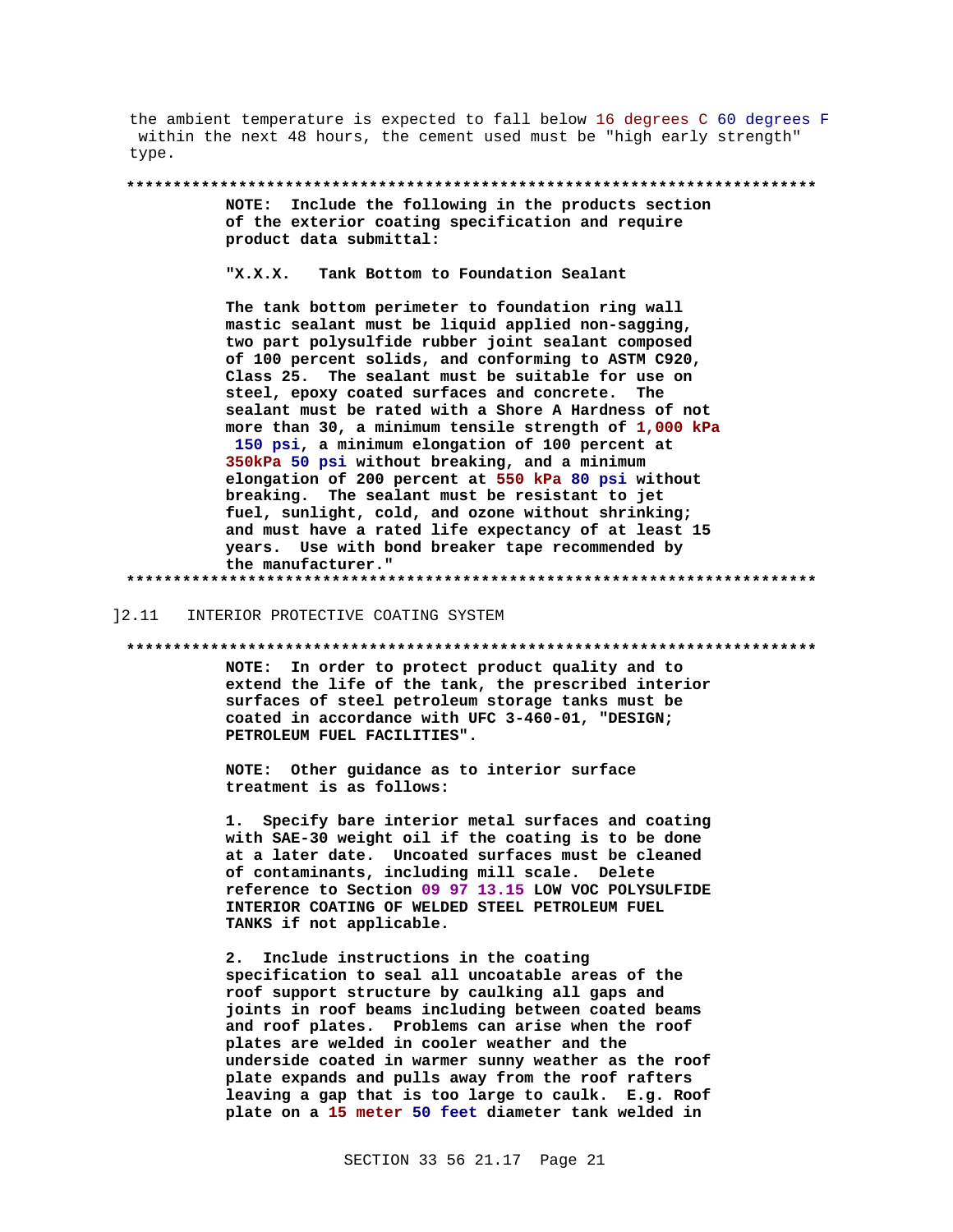**winter may lift at center in the summer by as much as 40 mm 1-1/2 inches. Consider local geographical conditions at the time of construction when caulking roof support beams, roof plates etc. It is recommended for locations like Seattle and Guam, that have more stable year-round temperatures and condensation.**

### **3. Include instructions in coating specification to caulk the underside of roof plate seams that are not welded on the underside. \*\*\*\*\*\*\*\*\*\*\*\*\*\*\*\*\*\*\*\*\*\*\*\*\*\*\*\*\*\*\*\*\*\*\*\*\*\*\*\*\*\*\*\*\*\*\*\*\*\*\*\*\*\*\*\*\*\*\*\*\*\*\*\*\*\*\*\*\*\*\*\*\*\***

[Section 09 97 13.15 LOW VOC POLYSULFIDE INTERIOR COATING OF WELDED STEEL PETROLEUM FUEL TANKS.] [Interior of the tank must be bare steel. Coat interior of tank with SAE 30 oil for temporary protection.]

### 2.12 EXTERIOR PROTECTIVE COATING SYSTEM

Section 09 97 13.27 HIGH PERFORMANCE COATING FOR STEEL STRUCTURES.

### 2.13 APPURTENANCES

2.13.1 Floating Pan Installation Hatch

Provide permanent floating pan installation hatch on the tank roof. Provide with bolted cover and water tight gasket.

## 2.13.2 Floating Pan

The floating pan must be naturally buoyant by means of honeycomb cell aluminum sandwich panels, be suitable for operation with liquids having a specific gravity of 0.70, be internal to the tank, have full surface contact with the fuel, be equipped with a seal at each penetration, and meet the requirements of API Std 650 Appendix H. A rim must be provided around the floating pan periphery and extend a minimum of 150 mm 6 inches above the free liquid surface. The rim must contain turbulence and prevent fuel from splashing up onto the top surface of the floating pan.

## 2.13.2.1 Pan Integrity

The floating pan must support the following loading conditions without causing damage to the pan, sinking the pan, or allowing product to spill onto the top surface of the pan in the event the pan is punctured.

a. A uniform load of three times the weight of the pan.

## **\*\*\*\*\*\*\*\*\*\*\*\*\*\*\*\*\*\*\*\*\*\*\*\*\*\*\*\*\*\*\*\*\*\*\*\*\*\*\*\*\*\*\*\*\*\*\*\*\*\*\*\*\*\*\*\*\*\*\*\*\*\*\*\*\*\*\*\*\*\*\*\*\*\* NOTE: Include the first bracketed sentence for tanks larger than 9144 mm 30 feet in diameter, and the second for smaller tanks. \*\*\*\*\*\*\*\*\*\*\*\*\*\*\*\*\*\*\*\*\*\*\*\*\*\*\*\*\*\*\*\*\*\*\*\*\*\*\*\*\*\*\*\*\*\*\*\*\*\*\*\*\*\*\*\*\*\*\*\*\*\*\*\*\*\*\*\*\*\*\*\*\*\***

- [ b. A point load of 227 kg on a 93,000 sq mm 500 pounds on a one square foot area anywhere on the floating pan while it is floating or resting on the legs.
- ][c. A point load of 113 kg on a 93,000 sq mm 250 pounds on a one square foot area anywhere on the floating pan while it is floating or resting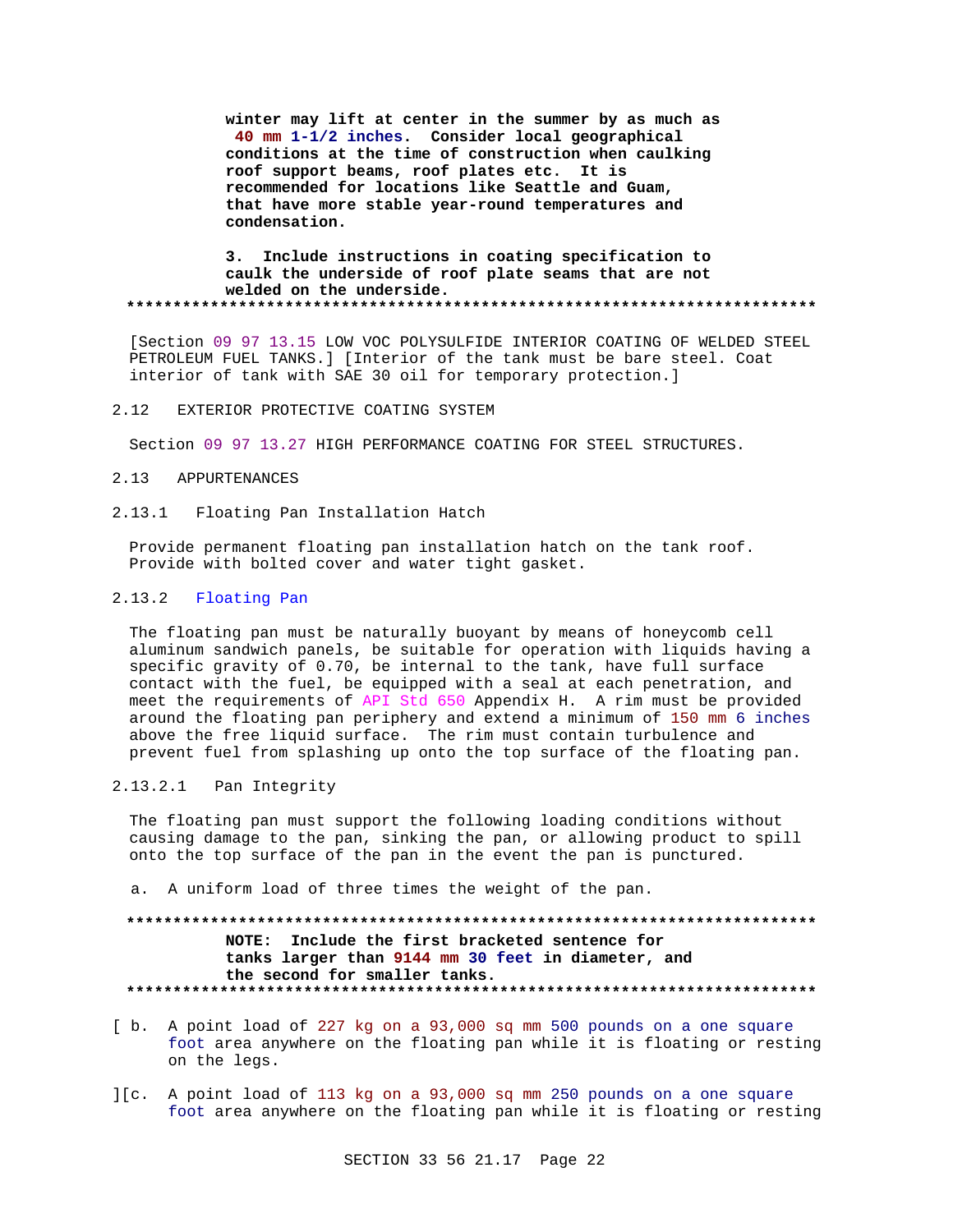on the legs.

### ]2.13.2.2 Floating Pan Prototype Fire Test

Perform a fire test on another floating pan design of the same manufacturer that is constructed from the same materials and joining method of the pan being proposed and that meets the floating pan specification in aviation turbine fuel or motor gasoline with a flash point of less than minus 7 degrees C 20 degrees F. Submit manufacturer's certification of fire test indicating the manufacturer's floating pan design has been successfully fire tested and that both of the following tests were successfully performed, without significant damage to the pan, sinking the pan or the fire spreading to the whole surface of the fuel.

- a. Hole Fire: The test-floating pan must have a 300 mm 12 inch or larger diameter hole cut through it. After being lit, the fuel in the hole must burn for a minimum of 2 hours.
- b. Rim Fire: After being lit, the fuel around the test rim section must burn for a minimum of 2 hours.

2.13.2.3 Joint Connections

Aluminum sandwich panels must be joined together by means of a gasketed joint that transmits loads without structural failure or leakage.

## 2.13.2.4 Aluminum Extrusions

Extrusions must be made from alloy 6063-T6 in accordance with ASTM B209M ASTM B209.

2.13.2.5 Aluminum Sandwich Panels

Panels must be made from alloy 3003 H14, 3003 H16, 3105 H14, or 5010 H24 in accordance ASTM B209M ASTM B209. The skin of the panels must have a minimum thickness of 0.356 mm 0.014 inches. The core of the panels must be 25 mm one-inch aluminum honeycomb.

2.13.2.6 Support Legs

Floating pan must be provided with two position self-draining aluminum legs that are designed to support a uniform load of 600 Pa 12.5 pounds per square foot. Stainless steel support legs are not allowed. The legs must be tubular structural members at least 50 mm 2 inches in diameter and ride with the pan when the fuel level is above the high leg position. The low position must be as indicated and the high position must be 1950 mm 78 inches above the shell-to-bottom joint. The exact location and number of the support legs must be as recommended by the floating pan manufacturer. Provide each support leg with a 63 mm 2.5 inch polytetrafluoroethylene (PTFE) foot securely fastened to the bottom end of the leg. The portion of the PTFE foot below the metal leg must be 25 mm one-inch thick. The PTFE foot must be slotted on one side to allow for drainage. The legs must be capable of allowing a person, standing on top of the floating pan while the tank is in service, to perform the following functions:

- a. Change from the high to the low position.
- b. Change from the low to the high position.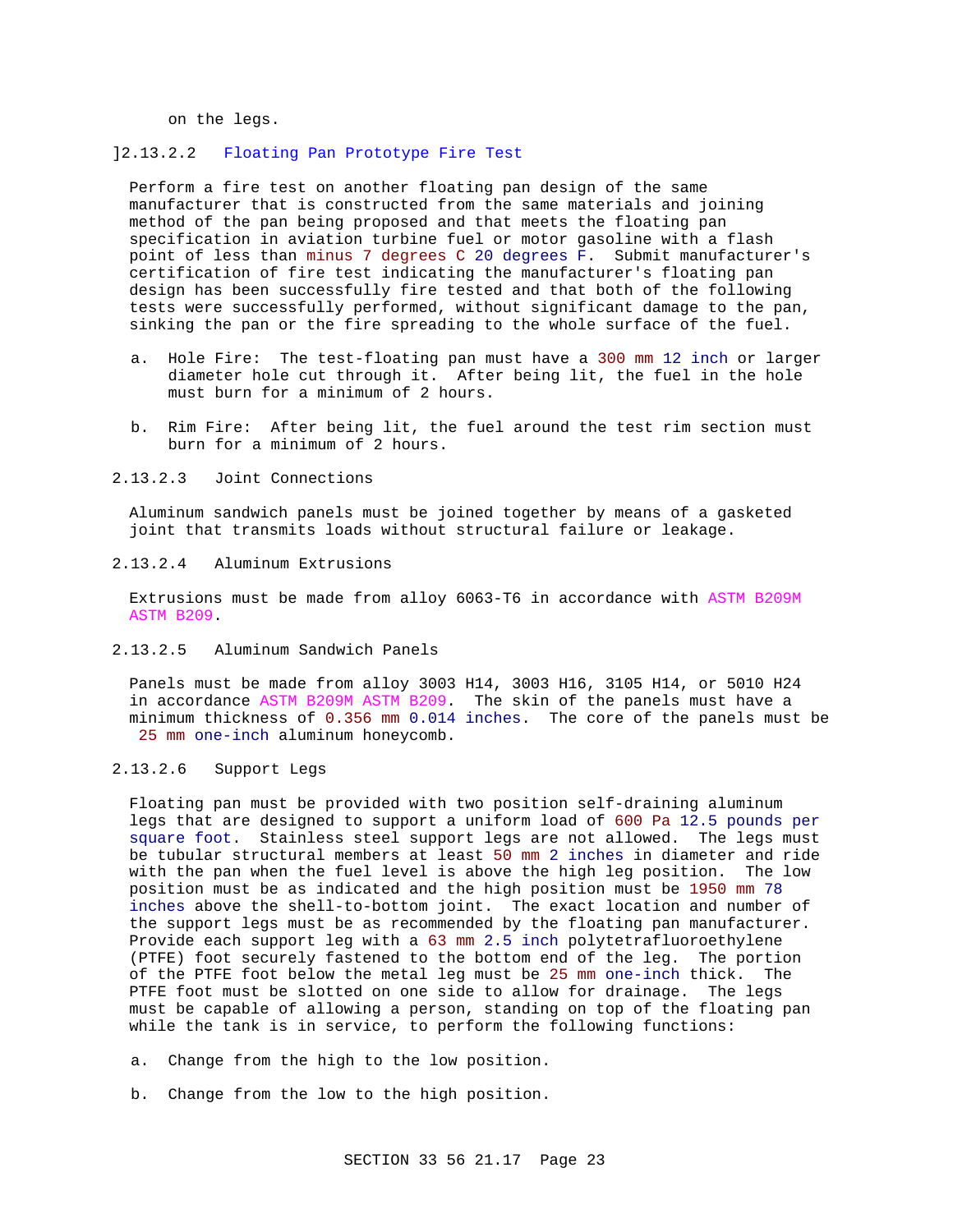- c. Completely remove the legs.
- d. Adjust the legs vertically a distance equal of plus or minus 75 mm 3 inches.

## 2.13.2.7 Periphery Seals

Periphery seals must be flexible wiper squeegee and made of closed cell cast urethane. The periphery seal must fit the space between the tank shell and the outer edge of the floating pan with two flexible seals, a primary and a secondary. The seals, primary and secondary as a unit, must accommodate a deviation between the path of the floating pan relative to the tank shell of an additional 100 mm 4 inches of compression and an additional extension of 50 mm 2 inches from its normal compressed position at any fluid level. The primary seal must be above the liquid level. Foam filled coated-fabric seals must not be accepted. The secondary seal must be above the primary seal. Seals must be capable of being replaced during tank operations, be durable in the tank's environment, be abrasion resistant, and not discolor or contaminate the liquid stored in the tank. Seals must be manufactured in the United States and must be provided in minimum continuous lengths of 8.54 meter 28 feet with no factory splices. Seals must be compatible with avgas, fuel oil, gasoline/ethanol, gasoline/MTBE 80/20, gasoline (unleaded), aviation turbine fuels, kerosene, and sea water. The following tables list the required physical properties of periphery seals:

| TABLE 1: PHYSICAL PROPERTIES OF PERIPHERY SEALS           |                                                |                              |  |  |
|-----------------------------------------------------------|------------------------------------------------|------------------------------|--|--|
| Physical Properties                                       | Test Method                                    | Values                       |  |  |
| Maximum operating temperature Dynamic mechanical analysis | per ASTM D4065                                 | 82 C 180 F (min)             |  |  |
| Tensile strength                                          | ASTM D412                                      | 39130 kPa 5675 psi (min)     |  |  |
| Elongation at break                                       | ASTM D412                                      | 640 percent (min)            |  |  |
| Tear resistance (Die C)                                   | ASTM D624                                      | $61.30$ N/mm $350$ PLI (min) |  |  |
| Abrasion resistance                                       | Tabor, mg loss at 100 cycles<br>per ASTM D3489 | 8 mg 0.00028 ounce (max)     |  |  |
| Compression set                                           | ASTM D575A                                     | 25 percent (max)             |  |  |

| TABLE 2: JET FUEL SOAK TEST PARAMETERS                         |                    |                    |                            |  |  |
|----------------------------------------------------------------|--------------------|--------------------|----------------------------|--|--|
| Jet Fuel Soak Test<br>96 hrs. at 67.2 C<br>153 F per ASTM D471 | Before Immersion   | After Immersion    | Percent Change             |  |  |
| Tensile strength                                               | 37895 kPa 5496 psi | 36440 kPa 5285 psi | minus 3.8 percent (min)    |  |  |
| Elongation at break                                            | 640 percent        | 729 percent        | plus 13.9 percent<br>(min) |  |  |
| Hardness                                                       | 73 Shore A         | 66 Shore A         | minus 7.0 percent (min)    |  |  |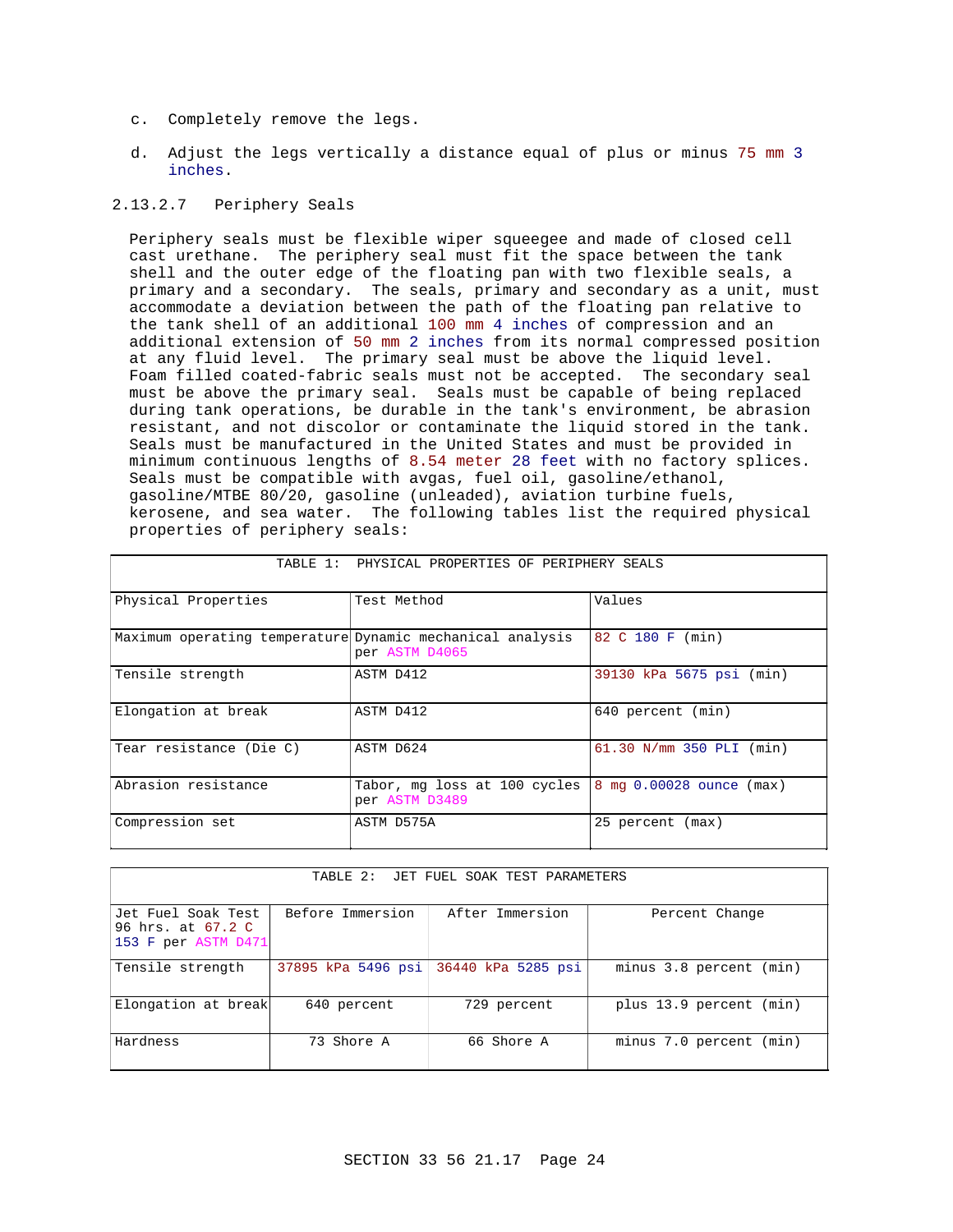|  |  |  | TABLE 2: JET FUEL SOAK TEST PARAMETERS |
|--|--|--|----------------------------------------|
|  |  |  |                                        |

| Volume change |  | plus 6.0 percent (max) |
|---------------|--|------------------------|
|               |  |                        |

#### $2.13.2.8$ Penetrations

All penetrations must have a rim that extends a minimum of 150 mm 6 inches above the free liquid to contain product turbulence and prevent the tank product from splashing up onto the top surface of the floating pan.

### 

NOTE: Review Federal, State, and local regulations to ensure compliance with air emission regulations. Consider the slotted stilling wells in the review. At least one 900 mm 36 inch diameter manhole must be provided for each floating pan to provide access to the tank interior when the floating pan is on its supports and the tank is empty; provide two for tanks larger than 50,000 bbl. 

## 2.13.2.9 Manhole

Provide [ ] 900 mm 36 inch floating pan manhole[s]. Manhole must have a clear inside diameter of at least 900 mm 36 inches. Manhole must have a rim that extends a minimum of 150 mm 6 inches above the free liquid to contain product turbulence and prevent the tank product from splashing up onto the top surface of the floating pan. The manhole cover must be equipped with a ground cable connected to the floating pan.

### 2.13.2.9.1 Pressure/Vacuum Vent

The pressure/vacuum (PV) vent must be sized by the internal floating pan manufacturer for the maximum fill rate of [\_\_\_\_\_] L/s gpm and the maximum withdrawal rate of  $[$   $]$   $\Box$   $]$   $\Box$   $/$  s gpm. When the PV vent is in the open position, the float must hang from a strap.

#### $2.13.2.10$ Grounding Cables

Provide two or more 3 mm 1/8-inch diameter, stranded, extra-flexible, stainless steel, wire rope ground cables. Each cable must extend from the top of the floating pan to the fixed roof and must be long enough to accommodate the full travel of the pan. The exact location, number, and size of grounding cables must be as recommended by the floating pan manufacturer.

## 2.13.2.11 Anti-Rotation Cable

Provide 6 mm 1/4-inch diameter anti-rotation cables made of 304 stainless steel conforming to ASTM A492. Fittings for anti-rotation cables including cable clamps, pins, sockets, turnbuckles, U-bolts and nuts must be 304 stainless steel. Cable must be made taut by means of the turnbuckle. The exact location, number, and size of the anti-rotation cables must be as recommended by the floating pan manufacturer.

#### $2.13.3$ Sample Gauge Hatch

Provide sample gauge hatch on top of stilling well where indicated for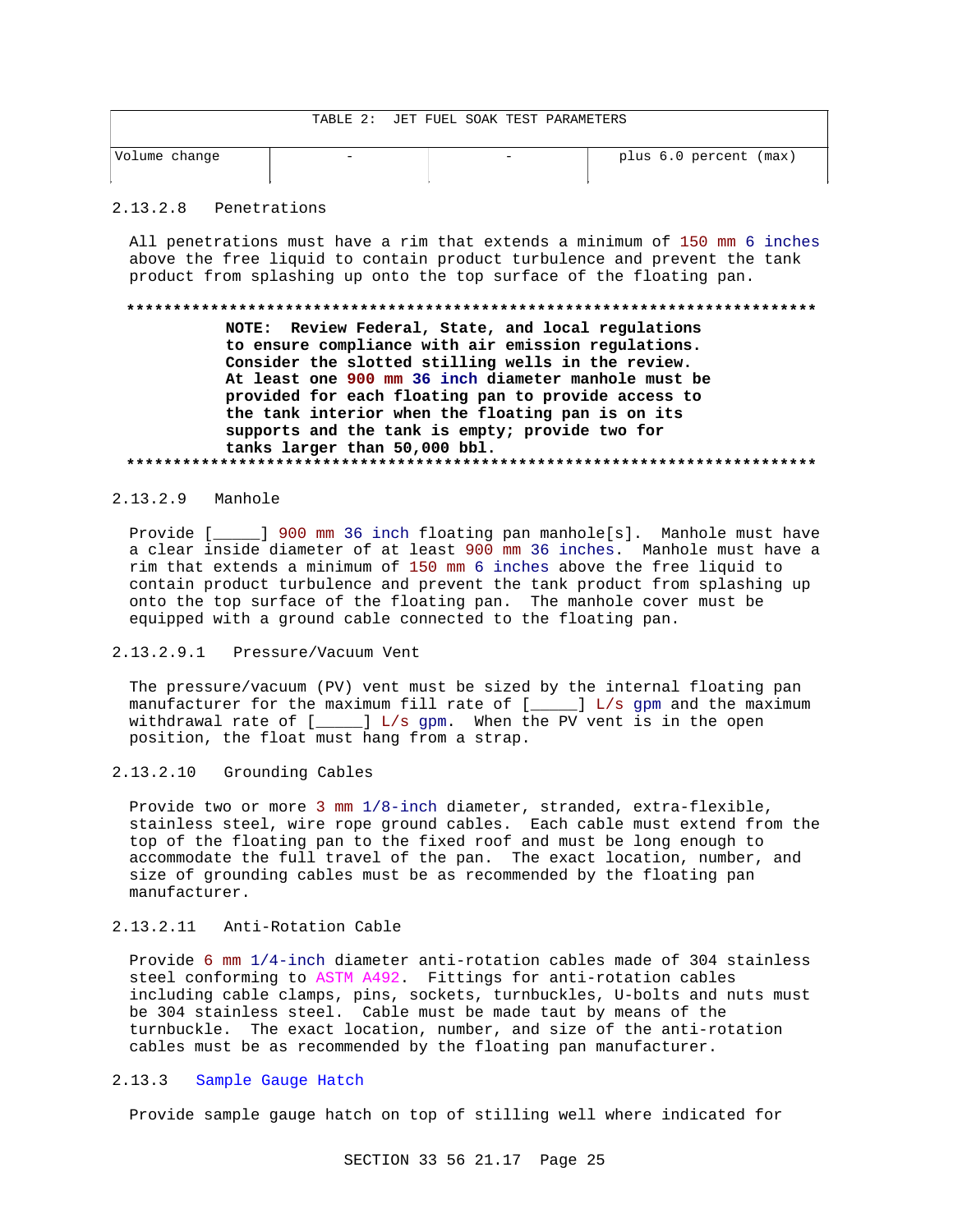manual gauging. Provide gasket for dissimilar metal protection. The tank erector must measure the stilling well gauge hatch hold-off distance with the tank empty, half full, and full, and place the information on a permanently affixed marker attached to the sample gauge hatch. This must be performed during tank [fill] [hydrostatic] testing. The stilling well gauge hatch hold-off distance is defined as the distance from the tank bottom datum plate to the top of the gauge hatch.

## 2.13.4 Floating Seal and Retrieval Winch

Provide a floating seal, retrieval cable, weight, and a retrieval winch on sample gauge roof nozzle equipped with fully slotted stilling well. Floating seal must move freely inside the stilling well with the rise or fall in liquid level while providing a double seal against the escape of vapors from the stilling well. Seal elastomers must be Buna-N and must seal at approximately the same level as the stilling well floating pan penetration seal (approximately 150 mm 6 inches above the level of the liquid). Retrieval winch and cable must be capable of retrieving floating seal into a storage compartment mounted on top of the stilling well nozzle. All fasteners must be stainless steel; all other metallic components of float and seal must be aluminum. Storage compartment and components, except for bearings, must be stainless steel. The retrieval cable must be 3 mm 1/8 inch stainless steel. Storage compartment must be equipped with a latch and hinge so that the compartment (with a fully retrieved float, cable, and weight) and winch can be temporarily moved out of the way to provide access to the stilling well. Latch and hinge must be designed to hold the compartment securely to the nozzle in winds up to 200 km/h 125 mph. Storage compartment flange must also be provided with a rain lip to provide a weather tight seal around the top of the roof nozzle. Winch must be hand operated, must require no more than 22 N 5 pounds of force to operate, and must be equipped with an anti-reverse mechanism and operator that may be disengaged from the retrieval spool when not being operated manually. When disengaged from the winch, the retrieval spool must maintain tension on the retrieval cable not exceeding the weight of the cable and the weight.

## 2.13.5 Mechanical Tape Level Gauge

## **\*\*\*\*\*\*\*\*\*\*\*\*\*\*\*\*\*\*\*\*\*\*\*\*\*\*\*\*\*\*\*\*\*\*\*\*\*\*\*\*\*\*\*\*\*\*\*\*\*\*\*\*\*\*\*\*\*\*\*\*\*\*\*\*\*\*\*\*\*\*\*\*\*\* NOTE: Edit paragraph accordingly based on whether tank has an internal floating pan. \*\*\*\*\*\*\*\*\*\*\*\*\*\*\*\*\*\*\*\*\*\*\*\*\*\*\*\*\*\*\*\*\*\*\*\*\*\*\*\*\*\*\*\*\*\*\*\*\*\*\*\*\*\*\*\*\*\*\*\*\*\*\*\*\*\*\*\*\*\*\*\*\*\***

The mechanical tape level gauge must be attached to [a floating roof anchor weight provided by the manufacturer] [the tank floor by guidewire anchors] and complete with all necessary incidental pipe, pulleys, fittings, supports, support brackets, tension springs, and guide wire assemblies.[ The floating roof anchor weight rests on the floating roof pan, but is not attached to the pan.] The gauge must automatically provide the location of the [floating pan] [product level] within plus or minus 1.6 mm 1/8 inch of the actual liquid level. The head must be made of aluminum and must be mounted on the exterior of the tank shell approximately 1370 mm 54 inches above the tank bottom. The head must contain a glass covered window complete with an inside wiper. The seals must be made of Teflon. The shafts and graduated tape assembly must be made of stainless steel. The tape drum must be made of plastic. The tape must be of sufficient length to measure the liquid level from the bottom to the top of the storage tank. Gauge measurements must be graduated in 1.6 mm 1/16 inch increments. The tape must be carried over pulleys housed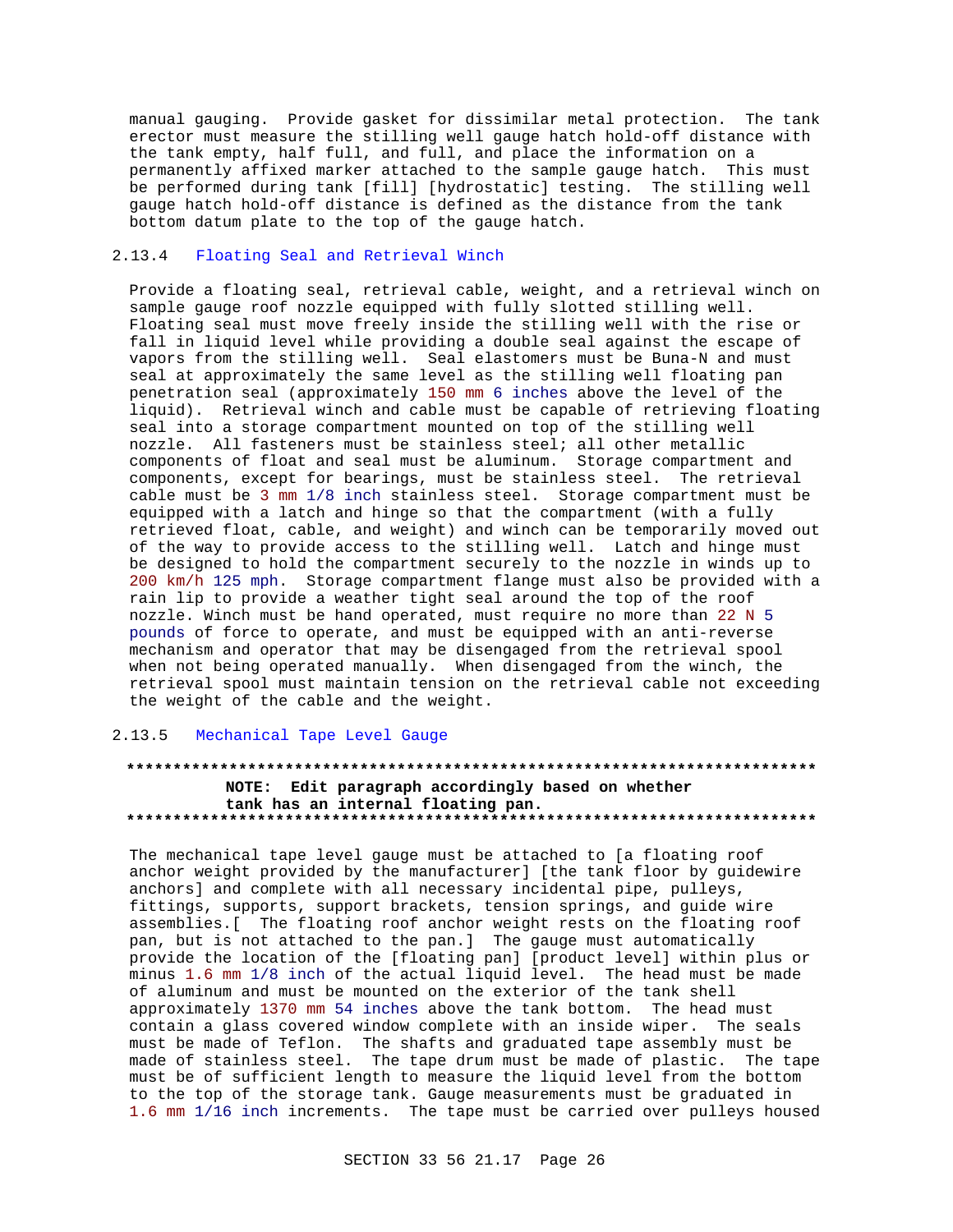in elbow assemblies at each change of direction.

### [2.13.6 Mechanical Tape Level Gauge

## NOTE: For Cut and Cover Tanks.

The mechanical tape level gauge must be complete with all necessary components to be flange mounted and extend down into the tank via a stilling well. The gauge must automatically provide the location of the fuel level within plus or minus 1.6 mm 1/8 inch of the actual liquid level. The head must be made of aluminum and must be mounted in the pump house as shown on the drawings. The head must contain a glass covered window complete with an inside wiper. The seals must be made of Teflon. The shafts, graduated tape, and tape drum assembly must be made of stainless steel. The tape must be of sufficient length to measure the liquid level from the bottom to the top of the storage tank. Gauge measurements must be graduated in 1.6 mm  $1/16$  inch increments.

## 12.13.7 Venting

Provide tank venting as indicated.

## NOTE: Insure overflow capacity is adequate to protect the tank from damage in the event of an overflow with all receipt pumps running.

## 2.13.7.1 Overflow/Circulation Vents

Provide open overflow/circulation vents on the upper shell as indicated and in accordance with API Std 650, Appendix H. Provide vents with stainless steel bird screen with 0.2 square meters 2.0 square feet of net open area minimum. Insect screens are not allowed.

#### 2.13.7.2 Center Roof Vent

#### 

NOTE: In non-corrosive environments (e.g. desert locations), include text to provide center roof vent welded directly to the tank roof and coat stairway in accordance with the coating specification for the exterior of the tank. 

Provide open vent at the center or at the highest elevation of the roof. Open vent must have a [stainless steel] weatherhood as indicated and stainless steel bird screen as indicated on the drawings with openings welded in place. Weatherhood must be removable. Insect screens are not allowed.

## 2.13.8 Circumferential Stairway and Platforms

NOTE: In corrosive environments include bracketed text to provide bolt-on, removable, hot dip galvanized, double stringer stairway as indicated.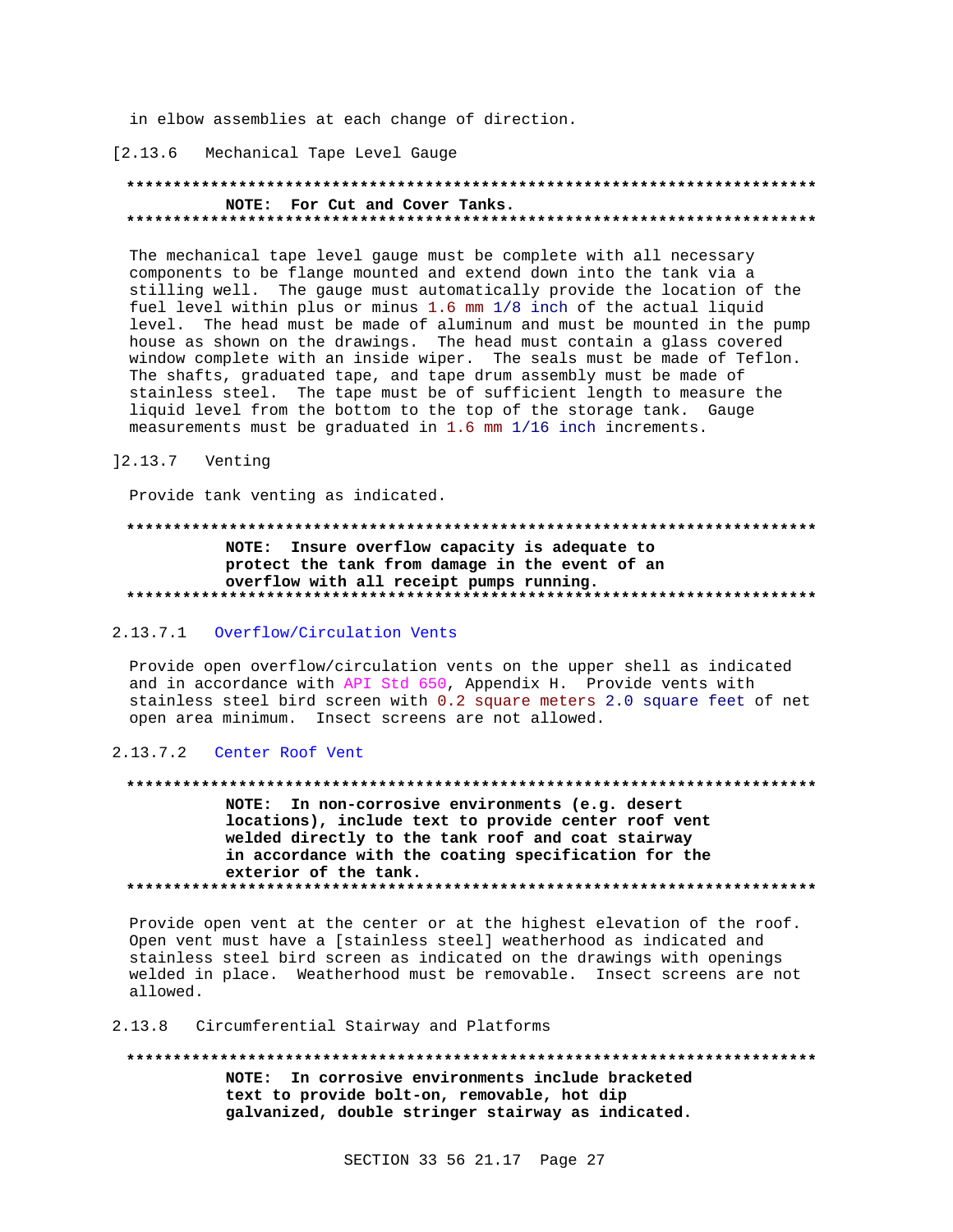**For the remote locations only (e.g Guam), provide alternate text to allow thermal spray/metalizing as an alternative to hot dip galvanizing only with Government approval of an acceptable process, approach, materials, and system components.**

**In non-corrosive environments (e.g. desert locations), include specification paragraph text and modify the drawing details to indicate the portion of the appurtenance that is not welded to the tank roof or shell is to be made of carbon steel and coated in accordance with the coating specifications for the exterior of the tank. \*\*\*\*\*\*\*\*\*\*\*\*\*\*\*\*\*\*\*\*\*\*\*\*\*\*\*\*\*\*\*\*\*\*\*\*\*\*\*\*\*\*\*\*\*\*\*\*\*\*\*\*\*\*\*\*\*\*\*\*\*\*\*\*\*\*\*\*\*\*\*\*\*\***

OSHA 29 CFR 1910.25 Stairways. Provide [bolt-on removable double stringer] circumferential stairways as indicated.[ Hot-dip galvanize stairway in accordance with ASTM A123/A123M Grade 100. All bolted connections must be galvanized prior to erection. Hot dip galvanize stairway and platform sections after all welding is complete. No welding on the stairway will be permitted after galvanizing. Cold spray-on galvanizing is not allowed as a substitute for hot dip galvanizing or its repair. Provide stairway with replaceable galvanized stairway step and platform tread grating. The stairway must be of bolted construction to allow for complete removal after construction to avoid interference with coating operations. Stairway bolting must be ASTM A325M ASTM A325, hot dipped galvanized. All mounting brackets, used to connect the stairway to the tank, must be welded to the tank using seal welded mounting plates and must be coated with the tank.][ Coat stairway in accordance with the tank exterior coating specification.] Provide one approach step on the secondary containment concrete as indicated. Provide shell mounted metal bar stairway step and platform tread grating with non-slip nosings. Support the stairway and platforms completely on the shell of the tank with bottom-of-shell-mounted portion clear of and not structurally supported or connected to the ground or approach steps. Provide rise and run of stairway steps as indicated, adjusting slightly to suit final layout of the tank and its appurtenances, but with rise and run consistent from the ground level to the top platform. Construct stairway entirely of steel. Provide landings for accessing the upper manhole, high level alarm switches, level control float pilot chamber, and tank roof. Railings must be continuous around the platforms, except for access openings, and must be constructed similar to the roof perimeter guardrail. At access openings, any space wider than 25 mm one inch between the tank and the platform must be floored. Ends of handrails, guardrails, and posts must be sealed by welding.[ Guardrails must be constructed in welded sections and their posts seal welded or bolted to the stringers]. Continuously butt-weld platform guardrail toeboards to guard rail posts. Do not field weld galvanized materials.

**\*\*\*\*\*\*\*\*\*\*\*\*\*\*\*\*\*\*\*\*\*\*\*\*\*\*\*\*\*\*\*\*\*\*\*\*\*\*\*\*\*\*\*\*\*\*\*\*\*\*\*\*\*\*\*\*\*\*\*\*\*\*\*\*\*\*\*\*\*\*\*\*\*\* NOTE: The following paragraph is intended for use when no berm is provided and the ring wall is elevated. Delete manhole access platform paragraph if berm is provided. \*\*\*\*\*\*\*\*\*\*\*\*\*\*\*\*\*\*\*\*\*\*\*\*\*\*\*\*\*\*\*\*\*\*\*\*\*\*\*\*\*\*\*\*\*\*\*\*\*\*\*\*\*\*\*\*\*\*\*\*\*\*\*\*\*\*\*\*\*\*\*\*\*\***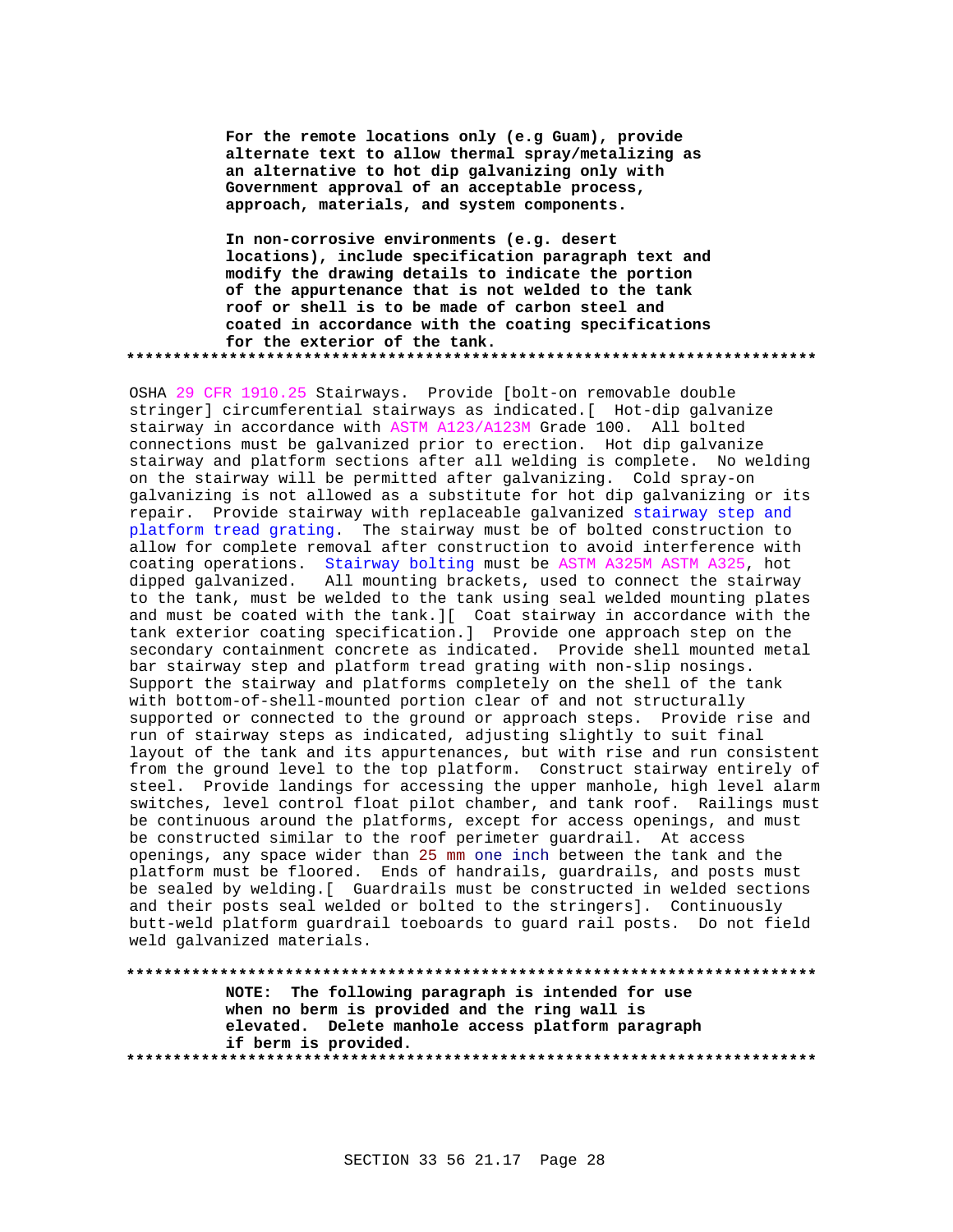#### [2.13.9 Manhole Access Platforms

Provide platform for accessing the lower shell manhole and circumferential stairway as indicated and in accordance with Section 05 50 13 MISCELLANEOUS METAL FABRICATIONS.

12.13.10 Roof Perimeter Guardrail

Construction of roof perimeter guardrail must be as-detailed on the drawings and in accordance with OSHA. Finishing of roof perimeter guardrail must be similar to the stairway. Do not field weld galvanized materials.

2.13.11 Internal Ladders

OSHA 29 CFR 1910.23. Provide an internal ladder extending from the internal ladder access hatch to the tank bottom as indicated. Provide with aluminum safety rail as indicated. Provide removable aluminum safety rail extension as indicated. Provide two 63 mm 2-1/2 inch sch 40 pipe 2-1/2 inches long. Weld one of the pipes (align vertically) to the top rail of the roof perimeter guardrail near the internal ladder access hatch. Weld the second pipe (align vertically) to the toeboard directly below the first for storing the removable safety rail extension.

 $2.13.12$ Internal Ladder Access Hatch

#### 

NOTE: In non-corrosive environments (e.g. desert locations), include text to provide internal ladder access hatch welded directly to the tank roof and coat stairway in accordance with the coating specification for the exterior of the tank. 

Provide internal ladder access hatch and 6 mm 0.25 inches [stainless steel] cover with rain lip as indicated for access to the interior of the tank through the roof. Provide with stainless steel hardware (flat bar, round bar, eyebolt).

NOTE: On tanks 15.24 meters 50 feet or more in diameter that do not have a floating pan, delete the bracketed paragraph. On tanks less than 15.24 meters 50 feet in diameter that do not have a floating pan, include the bracketed paragraph. On tanks with floating pans, delete the bracketed paragraph. 

#### $[2.13.13]$ Emergency Vent

Provide emergency vent devices in accordance with API Std 2000 and NFPA 30.

12.13.14 Roof Circulation Vent/Inspection Hatches

NOTE: In non-corrosive environments (e.g. desert locations), include text to provide roof manhole welded directly to the tank roof and coat stairway in accordance with the coating specification for the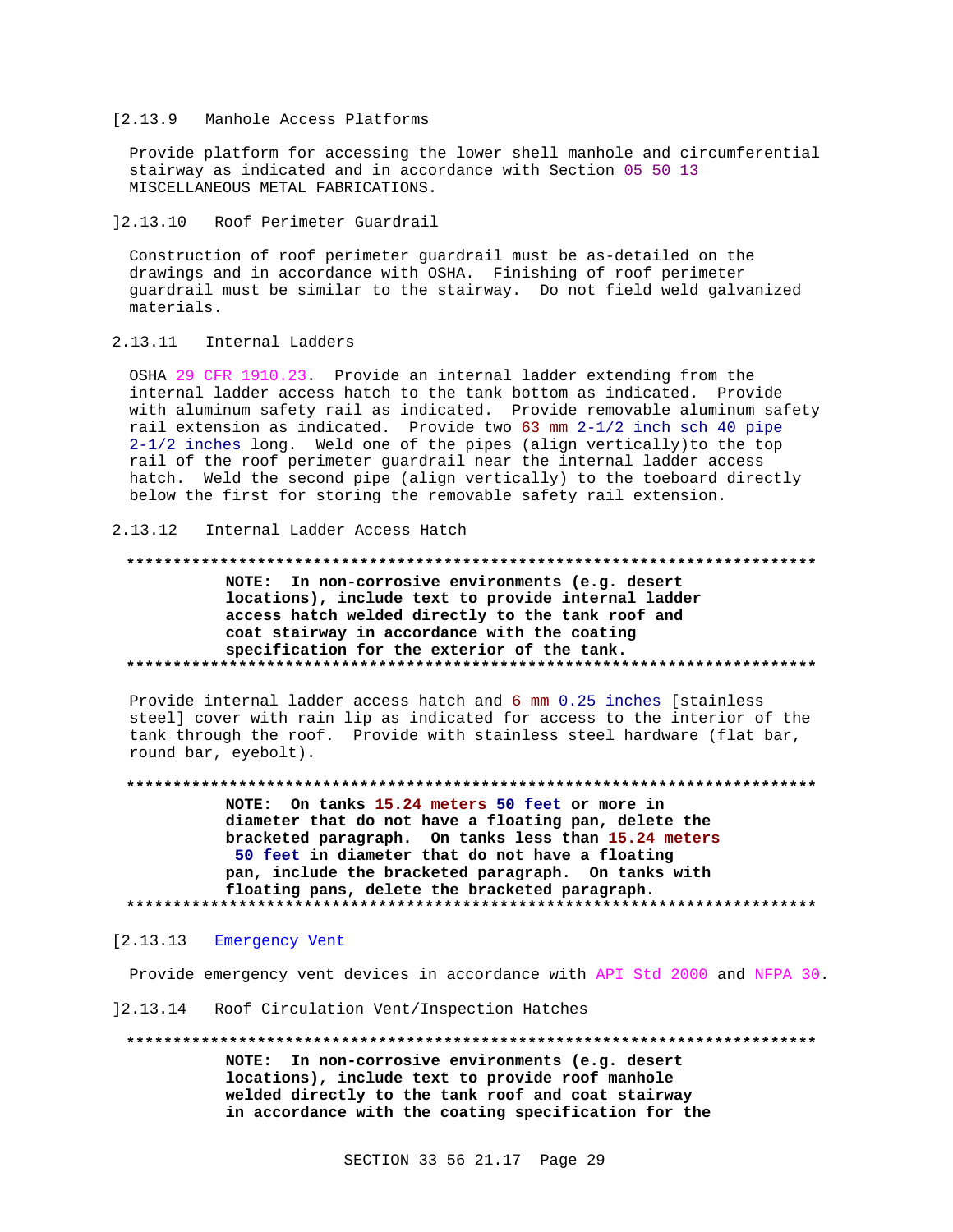## exterior of the tank.

Provide [stainless steel] roof vent/inspection hatches in the fixed roofs of aboveground storage tanks as indicated and in accordance with API Std 650, Appendix H. Each roof vent/inspection hatch must be provided with a roof reinforcing plate the same thickness as the roof plate. Provide with stainless steel bird screen as indicated on the drawings and 0.2 square meters 2.0 square feet of net open area minimum. Insect screens are not allowed.

#### 2.13.15 Water Draw-Off System

Provide a water draw-off system complete with all system components and controls and connected to the AST as indicated. System must remove fuel from its associated storage tank, separate the fuel and water by gravity, return the fuel back to the storage tank, and discharge the water. The system and its components must meet the requirements of the specification herein. The system must include, but is not limited to, the following piping, fittings, valves, system components, and controls:

## NOTE: In cold climates with a lowest one day mean temperature less than minus 26 degrees C minus 15 degrees F (see API Std 650 Fig. 4.2) include the "In Cold Climates" option.

- a. Product Saver Tank: Provide a product saver tank with the tank, piping and fittings packaged and fabricated as a single system. Fabricate from Type 304 stainless steel with tank volume as indicated. Provide tank with removable top, 25 mm one-inch inlet line, 25 mm one-inch drain line, and other lines as indicated, all with full port ball valves and cam-type connections. Provide concrete mounting pad and anchor tank to it. Ground to dedicated grounding system.
- [ b. In Cold Climates: In cold climates provide the product saver tank system with a sump heater and insulate and heat trace the piping.
- ] c. Product Saver Pump: Pump must be a close coupled centrifugal having a capacity of 0.6 lps 10 gpm at not less 18 meters 60 feet of head and a required Net Positive Suction Head of not more than one meter 3 feet. Pump motor must be in accordance with NEMA MG 1. All pump components in contact with fuel must be stainless steel. The unit must be UL listed and labeled for use in Class I, Division 2, Group D hazardous environments as defined by NFPA 70, with a maximum temperature rating of ["T2D"-419 degrees F] [\_\_\_\_]. The motor must be non-overloading at every point on the pump curve.
	- d. Piping, Valves, Fittings, and Instruments,: Pipe, pipe fittings, flanges, manual valves, gaskets, and bolting must be in accordance with Section 33 52 43.13 AVIATION FUEL PIPING or Section 33 52 40 FUEL SYSTEMS PIPING (NON-HYDRANT). Materials of construction must be as described in this specification paragraph MATERIALS FOR SYSTEM COMPONENTS, PIPE, AND FITTINGS except as modified herein.
	- e. Controls: Provide a pump start/stop pushbutton station with red (run) and green (stop) lights. All lights must be to push to test type.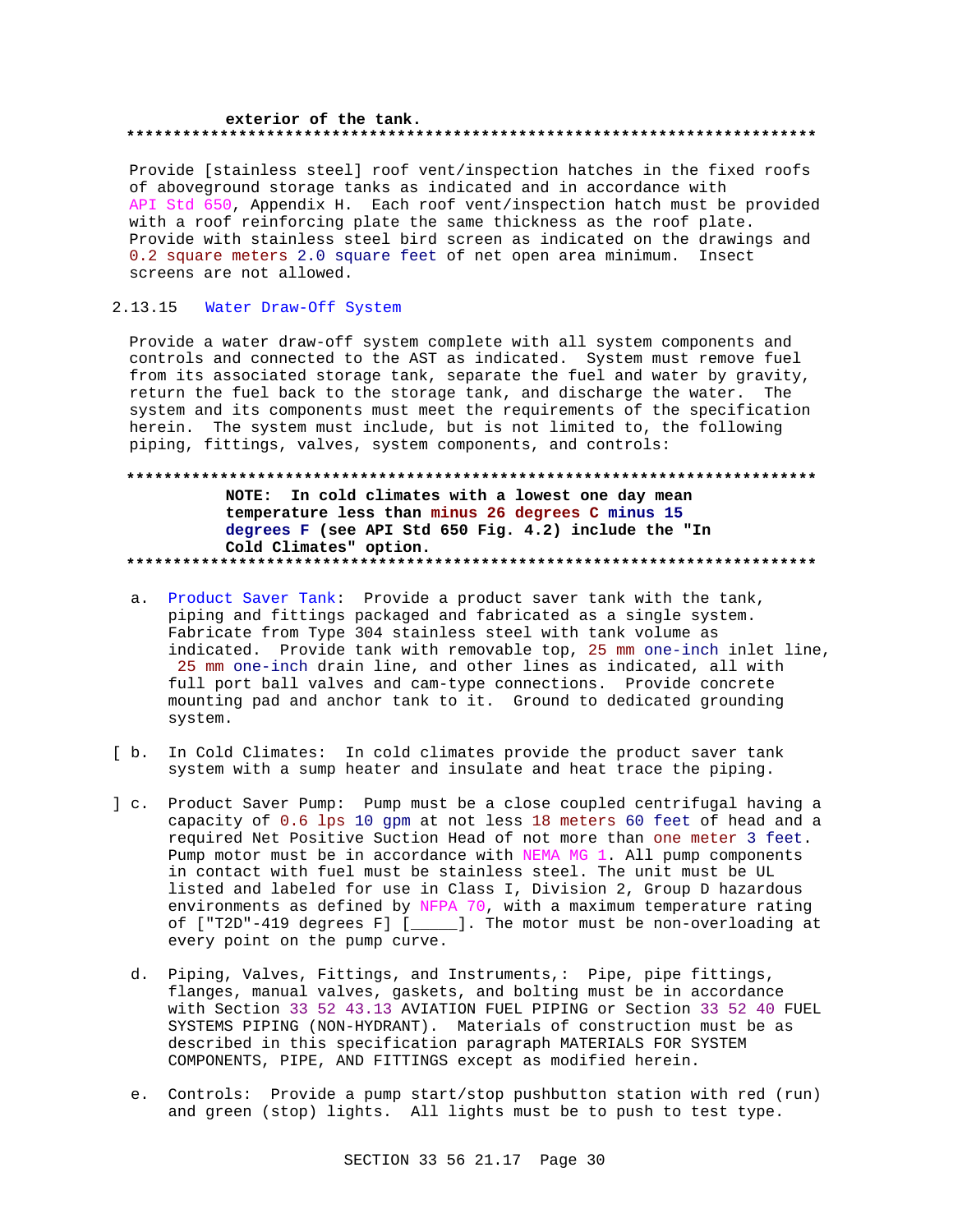All system components must be rated for Class I, Division 1, Group D service.

- f. Electrical: Provide completely prewired with single point of service connection at horsepower rated disconnect switch. Provide combination motor/starter with HOA switch for pump motor. Provide suitable for Class I, Division 1, Group D service.
- 2.13.15.1 Basis of Design of Water Draw-Off System

The system must be arranged in the same general configuration as indicated. However, these are not fabrication drawings and are for basis of design only. The Contractor must be responsible for providing a complete and usable system.

2.13.15.1.1 Detail Drawing

Submit detailed drawings showing the Water Draw-Off System, including types, sizes, location, and installation details for:

- a. Pipe hangers and supports
- b. Grounding
- c. Tank
- d. Pump
- e. Controls
- f. Valves
- g. Piping

## NOTE: As an option, provide additional side stream filtration system. Delete bracketed paragraph if side stream filtration system is not provided.

## [2.13.16 Side stream Filtration System

Provide a packaged, skid mounted, pre-engineered, factory assembled, factory tested, side stream filtration system complete with all system components and controls. System must remove fuel from its associated storage tank at 6.3 lps 100 gpm, filter the fuel to remove particulate matter and water, and then return the clean, dry fuel back to the storage tank. The system and its components must meet the requirements of the specification herein. The system must include, but is not limited to, the following piping, fittings, valves, system components, and controls:

NOTE: In cold climates with a lowest one day mean

temperature less than minus 26 degrees C minus 15 degrees F (see API Std 650 Fig. 4.2) include the "In Cold Climates" option. 

a. Filter Separator: 6.3 lps 100 gpm, horizontal construction, EI 1581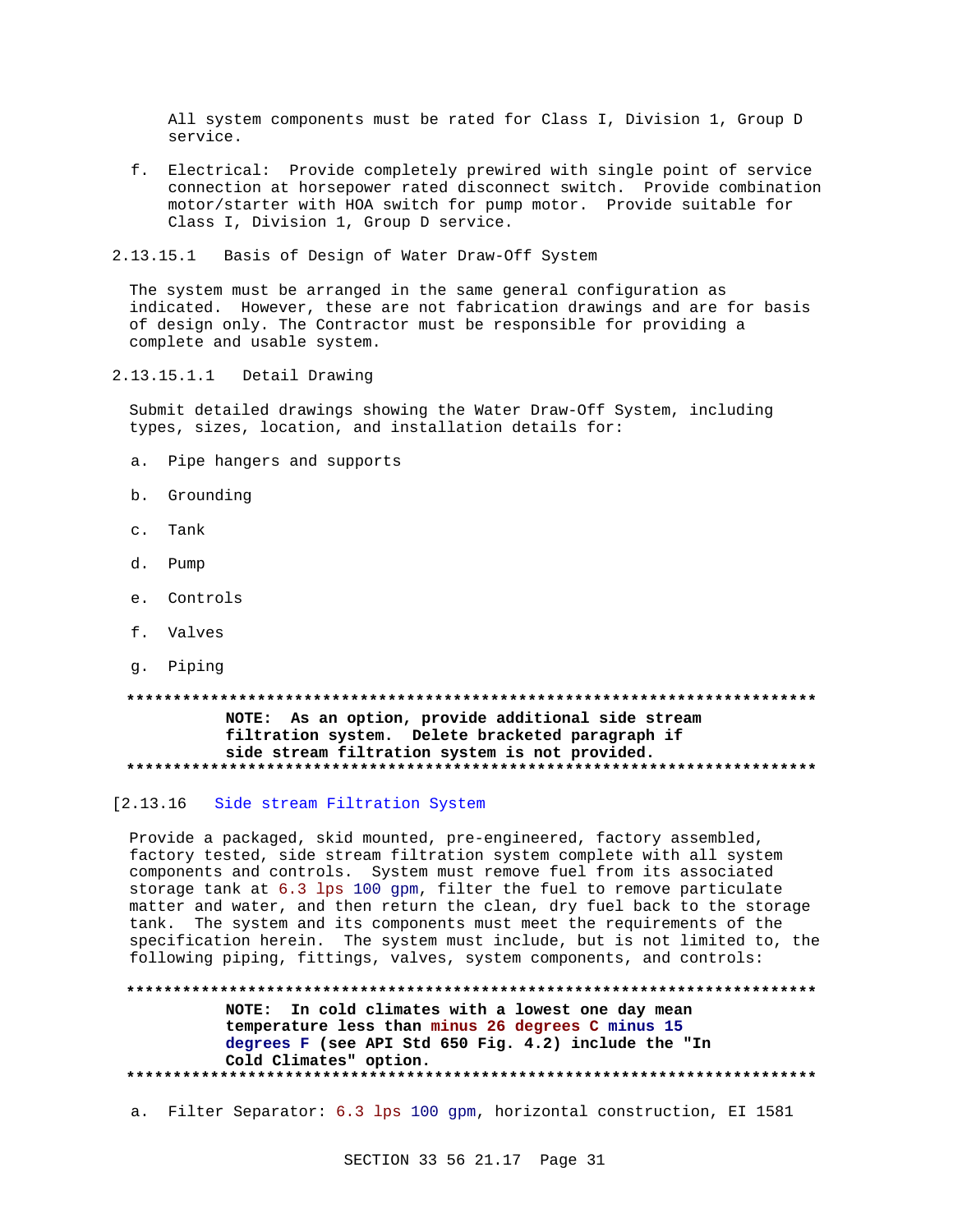Fifth Edition, Category M100, Type S, 1034 KPa 150 psi ASME code compliant construction, raised face flanged connections, carbon steel construction, MIL-PRF-23236 epoxy coated interior in accordance with Section 33 52 43.28 FILTER SEPARATOR, AVIATION FUELING SYSTEM. Provide with automatic air vent, safety relief valve, differential pressure gage, sampling probes, water interface control, ASME code stamp, water slug flow control valve (with check feature), high water level conductance probe, manual drain full port ball valve with Kamlock connection and sight glass with density ball and isolation valves. Provide two sets of spare elements. Coalescer and Separator element length must be 1092 mm 43 inches.

- b. Water Slug Control Valve: must be of same manufacturer as HLV.
- [ c. In Cold Climates: In cold climates provide the filter/separator with a sump heater and insulate and heat trace the drain piping.
- ] d. Pumps: In-line ASME B73.1 or ASME B73.2 chemical process pump, cast steel construction with stainless steel impeller, shaft and trim, and with mechanical seals. Capacity must be 6.3 lps 100 gpm at 30.5 meters 100 feet TDH (minimum). Motor must be explosion proof, 7.5 KW 10 HP (maximum), 1800 RPM, 460 volts, 3 phase, 60 hertz and must be non-overloading at any point on the curve with a 1.0 service factor.
	- e. Basket Strainer: The basket strainer must be carbon steel with ANSI Class 150 raised-face flanges and with side drain port. Provide with same differential pressure gage used for filter/separator; use stainless steel tubing and ball valves. Mount DP gage to SS heavy gage mounting channel and securely support from skid frame.
	- f. Piping, Valves, Fittings, and Instruments: Pipe, pipe fittings, flanges, manual valves, thermal relief valves, pressure indicators, flow switches, gaskets, and bolting must be in accordance with Section 33 52 43.13 AVIATION FUEL PIPING or Section 33 52 40 FUEL SYSTEMS PIPING (NON-HYDRANT). Materials of construction must be as described in this specification paragraph MATERIALS FOR SYSTEM COMPONENTS, PIPE, AND FITTINGS except as modified herein.
	- g. Suction Hose: Smooth bore, corrugated hose with static wire. Hose must be suitable for [JP-4] [JP-5] [JP-8] [Jet A F-24] [Mogas (F-54)] [Diesel (F-76)] [\_\_\_\_\_] service, vacuum rated, with a minimum of 200 mm 8 inches bend radius. End connections must be as indicated.
	- h. Water Draw-Off System: must be as described in this specification. Product saver tank must be provided with a high and high-high level switch system; sensors must be electronic (either thermistor or optic type).
	- i. Mounting Skid: Mounting skid must be fabricated from carbon steel and epoxy coated. Provide concrete mounting pad. Anchor mounting skid to mounting pad.
	- j. Controls: Provide with integral side stream filtration system control panel with start/stop pushbuttons, audible horn, visual alarm light, and with acknowledge and reset pushbuttons. Provide a pump start/stop pushbutton station with green (run) and red (stop) lights. Provide a paddle type flow switch downstream of the pump to energize the alarm circuits as indicated and de-energize the pump motor if flow is blocked. Provide a conductance probe in the filter/separator sump to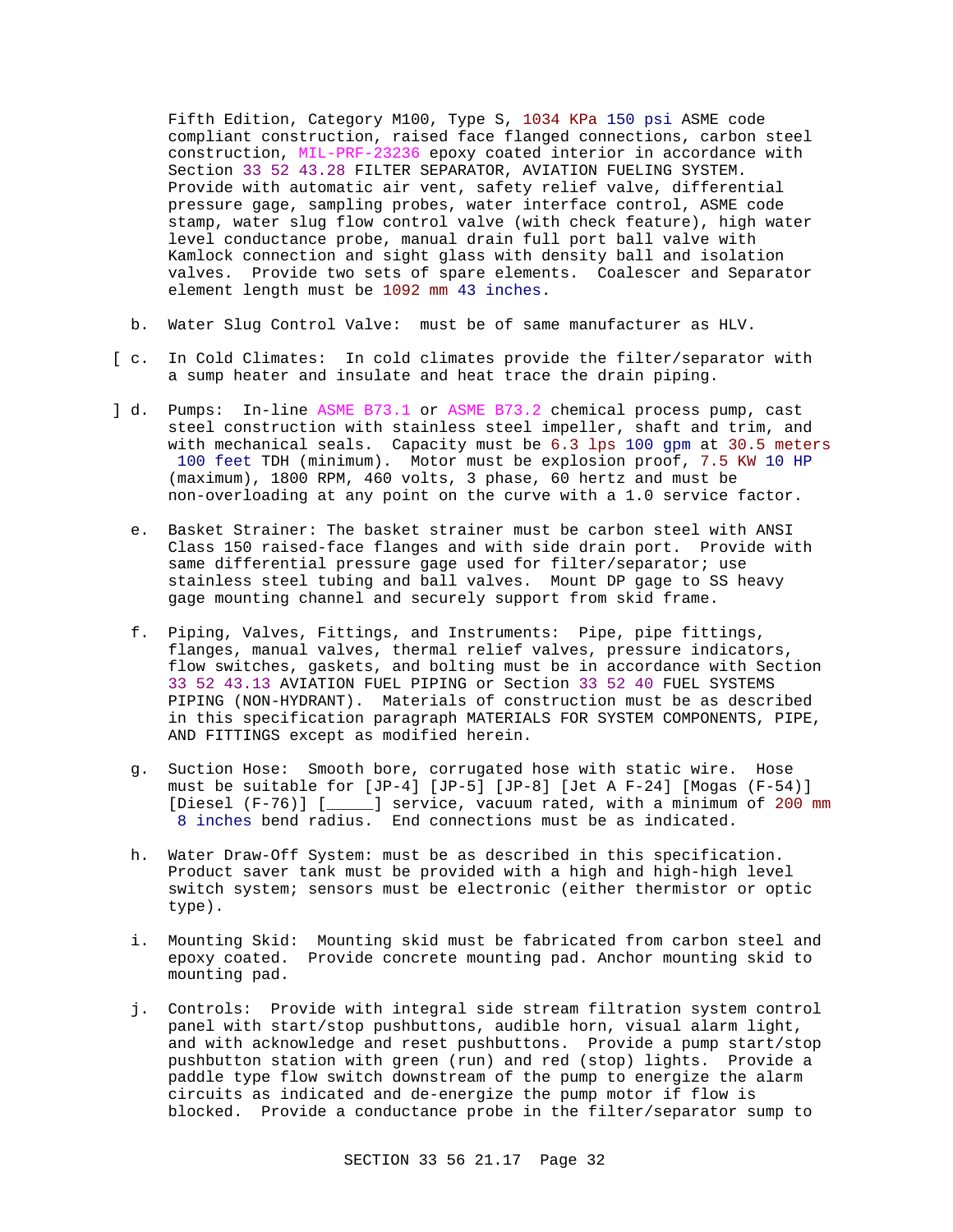energize the alarm circuits as indicated and de-energize the pump motor in the presence of water. Provide the product saver tank with high and high-high level alarms, which must energize the alarm circuits and de-energize the pump as indicated. Interlock the limit switches on the low suction line double block and bleed valve and on the tank fill line double block and bleed valve to allow the pump to be started only if both limit switches indicate the valves are in the open position. Interlock the skid control panel with the Emergency Fuel Shutdown system to de-energize the skid if any ESD pushbutton is depressed. All lights must be the push to test type. All system components must be rated for Class I, Division 1, Group D service.

- k. Electrical: Provide complete prewired with single point of service connection at horsepower rated disconnect switch. Provide combination motor/starter with HOA switch for pump motor. Provide all electrical system components, conduit and fittings suitable for Class I, Division 1, Group D service.
- 2.13.16.1 Basis of Design of Side stream Filtration System

The system must be arranged in the same general configuration as indicated. However, these are not fabrication drawings and are for basis of design only. The Contractor must be responsible for providing a complete and usable system.

2.13.16.2 Detail Drawing

Submit detailed drawings showing the Side stream Filtration System including types, sizes, location, and installation details for:

- a. Pipe hangers and supports
- b. Bonding and Grounding
- c. Filter/Separator
- d. Fuel pump
- e. Tank truck off-loading control valve
- f. Flow switches
- g. Air eliminator assembly
- h. Hoses
- i. Valves
- j. Piping

## ]2.13.17 Shell Manholes

Provide shell manholes, manhole covers with filler drums, and davits as indicated. Hinged covers are not allowed.

2.13.18 Scaffold Cable Support

Provide two scaffold cable supports on the tank roof in accordance with API Std 650. Locate the support near the center of the tank and in a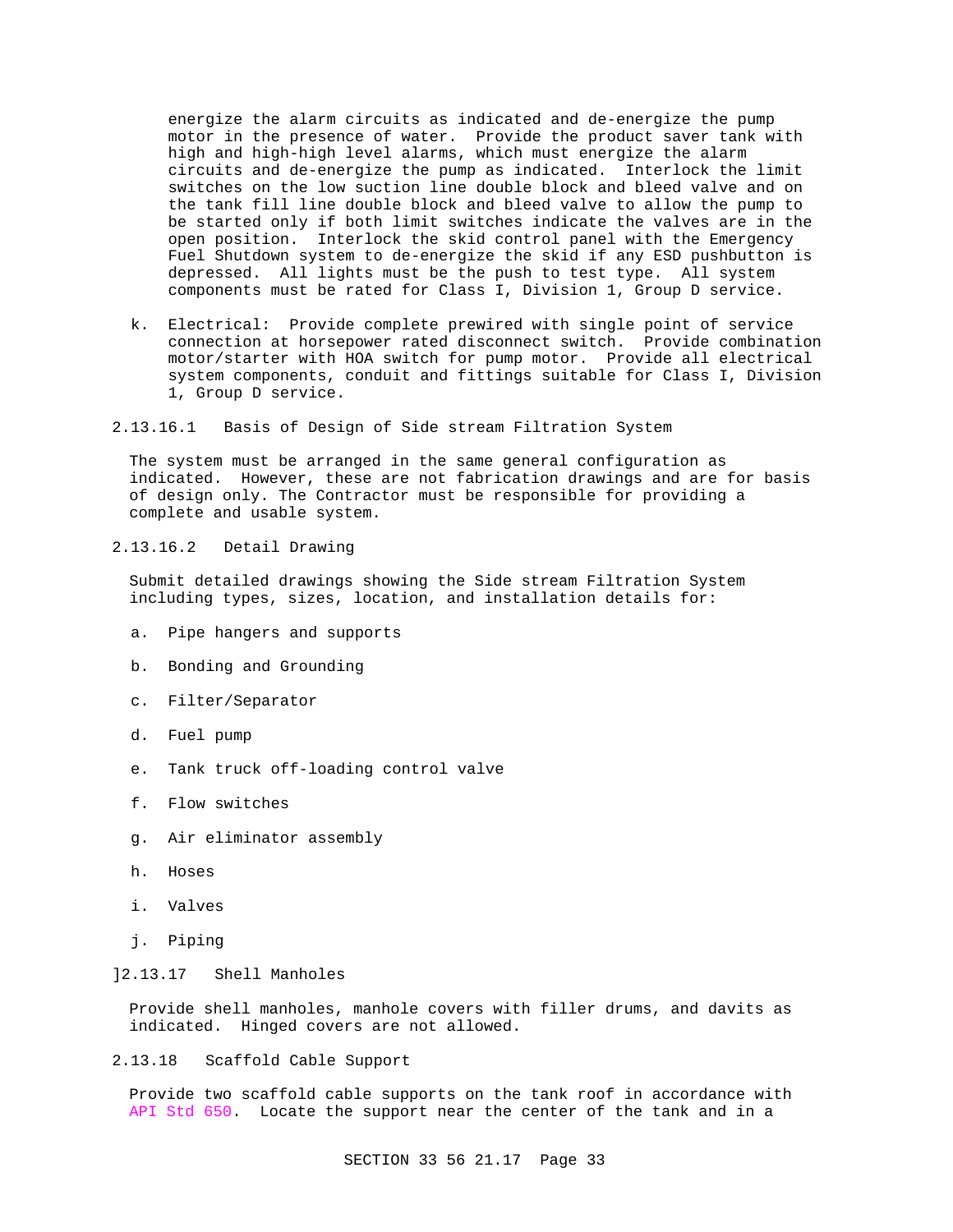manner that supported cables will have maximum range and flexibility of operation with minimum interference with other tank fittings.

## 2.13.19 Antiseize Compound

Provide marine grade antiseize compound for fasteners on tank exterior flanges and bolted connections and covers. On tank interior fasteners, use oil only.

## 2.13.20 Channel Mounting

Provide seal welded channel mounting pads with seal welded stainless steel bolting studs for mounting channel to support conduit, tubing, and level alarm test/drain piping. Rack tubing, small piping, and conduit parallel to the shell as indicated. Do not mount within 2 meters 7 feet above stairway.

## 2.13.21 Anchors

When anchors are required by API Std 650 provide with anchor bolt chairs conforming to AISI E 1 Steel Plate Engineering Data and as indicated.

PART 3 EXECUTION

### 3.1 SAFETY PRECAUTIONS

API RP 2009 for fire and explosion hazard areas.

#### 3.2 API Std 653 INSPECTION REPORTS

#### **\*\*\*\*\*\*\*\*\*\*\*\*\*\*\*\*\*\*\*\*\*\*\*\*\*\*\*\*\*\*\*\*\*\*\*\*\*\*\*\*\*\*\*\*\*\*\*\*\*\*\*\*\*\*\*\*\*\*\*\*\*\*\*\*\*\*\*\*\*\*\*\*\*\***

**NOTE: The intent of the requirement for an API Std 653 Inspection of a newly erected tank is to assure full compliance with API Std 650, the design, and tank manufacturer shop drawings, such that at the next (first) out-of-service inspection, it can reasonably be assured there are no latent violations of API Std 650 and API Std 653 from construction. The purpose of the plate UT measurements is to assure every plate installed meets the design thickness for location.**

**In the event this paragraph is used to obtain an API Std 653 Post-Repair Inspection, it must be edited accordingly to consider the following:**

**a. If it is the intent to "reset the clock" on the floor corrosion assessment a full floor scan and corrosion calculation to next inspection interval is required.**

**b. Consider the alternative of using the most recent full floor scan, if less than 3 years old, and project the condition of the floor out 20 years from expected return to service date, (more than 20 years from scan) and permitted API Std 653 factors of floor life in excess of 20 years.**

**c. If a floor scan is to be provided, it should be**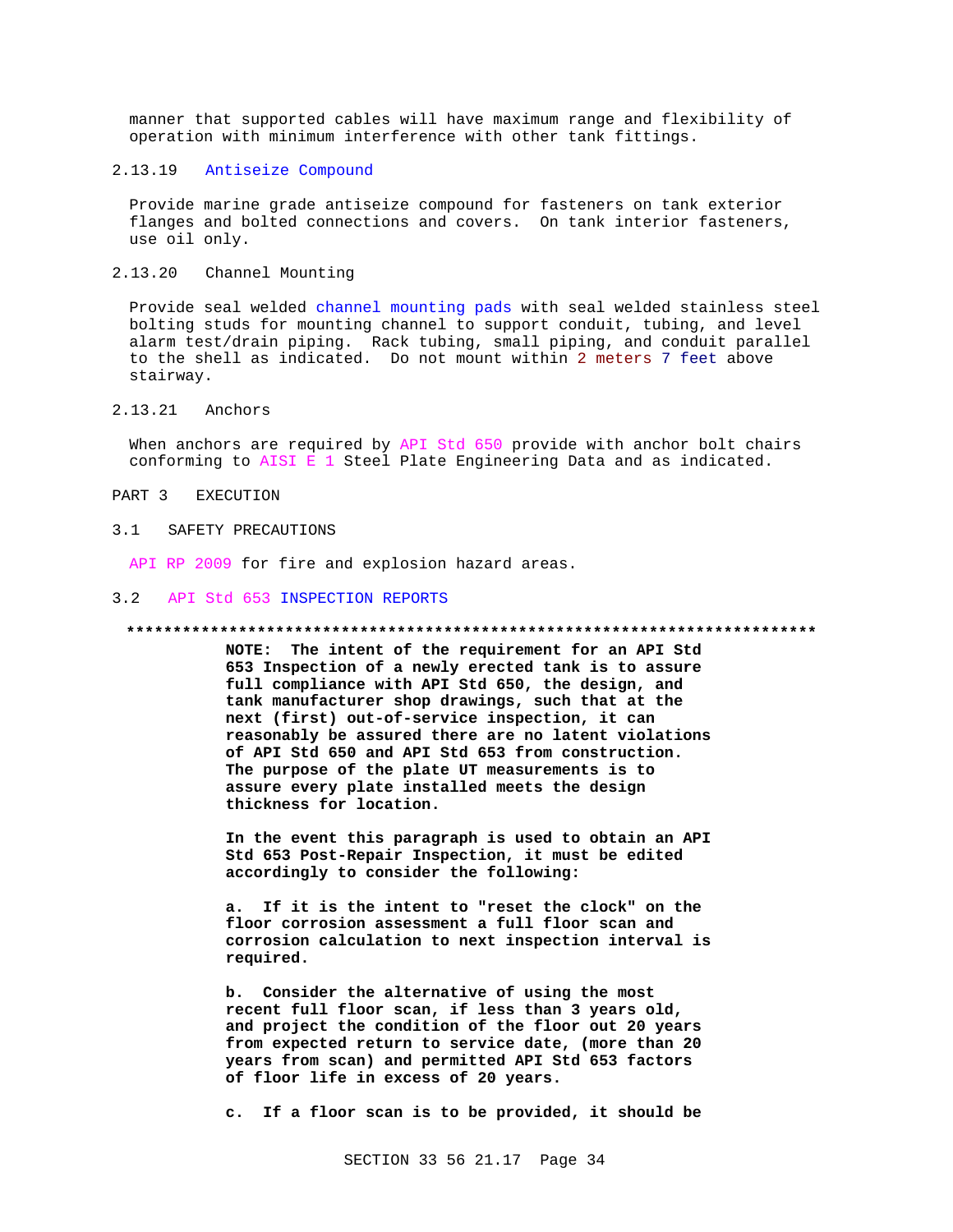### **conducted before the floor is coated, as a floor scan on a new coating system can damage the system. \*\*\*\*\*\*\*\*\*\*\*\*\*\*\*\*\*\*\*\*\*\*\*\*\*\*\*\*\*\*\*\*\*\*\*\*\*\*\*\*\*\*\*\*\*\*\*\*\*\*\*\*\*\*\*\*\*\*\*\*\*\*\*\*\*\*\*\*\*\*\*\*\*\***

The API Std 653 inspector must inspect the completed tank in accordance with API Std 653 and deliver a full report to the Contracting Officer. The report must include a record of ultrasonic thickness measurements (UTMs), exclusive of the coating, of each tank bottom plate, each bottom shell course plate at 5 random locations per plate, the shell along the circumferential stairway at 5 locations per shell course. The record of UTMs must include sketches of the tank bottom plate and shell plate layouts. The location on each plate, where each ultrasonic thickness measurement (UTM) is taken, must be recorded. Five UTMs must be recorded on each tank bottom plate and on each lowest shell course plate. Five UTMs must be recorded for each of the shell courses above the lowest shell course and must be taken along the circumferential stairway. The report must include the tank dataplate information and photograph of the tank data plate. Provide electronic copies of the tank inspection reports to Service Headquarters or officially designated alternate, Service Control Points, and DLA-Energy. The paper and electronic copies of the report and UTMs must be provided to the Contracting Officer for filing with the tank's "as-built drawings." Refer to Section 01 45 00.00 20 QUALITY CONTROL for API Std 653 inspector certification requirements.

### 3.3 CONSTRUCTION

### 3.3.1 Accessibility

Install all work so that parts requiring periodic inspection, operation, maintenance, and repair are readily accessible. Install concealed valves, expansion joints, controls, dampers, and system components requiring access in locations freely accessible through access doors.

3.3.2 Tank Erector Site Superintendent

Tank erector site superintendent must be on site at all times during any work by that crew.

3.3.3 Floating Pan Superintendent

Floating pan superintendent must be on site at all times during any work by the crew.

3.3.4 Tank

## **\*\*\*\*\*\*\*\*\*\*\*\*\*\*\*\*\*\*\*\*\*\*\*\*\*\*\*\*\*\*\*\*\*\*\*\*\*\*\*\*\*\*\*\*\*\*\*\*\*\*\*\*\*\*\*\*\*\*\*\*\*\*\*\*\*\*\*\*\*\*\*\*\*\* NOTE: Provide a reinforced concrete ring wall for all tanks, regardless of size. Include reference to API Std 650 requirement for level tolerances in concrete specification. \*\*\*\*\*\*\*\*\*\*\*\*\*\*\*\*\*\*\*\*\*\*\*\*\*\*\*\*\*\*\*\*\*\*\*\*\*\*\*\*\*\*\*\*\*\*\*\*\*\*\*\*\*\*\*\*\*\*\*\*\*\*\*\*\*\*\*\*\*\*\*\*\*\***

Provide tank of welded construction and support tank on a concrete ring wall. On the side of the tank furthest from the sump, slope the tank bottom down to the sump approximately 150 mm 6 inches for each 3.00 meters 10 feet of tank radius. Butt weld or lap weld bottom plates with the outer plates on top. Lap annular ring on top of bottom plates or butt weld to the bottom plates. Reinforce openings larger than 50 mm 2 inches in diameter through plating of the tank shell and roof. Provide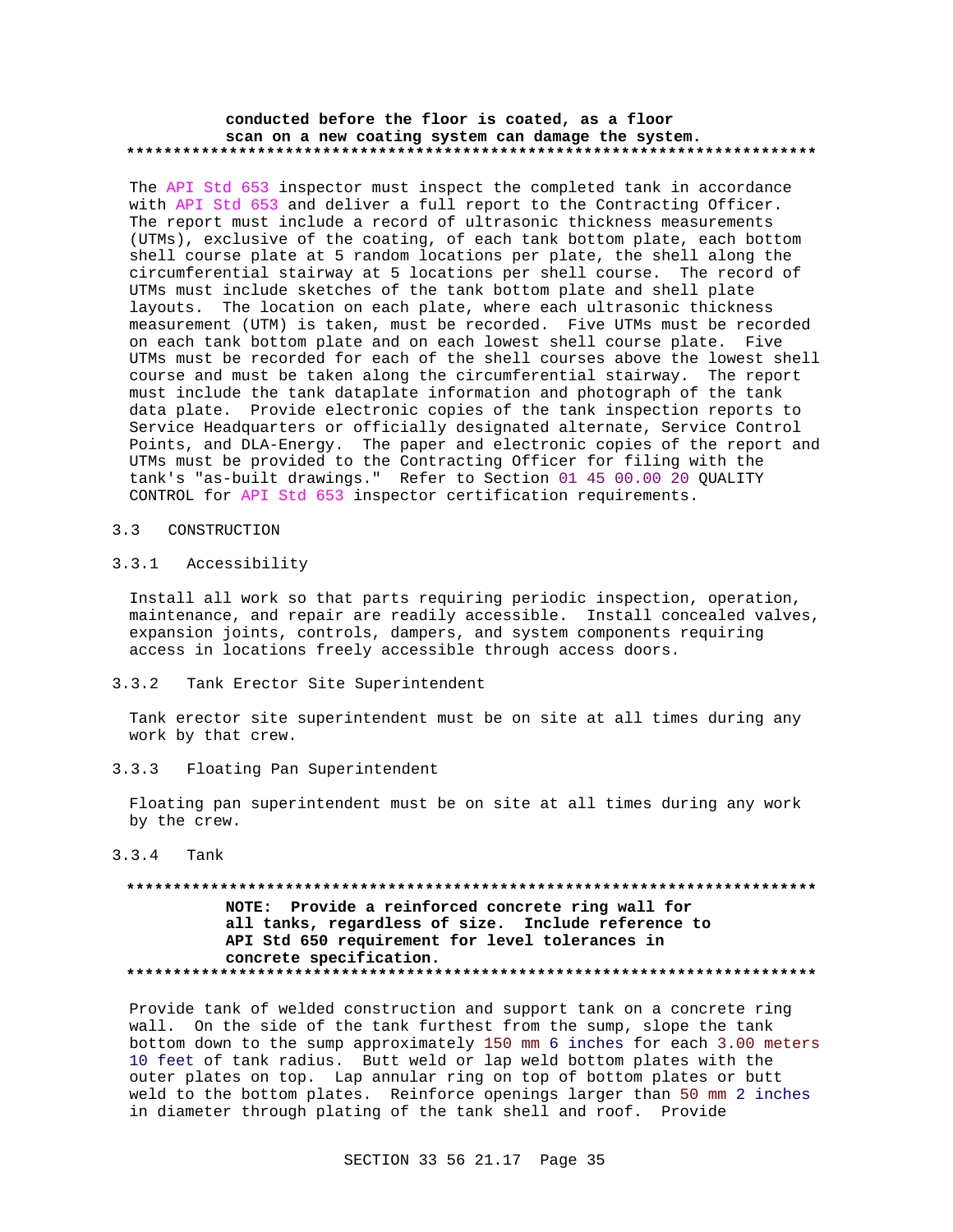structural stiffening, consisting of rings, thicker plates, or other approved means, to maintain roundness when the tank is subjected to wind or seismic loads.

## NOTE: Include tank data plate information in as-built drawings.

3.3.5 Roof Plate Seams

## NOTE: Include the second (bracketed) sentence below in corrosive environments (e.g. the Pacific and all other humid locations where condensation may regularly collect on the underside of the roof).

Tank roof plate must be lap welded with the plates closer to the center of the tank on top. [ Seal weld the underside of all roof plate lap welded seams.]

#### Prohibition of Protective Coatings on Surfaces to be Welded  $3.3.5.1$

Remove protective coatings on surfaces to be welded and on surfaces within 25 mm one inch from weld preparation. "Weld-through" inorganic zinc coatings and similar coatings will not be permitted.

#### $3.3.6$ Roof Supports

[When columns are provided in the tank, provide column base plates and 13 mm 1/2 inch thick bearing plates. Weld the columns to the column base plates. Center the column base plates on the bearing plates and weld the column base clip-guides to the bearing plates. Do not weld the column base plates to their bearing plates. Continuously seal weld the bearing plates to the tank bottom so as to provide a seal against the entry of water or other liquids into the space between the column bearing plates and the tank bottom. Bearing plates must be larger than the base plates by at least 150 mm 6 inches in either direction. Provide seal-welded cap plates on all columns. Roof support columns must be of pipe or round structural tubing.] [Roof support columns are not allowed.]

## 3.3.7 Surface Finishing

Provide Contracting Officer with NACE visual comparator as described in NACE SP0178 Section 5. Finish interior surfaces before hydrotesting, in accordance with Section 5 of NACE SP0178 and accompanying Visual Comparator, to the condition described and shown for NACE Weld Designation "C" welds. Finish exterior surfaces, in accordance with Section 5 of NACE SP0178 and accompanying Visual Comparator, to the condition described and shown for NACE Weld Designation "D" welds. Submit acknowledgement of surface finish requirements. Remove all weld splatter, sharp corners, edges and points from all carbon steel surfaces before coating.

#### 3 3 8 Tank Bottom To Foundation Seal

NOTE: Include the first bracketed paragraph for self anchored tanks. Include the second bracket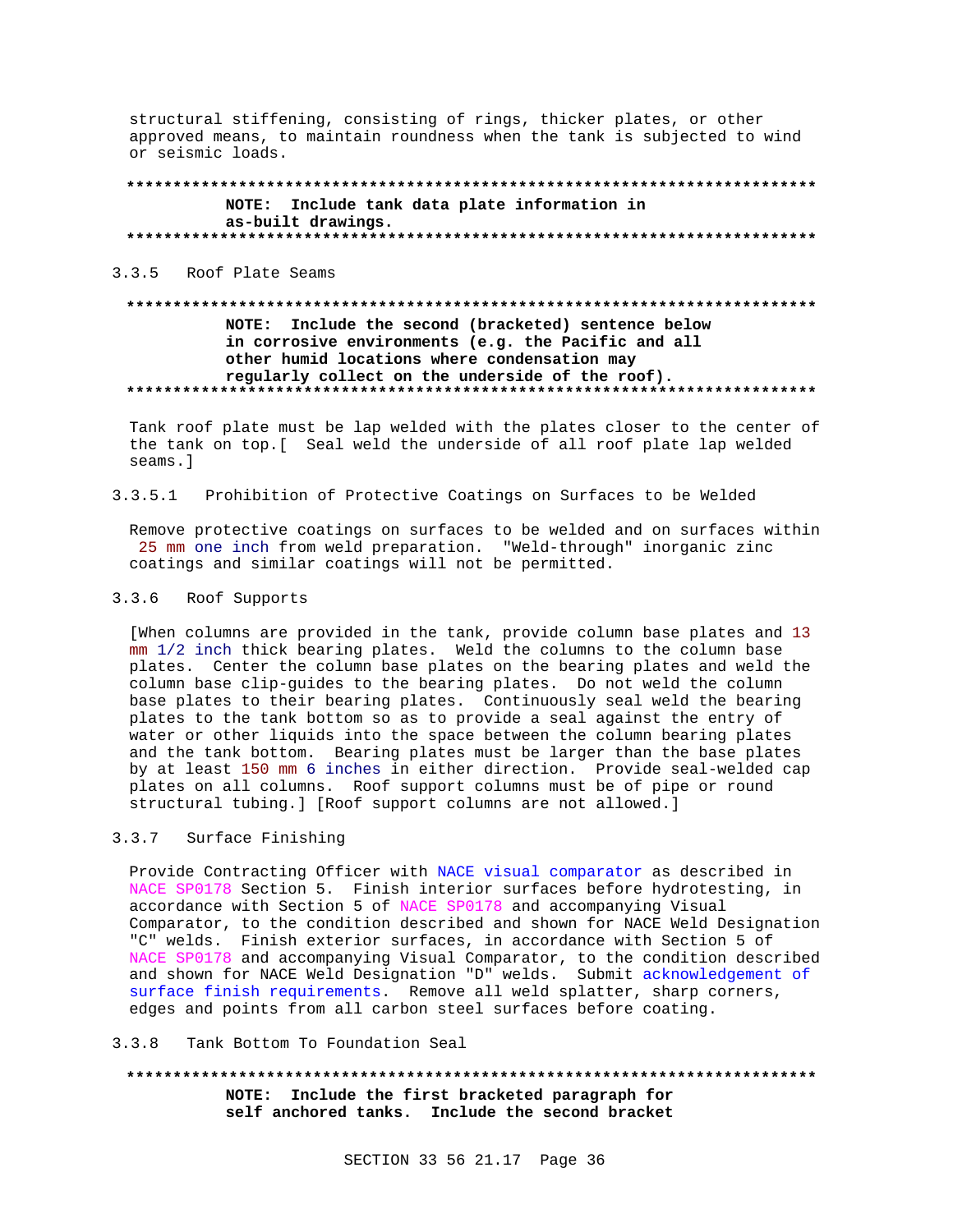#### paragraph for anchored tanks. **. . . . . . . . . . . .** .

- [ After welding of tank bottom annular ring butt welds of self anchoring tanks are complete, provide specified tank bottom to foundation gasket between the top of the foundation and the tank bottom with no gaps or overlaps between segments.
- ][All anchored tanks are to be grouted before loading with water or product and before tightening anchor bolts. Prepare the top of the foundation for shimming and grouting by removing all dirt, sand, and loose material. Provide 25 mm one-inch shim on top of foundation at high point and develop all other shim stacks to match the elevation of the shim at the high point of the foundation. Place shims a minimum of 38 mm 1 1/2 inches inside the perimeter of the tank bottom and under the tank shell. Do not retemper (add water) to a stiffening grout mix. Place grout within 30 minutes after mixing with water or discard the mix.

## NOTE: For non-anchored tanks only, include the following instructions in the execution section of the exterior coating specification:

After the exterior coating is cured, provide specified bond breaker tape on the outer perimeter of the tank bottom to foundation gasket as recommended. Seal the outer edge of the joint between the concrete foundation and the tank bottom plate by caulking with specified polysulfide sealant. 

#### $3.3.9$ Attachments

 $\mathbf{1}$ 

All exterior shell and roof attachments must be connected to the tank using continuously welded mounting plates. Mounting plates must exceed the size of the attachment by a minimum of 25 mm one-inch. All mounting plate corners must have a 50 mm 2 inch radius. Attachment must be seal welded to the mounting plate with structurally sound welds of sufficient size to support the intended loads.

#### $3.3.10$ Nozzles

All shell nozzles must be flanged type. Shell nozzles sizes larger than 50 mm 2 inches must have a reinforcing plate. Nozzles for pipe connections inside the tank must be flanged inside near the shell. Reinforcing plates for shell nozzles must be rolled to the curvature of the shell.

## 3.3.11 Tank Bottom Sump

Weld sump to the underside of the tank bottom at the lowest point of the tank bottom as indicated.

#### $3.4$ INSTALLATION OF INTERNAL FLOATING PAN

Install floating pan after coating of the interior of the tank is complete. Protect tank coatings during installation of floating pan to prevent damage. Repair damage to the coating that may occur during the installation of the pan. Adjust the floating pan support legs to the pan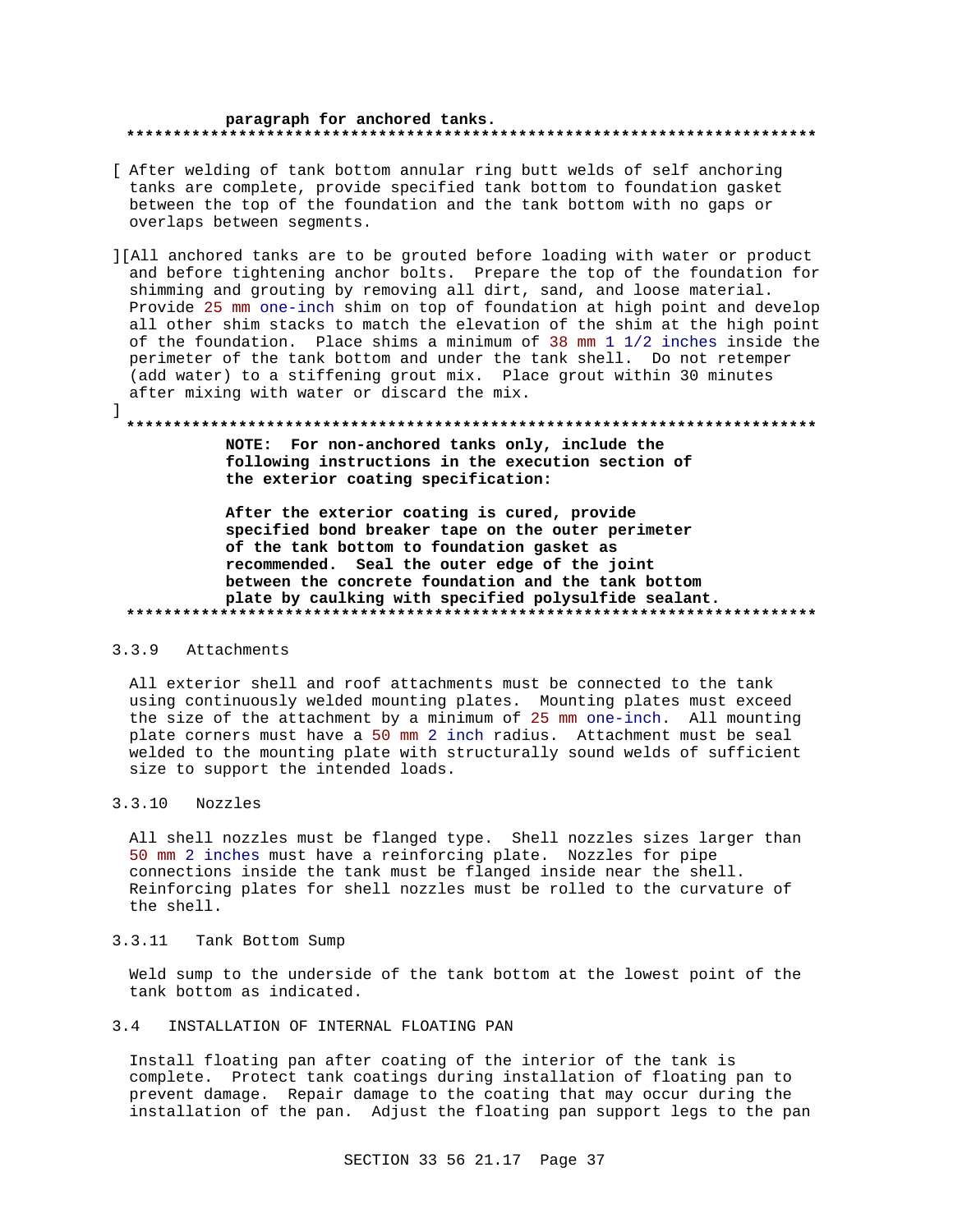low level position after commissioning.

## NOTE: Modify the coating specification to provide additional coating inspection after the floating pan is installed to ensure damage to the coating that may result from installation of the pan is properly repaired by the contractor.

#### $3.5$ END CONNECTIONS FOR SYSTEM COMPONENTS, VALVES, PIPE, AND FITTINGS

All valve, system components, pipe and fitting connections including, but not limited to, piping for the Water Draw-Off System, Side stream Filtration System, drains, thermal reliefs, HLV float pilot chamber, and level switches must be welded or flanged except as indicated. Piping and fittings 63 mm 2.5 inches and larger must be butt welded. Piping and fittings 50 mm 2 inches and smaller may be butt welded or socket welded. Threaded connections are not allowed except where welded or flanged connections to appurtenances are not available, e.g., pressure gauges, fuel sample connections, level switch probes, HLV float pilot chamber.

#### FIELD QUALITY CONTROL  $3.6$

The Contracting Officer will conduct field inspections and witness field tests and trial operations specified in this section. The Contractor must perform all trial operations and field tests and provide all labor, equipment and incidentals required for testing.

#### Tank Calibration Table  $3.6.1$

## NOTE: Delete paragraph if it is in the best interest of the Government to enter into a separate contract for tank calibration.

After installation of the tank is complete, provide two calibration tables stamped by a Professional Engineer, one in English units and one in metric units. Tables must be laminated. Both tables must show the volume of the fuel for all liquid levels in the tank starting at the bottom of the sump and going up to the level of the overflow. The English unit calibration table must show the volume of fuel in gallons and in barrels of 42 gallons and the level of the fuel in 1/16-inch increments. The metric table must show the volume of the fuel in liters and in m3 and the level of the fuel in 2.0 mm increments. The table must include notes at the bottom indicating 42 gallons = 1 barrel; and one kiloliter = one cubic meter. Volume calculations must be in the smaller units. Larger units may be obtained by rounding off. The 0 mm 0 inch level must be the level of the bottom of the shell. Level below the bottom of the shell must be shown in negative units starting at the bottom of the shell. The level of the bottom of the shell, alarm set points, high level shut off valve actuation point, and the level of the overflows must be identified on the calibration table (strapping chart). The table must not include tank volume above the level of the overflows. Also, provide Electronic Calibration Table compatible with the Electronic Automatic Tank Gauging System. Contact Contracting Officer for direction on required format.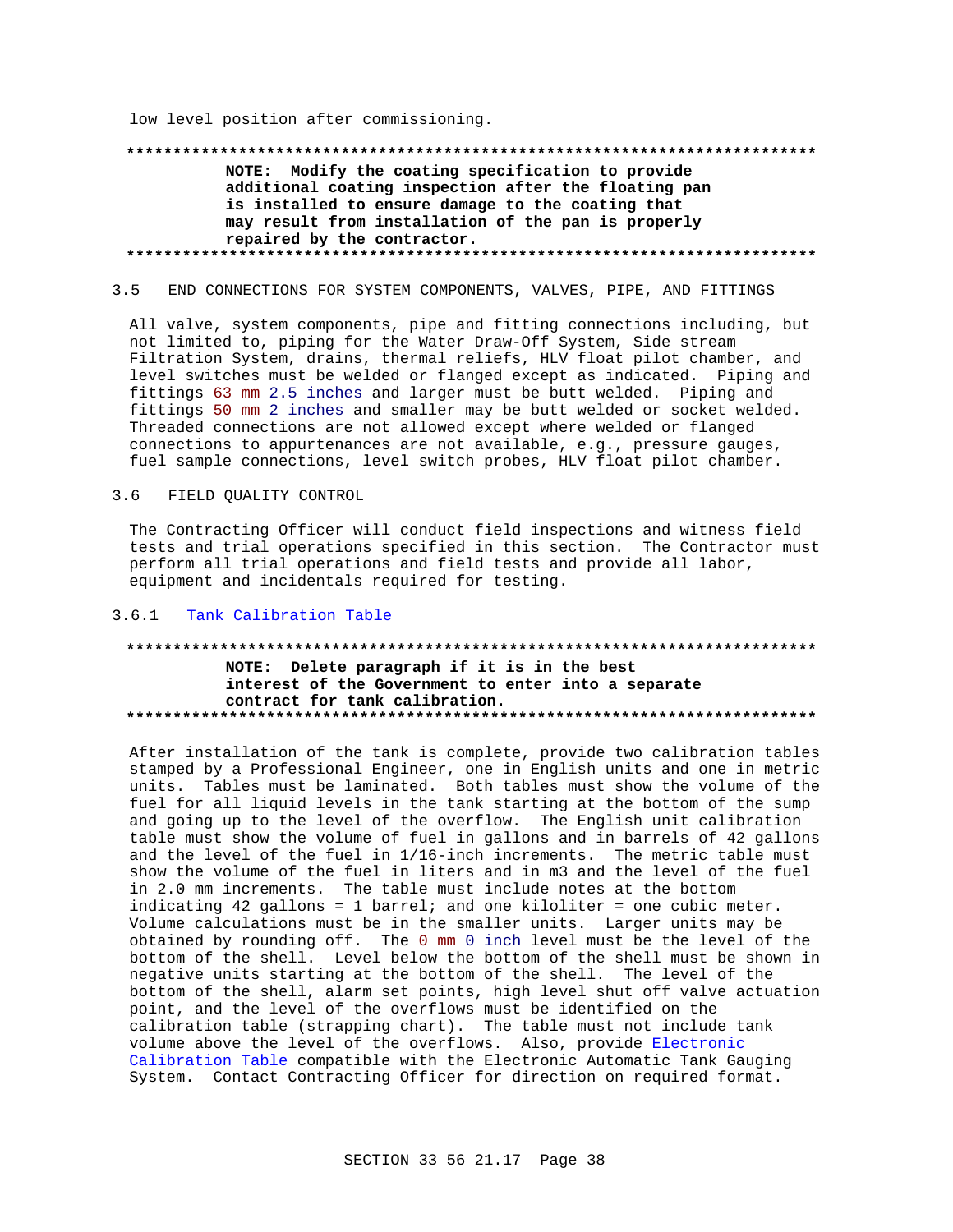### 3.6.1.1 Tank Calibration Method

The tank gauging systems must be calibrated in accordance with the API Manual of Petroleum Measurement Standards (API MPMS) for critical measurement using methods outlined in one of the following chapters.

- a. API MPMS 2.2A, Measurement and Calibration of Upright Cylindrical Tanks by the Manual Strapping Method.
- b. API MPMS 2.2B, Calibration of Upright Cylindrical Tanks Using the Optical Reference Line Method.
- c. API MPMS 2.2C, Calibration of Upright Cylindrical Tanks Using the Optical Triangulation Method.
- d. API MPMS 2.2D, Calibration of Upright Cylindrical Tanks Using the Internal Electro-Optical Distance Ranging Method.

3.6.2 Weld Inspection

Perform inspection of welds in accordance with API Std 650. Inspect butt welds requiring complete penetration and complete fusion by the radiographic method. Inspect roof support column welds below design liquid level by visual and dye penetrant methods. Submit the following weld inspection reports to the Contracting Officer:

- a. Visual examination of vertical shell-seam tack welds, if left in place, in butt welds.
- b. Visual examination of initial pass of internal shell-to-bottom weld.
- c. Vacuum box testing of internal shell-to-bottom initial weld pass.
- d. Visual examination of completed internal and external shell-to-bottom welds.
- e. Radiographic examination of shell butt weld.

Submit reports for inspection of welds and radiographs to the Contracting Officer.

- f. Visual examination of shell butt welds.
- g. Visual examination of fillet welds.
- h. Visual examination of tank bottom plates after welding.
- i. Vacuum box testing of tank bottom fillet weld.
- j. Pneumatic tests of reinforcing plates.
- 3.6.3 Reports of Other Tests and Examinations

Submit reports of the results of the following examinations and tests required by API Std 650 to the contracting officer:

- a. Hydrostatic testing.
- b. Shell settlement measurements taken before, during, and after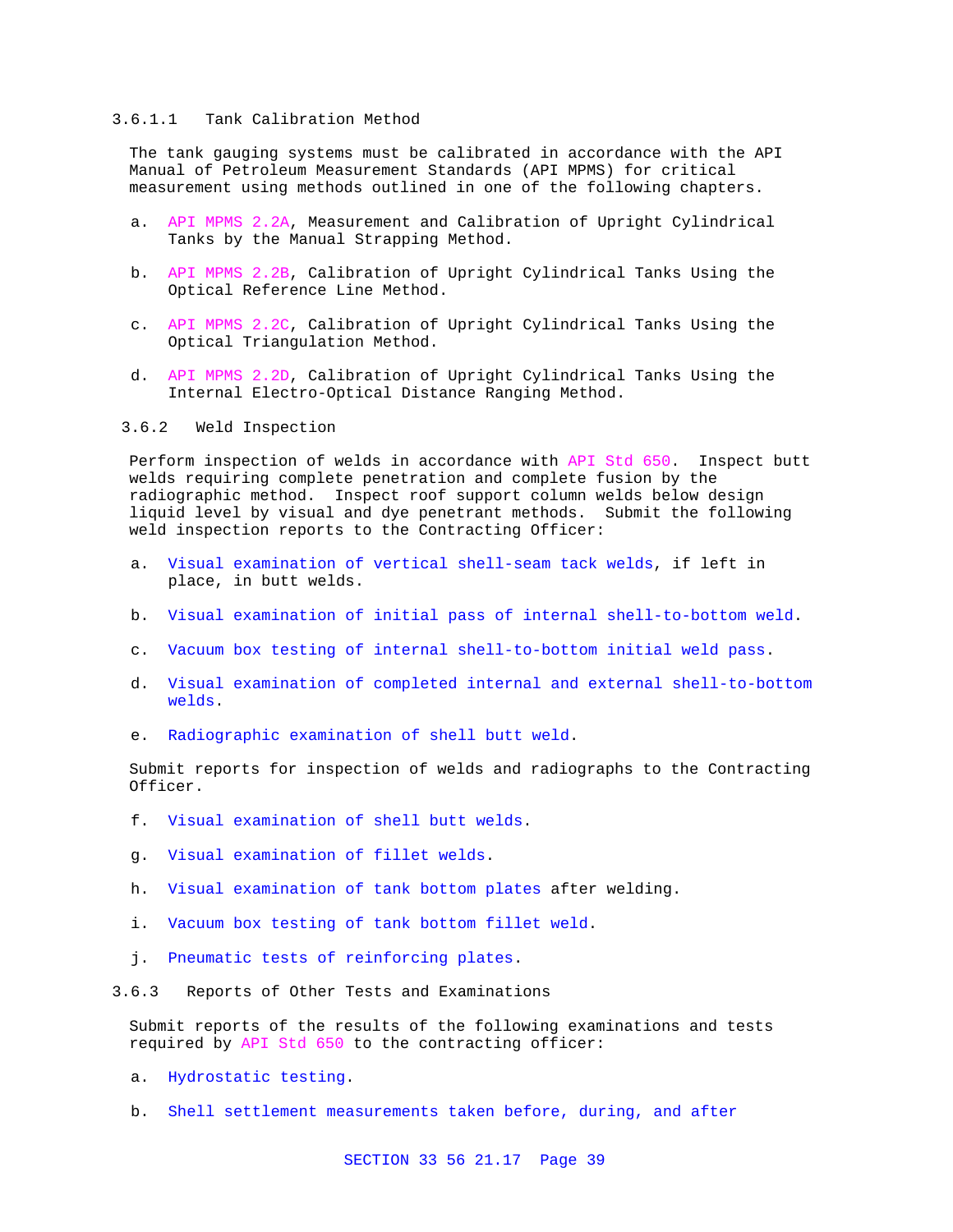hydrostatic testing.

- c. Internal bottom elevation readings taken before and after hydrostatic testing.
- d. Shell Plumbness.
- e. Shell Roundness.
- f. Maximum local deviations, shell.

## 3.6.4 Tightness Tests

Perform tightness tests described under this paragraph in accordance with API Std 650, as modified herein. Perform the tests after finishing welds in accordance with the paragraph SURFACE FINISHING, but prior to blast cleaning and application of the protective coating. Submit tightness test records to the Contracting Officer.

3.6.4.1 Penetrating Oil Test

Inspect tank shell-to-bottom, inside corner welds using the penetrating oil test prior to any vacuum box testing. After the initial inside fillet weld is made, apply No. 2 Diesel to the outside of the inside corner weld (before the outside weld is made). After 4 hours, inspect the inside fillet weld for oil penetration through defects. The contractor must correct any defects. Remove oil completely prior to finishing weld joint. Then, complete the remainder of the shell-to-bottom weld joint.

3.6.4.2 Vacuum Box Test of Tank Bottom

Perform a vacuum box test of the tank bottom immediately after installation and after completion of the penetrating oil test[ and prior to installing any columns]. Test seams in bottom of tank and shell-to-bottom joint by applying a commercial soap film and subjecting the seam to a vacuum. Use a glass top vacuum box with hypalon or neoprene sealing gasket. Apply a commercial bubble forming solution to the weld or area to be tested; position the vacuum box over the area and slowly pull a partial vacuum. Observe the solution film for bubble formation between 0-14 kPa 0-2 psi differential pressure. Continue to open the valve until a differential pressure of 34.5 kPa 5 psi or 3.50 meters 11.5 feet of water or 259 mm 10.2 inches of mercury is achieved and hold for at least 20 seconds while continuing to observe the solution for bubbles.

**\*\*\*\*\*\*\*\*\*\*\*\*\*\*\*\*\*\*\*\*\*\*\*\*\*\*\*\*\*\*\*\*\*\*\*\*\*\*\*\*\*\*\*\*\*\*\*\*\*\*\*\*\*\*\*\*\*\*\*\*\*\*\*\*\*\*\*\*\*\*\*\*\*\* NOTE: Check geotechnical report for expected tank settlement and adjust duration of hydrostatic testing to maintain tank full of water until the remainder of the expected consolidated settlement is within limits of flexibility designed into piping systems. \*\*\*\*\*\*\*\*\*\*\*\*\*\*\*\*\*\*\*\*\*\*\*\*\*\*\*\*\*\*\*\*\*\*\*\*\*\*\*\*\*\*\*\*\*\*\*\*\*\*\*\*\*\*\*\*\*\*\*\*\*\*\*\*\*\*\*\*\*\*\*\*\*\***

#### 3.6.4.3 [Hydrostatic Test and] Settlement [During Fill Test]

**\*\*\*\*\*\*\*\*\*\*\*\*\*\*\*\*\*\*\*\*\*\*\*\*\*\*\*\*\*\*\*\*\*\*\*\*\*\*\*\*\*\*\*\*\*\*\*\*\*\*\*\*\*\*\*\*\*\*\*\*\*\*\*\*\*\*\*\*\*\*\*\*\*\* NOTE: Availability of utilities services and charges are established by the activity and should be stated in Division 1 of the contract**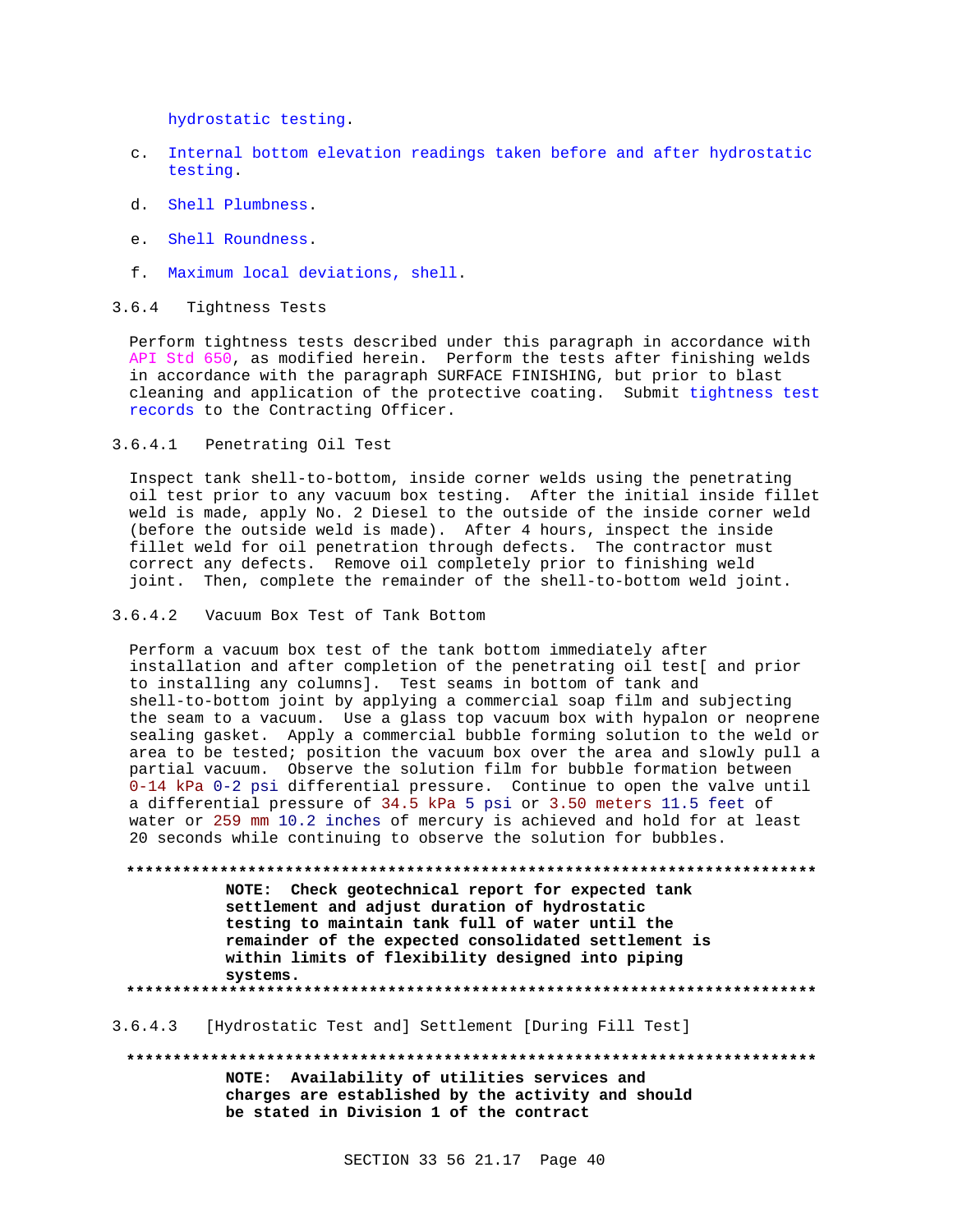**specifications. Contact authority having jurisdiction to determine what kind of water can be used, what flow rate is available for filling, days and hours of availability, allowable disposal rate, required testing, and characteristics.**

**Use alternate test methods for testing shell, only if water supply is inadequate for filling the tank, only if tank is located outside the CONUS, and only with Service Headquarters approval.**

**Include location regulatory requirements for water disposal permits, treatment, and testing of test water prior to disposal. Verify water discharge may be dumped without treatment. \*\*\*\*\*\*\*\*\*\*\*\*\*\*\*\*\*\*\*\*\*\*\*\*\*\*\*\*\*\*\*\*\*\*\*\*\*\*\*\*\*\*\*\*\*\*\*\*\*\*\*\*\*\*\*\*\*\*\*\*\*\*\*\*\*\*\*\*\*\*\*\*\*\***

Perform hydrostatic test with fresh water only. Prior to [hydrostatic] [fill] testing, check the capacity and condition of the tank venting and overflows to insure they are adequate to handle the potential rate of fill. This procedure must be accomplished prior to application of coatings and before connecting product/operating piping to the tank. Shell settlement must be measured before, during, and after [hydrostatic testing] [fill testing] in accordance with API Std 650. Hydrostatic test the shell by filling tank with water and maintaining it full for a period of not less than [24][\_\_\_\_\_] hours or until the settlement of the tank stabilizes, then inspect shell for leaks. The appearance of damp spots must be considered evidence of leakage. Minimize water retention time to limit rusting of tank interior.[ Adequate water for hydrostatic testing is not expected to be available. Contractor must obtain approval of professional engineer in lieu of hydrostatic testing and must perform alternate testing of shell in accordance with API Std 650 in addition to testing specified in the paragraph FILL TEST.] Repair leaks disclosed by the test; then, retest the tank to prove the tank is leak-free. [Sufficient] water to hydrostatically test [the tanks] [one tank] will [not] be provided free of charge by the Government [at a maximum rate of [\_\_\_\_\_]]. Water used on one tank must be recycled to the fullest extent possible for use in testing subsequent tanks. No water must be released to the sanitary or storm sewer systems without the expressed, written approval of the Contracting Officer.

## 3.6.5 Tank Bottom Puddle Test

Test slope of the tank bottom in the presence of the Contracting Officer by examining the plate immediately after hydrotesting. Puddling deeper than 5 mm 3/16 inch anywhere on the tank bottom plates must not be accepted.

3.6.6 Fill Test and Related Miscellaneous Tests

## 3.6.6.1 Fill Test

#### **\*\*\*\*\*\*\*\*\*\*\*\*\*\*\*\*\*\*\*\*\*\*\*\*\*\*\*\*\*\*\*\*\*\*\*\*\*\*\*\*\*\*\*\*\*\*\*\*\*\*\*\*\*\*\*\*\*\*\*\*\*\*\*\*\*\*\*\*\*\*\*\*\*\***

**NOTE: Coordinate fuel lead time to allow the US Government to secure the grade and volume required and make the necessary transportation requirements. Also, coordinate with fuel lead time requirements in Section 33 08 55 FUEL DISTRIBUTION SYSTEM START-UP (NON-HYDRANT).**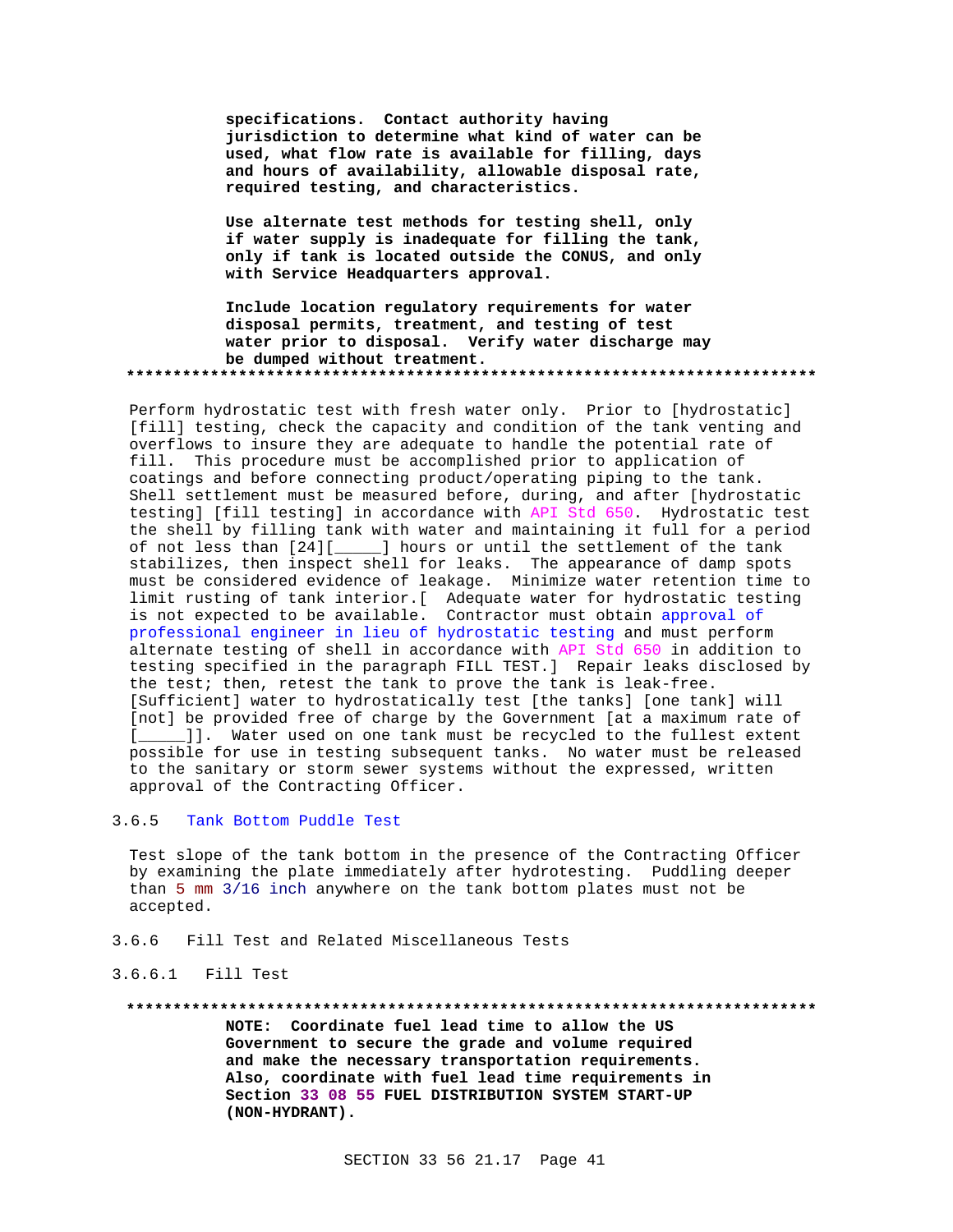After other tightness testing is complete and after application and cure of the interior and exterior coatings, fill test the tank using fuel. Tank piping and appurtenances must be ready for service. The Government will provide the necessary fuel and labor to fill the tank with fuel. The Government will provide a fill test plan to fill the tanks. The Contractor must remain on standby during fill test to assist in witnessing leaks [and][or] performing necessary repair activities. Advise the Contracting Officer, in writing, at least [60] [90][\_\_\_\_\_] calendar days in advance of the need for this service and provide access to the interior of the tank for the Contracting Officer's inspection to ensure the tank is clean and dry to the Government's satisfaction prior to receiving fuel.

### 

NOTE: In the specification containing level alarms, include instructions to check the operation of the low-low, low, high, and high-high level alarms and verify operation of the alarm horn and light during the fill test, shut-off of pump at low level, and closure of issue MOV at low-low level. 

## a. Floating Pan Tests

Following the installation of a floating pan, the deck penetrations and rim area must be subjected to a visual inspection for seal tightness. Leaks or seal deformations must be corrected according to manufacturer's recommendations. Following the seal inspection, the floating pan must be subjected to a flotation test. The tank must be filled to the 3 meter 10 foot level with fuel and the top of the floating pan must be visually inspected for fuel leakage. The appearance of damp spots on the top of the floating pan must be considered evidence of leakage; the Contracting Officer must be notified and the fuel removed immediately. Leaks must be repaired and the flotation test performed again.

b. Fill Test Stages

The Government will fill tank at increments as indicated within fill test plan. The fill test plan is generally comprised of the various tank filling activities, fuel quantities needed, hold points at different tank levels and duration, and inspection activities to be performed during the test. Before the tank fill test, check to ensure drain valves are closed. Padlock drain valves closed for the duration of the test and provide one set of keys to the Contracting Officer. If there are no damp spots, discoloration, leaks or a measurable drop in the fuel level during the fill test period, the tank will be accepted. If leakage becomes apparent during the filling or the test period, immediately notify the Contracting Officer and Government personnel will pump the fuel from the tank. Free the tank of vapor, clean it, and then carefully inspect the tank for evidence of failures at the Contractor's expense. Repair defects found and repeat fill tests.

## c. Tank High Level Shutoff Valve

# NOTE: Ensure systems that include new pumps or

modifications that include pumps and piping are designed with pump overpressure recirculating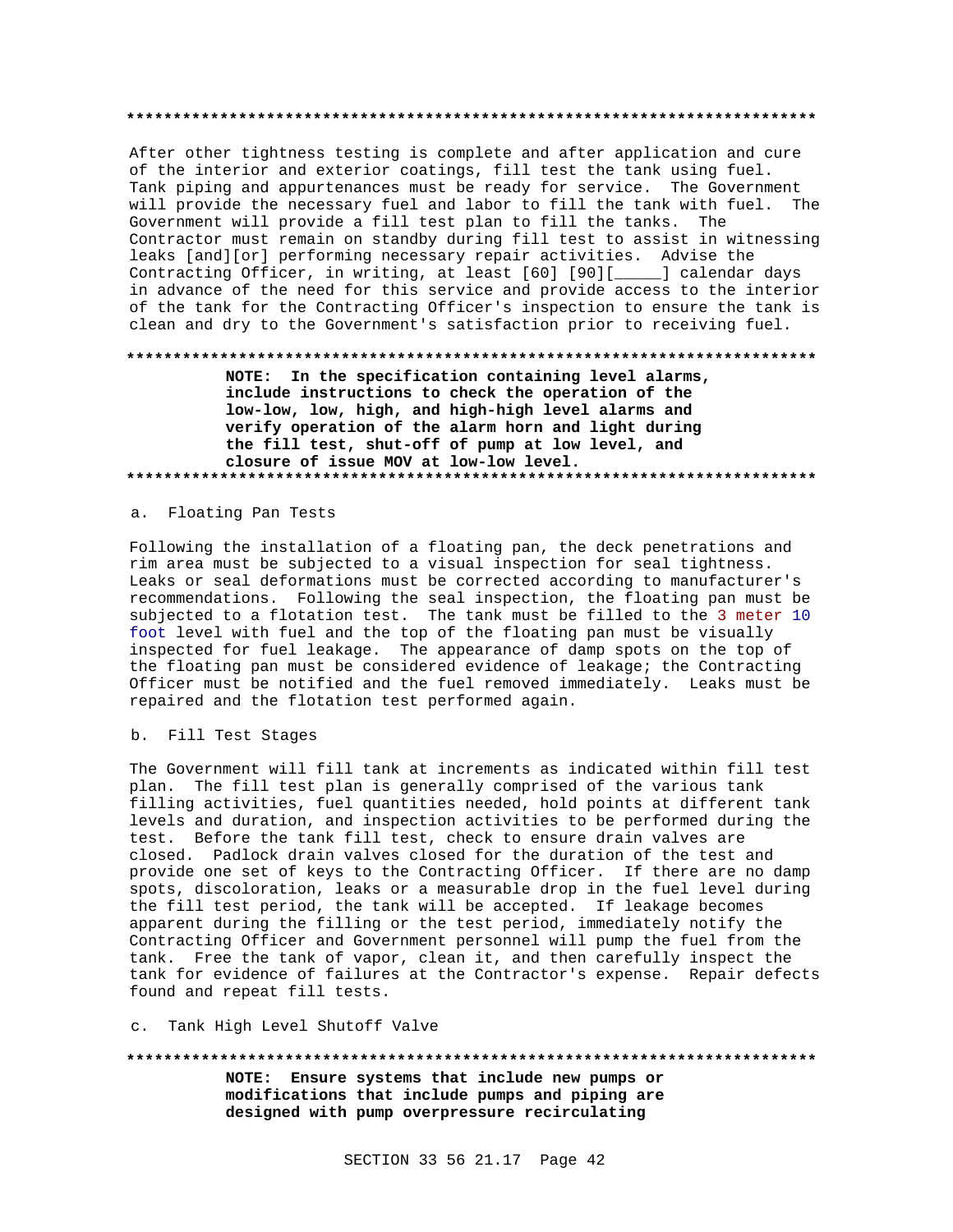### **relief. On projects that connect to existing receipt systems, operation of the high level shutoff valve must be verified. \*\*\*\*\*\*\*\*\*\*\*\*\*\*\*\*\*\*\*\*\*\*\*\*\*\*\*\*\*\*\*\*\*\*\*\*\*\*\*\*\*\*\*\*\*\*\*\*\*\*\*\*\*\*\*\*\*\*\*\*\*\*\*\*\*\*\*\*\*\*\*\*\*\***

Check the operation of the high level shutoff valve on the inlet to the tank to insure that the valve closes completely and as indicated, no later than the high-high level. [Check closing by the float valve. ]Before the tank high level is reached, verify operation of the valve by[ the manual operation of the float] [as well as by] filling the level switch chamber[ and again by filling the float chamber] with fuel. Check for proper operation when the tank is filled using appropriate safety measures.

d. Water Draw-Off System

Check System Operation

e. Side-Stream Filtration System

Check System Operation

Consider the consequences of closing the valve against active pumps and take precautions to avoid damaging the system. Insure receipt pumps used to perform the test are equipped with overpressure recirculation relief or other means to protect the system from damage. If the test cannot be performed without risk of damage, notify the Contracting Officer.

## 3.6.7 Roof Puddle Test

After coating, test slope of the finished tank roof plate in the presence of the Contracting Officer by applying water for five minutes, evenly in all directions, at a rate of not more than 20 liters 5 gallons per minute, near the center of the roof, and examining the roof plate for puddling. Puddling deeper than 5 mm 3/16 inch anywhere on the tank roof plates will not be accepted.

## 3.6.7.1 Stilling Well Plumbness Test

All stilling wells must be aligned vertically and tested with a plumb bob in the presence of the Contracting Officer to ensure that they are plumb and are directly centered over the datum plates or sump.

## 3.6.8 Retesting

Deficiencies found must be rectified and work effected by such deficiencies must be completely retested at the Contractor's expense.

## 3.6.9 Maintenance Instructions

Provide the following instructions in the Operation and Maintenance Data as follows: Schedule periodic recalibration of ATG at 15 year intervals in accordance with API Manual of Petroleum Measurement Standard (API MPMS) Chapter 2.0 for tanks in custody transfer service and at 15-20 year intervals for all others, or when operating variables of the storage tank change, or when internal dimensions and structural variables of the tank change.